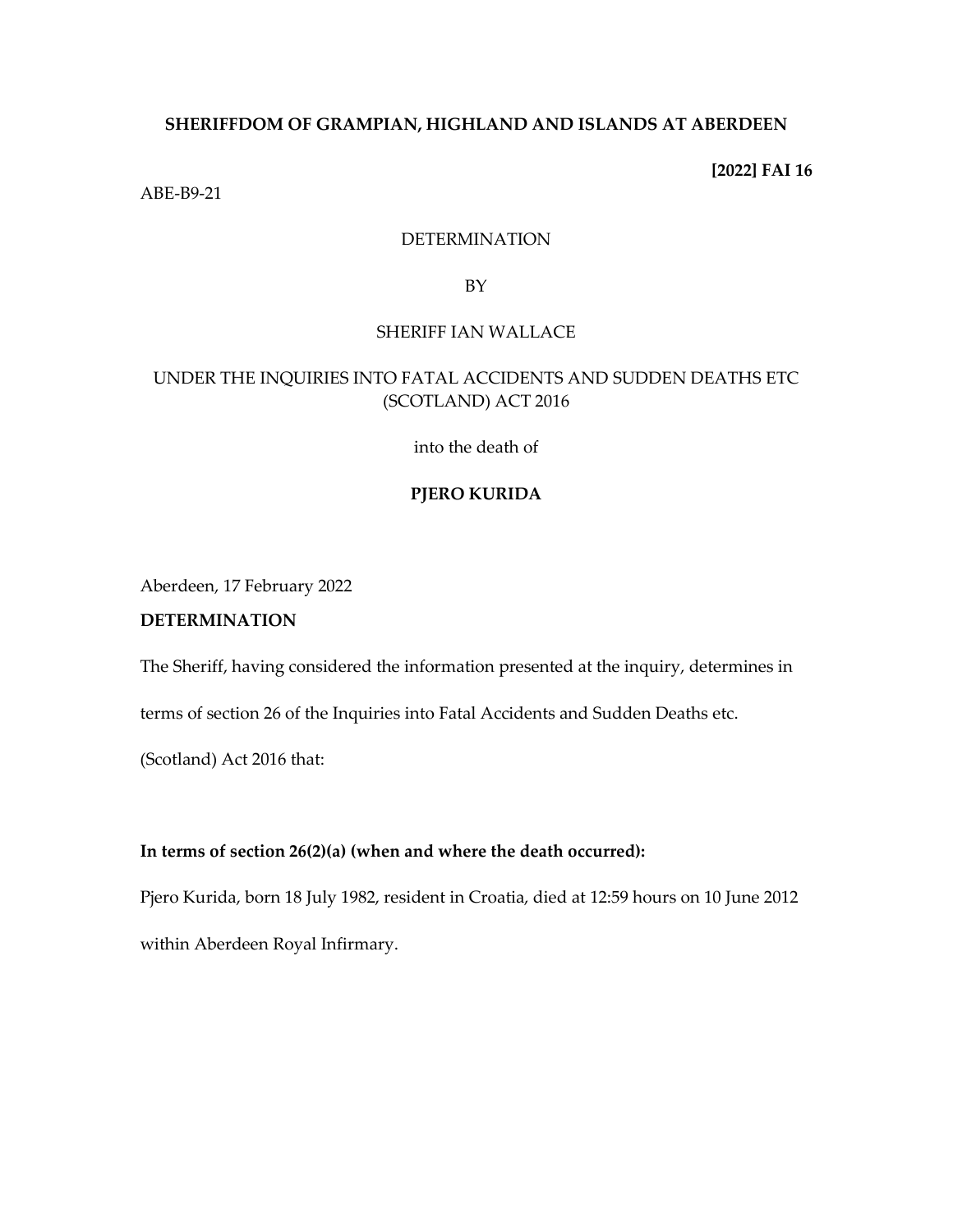**In terms of section 26(2)(b) (when and where any accident resulting in the death occurred):**

Pjero Kurida died as a result of an accident which took place at about 09:55 hours on 10 June 2012 on a fast rescue craft deployed from and moored to its parent vessel, the ER Athina ("the Athina"), then at anchor in the tidal waters of the North Sea approximately two nautical miles north east of the entrance to Aberdeen Harbour.

#### **In terms of section 26(2)(c) (the cause or causes of the death):**

The cause of Pjero Kurida's death was chest and abdominal crush injuries suffered when he was trapped between the lifting frame of the fast rescue craft and the hull of the Athina.

# **In terms of section 26(2)(d) (the cause or causes of any accident resulting in the death):** The causes of the accident that resulted in Pjero Kurida's death were:

- i. A decision was taken to paint over damage on the hull of the Athina while at open sea from the fast rescue craft.
- ii. When Mr Kurida and his colleague Lukasz Czarny, who were on board the fast rescue craft, attempted to moor the fast rescue craft to the Athina in order to carry out that painting job, they encountered difficulties in doing so due to the motion of the sea.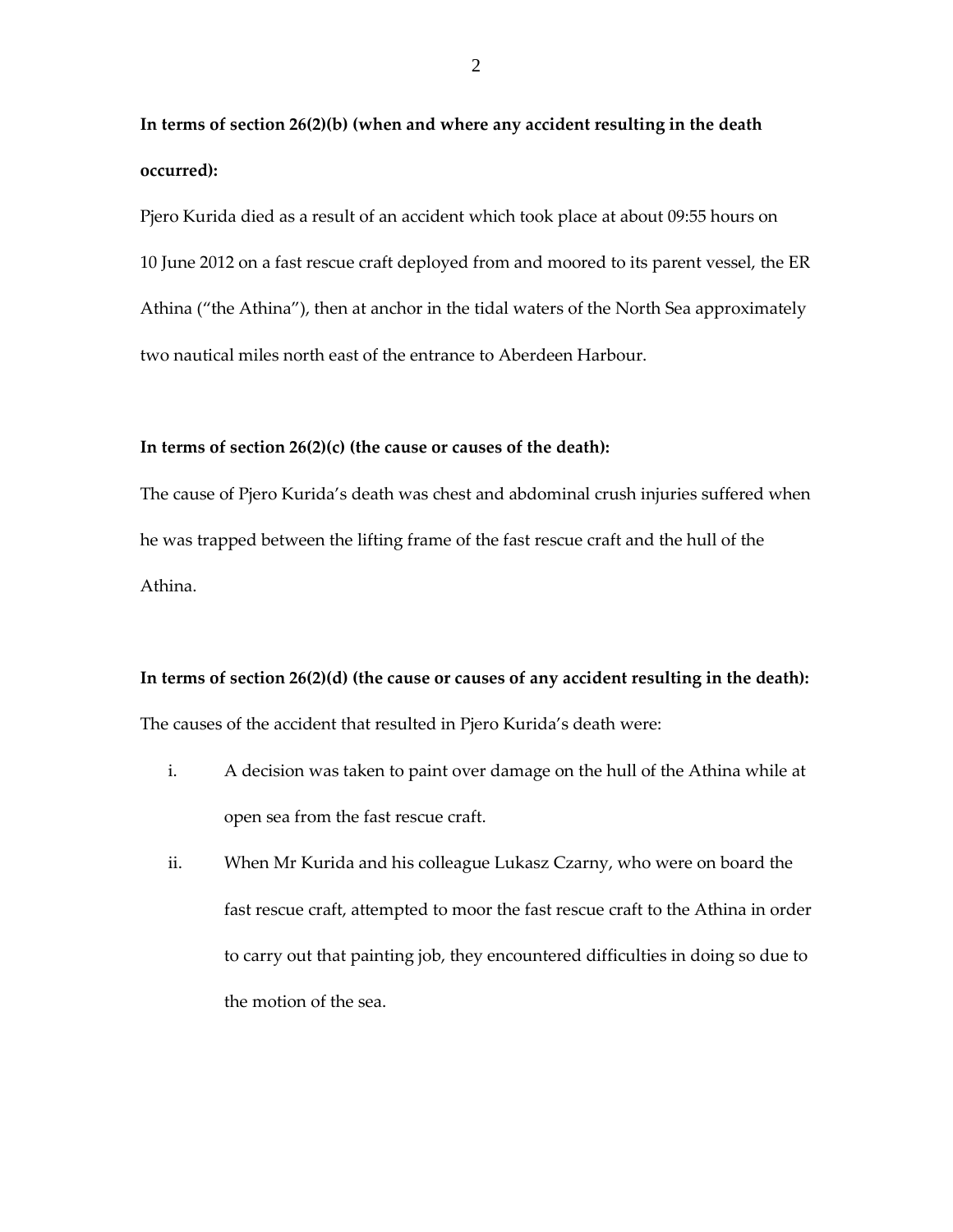- iii. As a result of these difficulties, Mr Kurida left his position at the controls of the fast rescue craft to assist Mr Czarny in securing the fast rescue craft to the Athina.
- iv. The motion of the sea caused the Athina and the fast rescue craft to come together and Mr Kurida was briefly trapped between the lifting frame of the fast rescue craft and the hull of the Athina.

**In terms of section 26(2)(e) (any precautions which (i) could reasonably have been taken and (ii) had they been taken, might realistically have resulted in the death, or any accident resulting in the death, being avoided):**

The precautions which could reasonably have been taken and might realistically have resulted in Mr Kurida's death being avoided are:

- i. The hull of the Athina could have been painted when the vessel was in the protected waters of Aberdeen Harbour between the early hours of 7 June 2012 and the afternoon of 9 June 2012.
- ii. After the Athina had moved from Aberdeen Harbour in the afternoon of 9 June 2012, a decision could have been taken not to paint the hull when at open sea, given that the damage on the hull was superficial and did not compromise the integrity of the vessel.
- iii. In the event that it was decided to paint the hull when at open sea, a decision could have been taken to use a painting platform, such as a stage, suspended from the deck. A pre-prepared risk assessment was in place for such a job in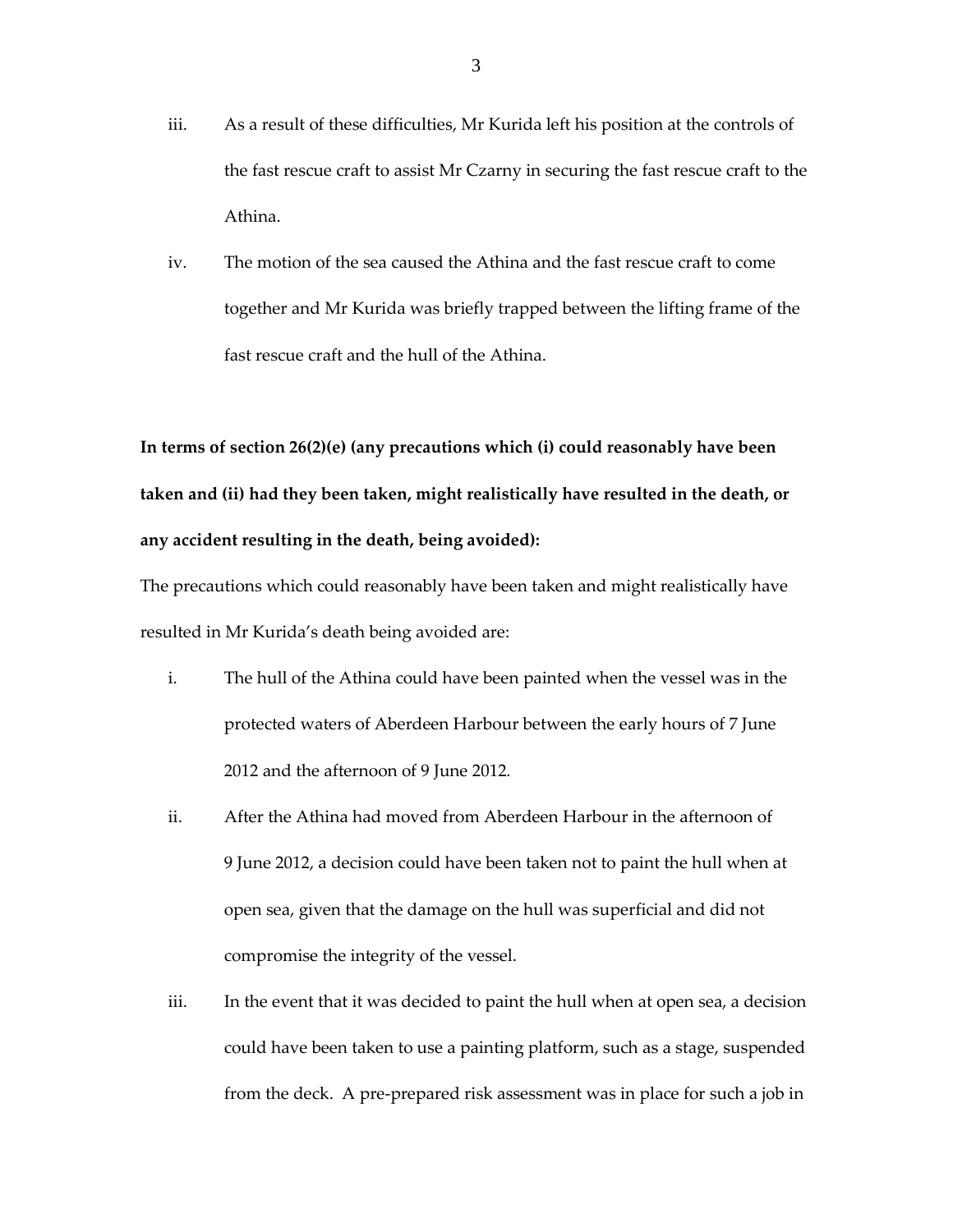terms of the Athina's safety management system. This would have helped ensure that the job would only have proceeded subject to a full risk assessment being carried out.

- iv. When considering whether to use the fast rescue craft for the painting job, a rigorous *ad hoc* risk assessment could have taken place. This should have involved a more detailed assessment of the conditions of the sea. Assessing the relevant risks could have resulted in the taking of further measures (such as those identified at v. and vi. below) to reduce the risks to an acceptable level. Alternatively, such an assessment may have resulted in a decision not to use the fast rescue craft at open sea.
- v. In the event that a decision was taken to use the fast rescue craft, an additional member of the crew of the Athina could have been on the fast rescue craft to assist. This would likely have allowed Mr Kurida to remain at his position at the controls of the fast rescue craft.
- vi. In the event that a decision was taken to use the fast rescue craft, steps could have been taken to ensure that the painting job was properly observed and supervised throughout. This would have involved less reliance on Mr Kurida's assurances that he was content to continue with the job, which were given to crew on deck who could not clearly see what was happening. Direct observation would have helped ensure proper ongoing assessment of the feasibility of continuing with the painting job, taking proper account of the conditions of the sea. This could have been achieved by, for example,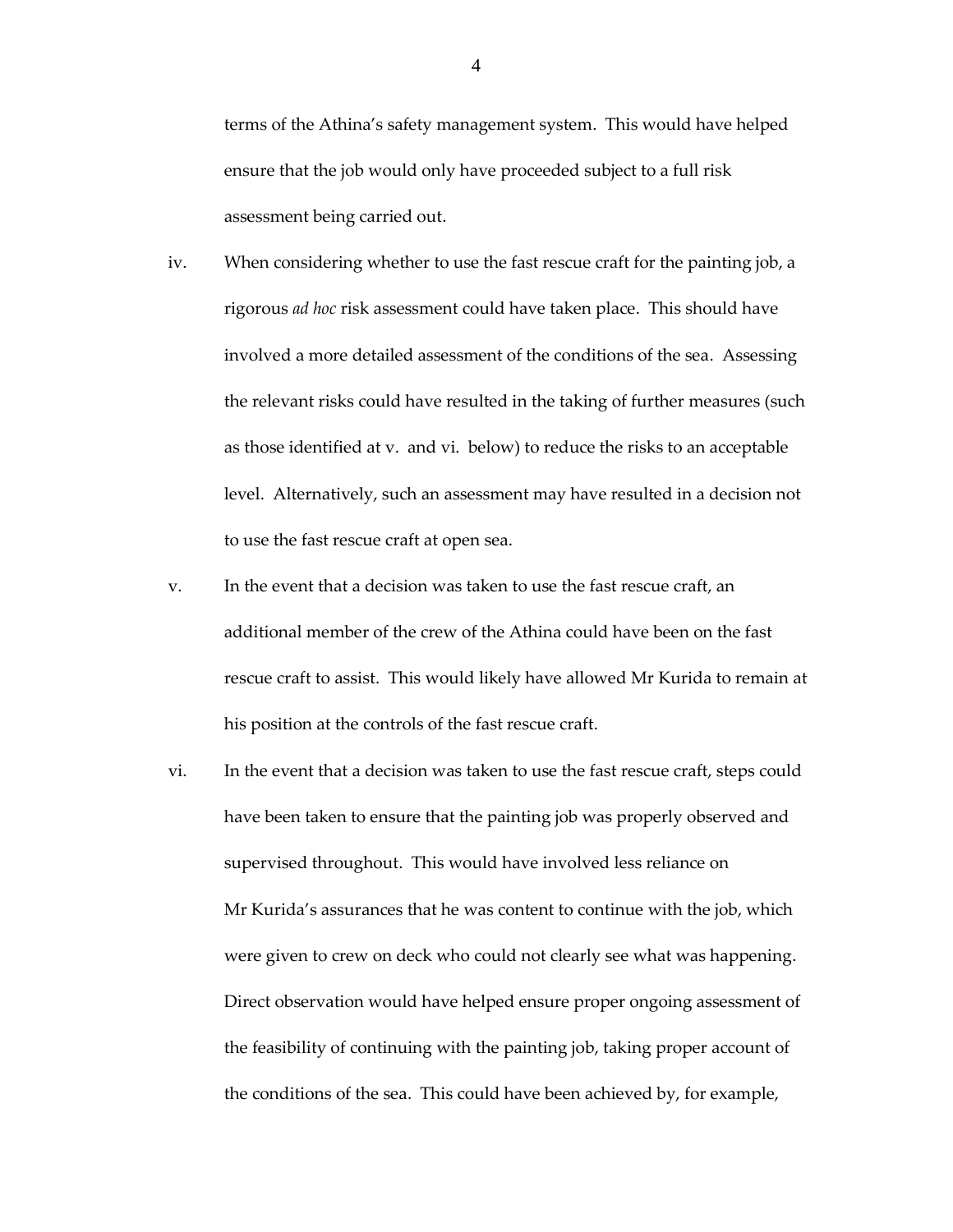deploying the other available fast recue craft and having other crew members supervise the job from that craft.

# **In terms section 26(2)(f) (any defects in any system of working which contributed to the death or any accident resulting in the death)**

There was no proper risk assessment carried out in accordance with the Athina's safety management system. In the absence of a pre-prepared risk assessment for painting the vessel of the hull from the fast rescue craft, the painting job proceeded without carrying out a rigorous *ad hoc* risk assessment.

# **In terms of section 26(2)(g) (any other facts which are relevant to the circumstances of the death)**

Even though Mr Kurida had suffered chest injuries and had clearly been subject to significant forces, the accident was not treated as a medical emergency. The nature of Mr Kurida's injuries was underestimated. Rather than calling for emergency assistance, the master of the Athina contacted a fishing vessel to take Mr Kurida to hospital. This resulted in a significant delay in Mr Kurida arriving at hospital.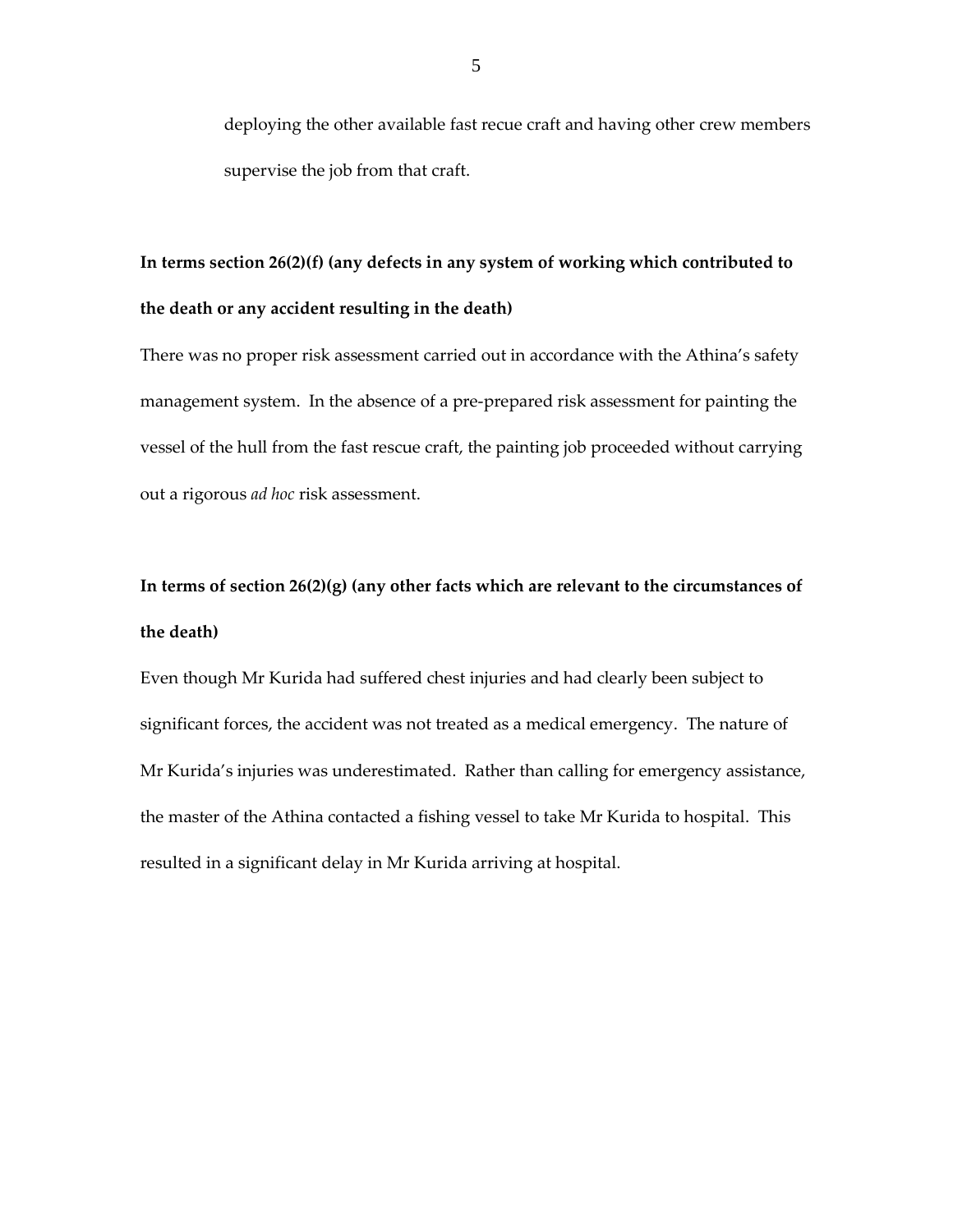**Recommendation**

**In terms of section s26(1)(b) (recommendations, if any, as to the taking of any other steps, which might realistically prevent other deaths in similar circumstances):**

Those responsible for operating merchant vessels in UK waters should have in place the necessary training, guidance, procedures and rules to ensure informed and appropriate responses to medical incidents of uncertain severity. These measures should ensure that an appropriate assessment is carried out as quickly as possible so that potential medical emergencies are treated as such (see further discussion at paragraphs [127] to [133]).

## **NOTE**

## **Introduction**

[1] At Aberdeen Sheriff Court on 6 and 7 October 2021 and 10 November 2021 an inquiry was held under the Inquiries into Fatal Accidents and Sudden Deaths etc. (Scotland) Act 2016 ("the Act") into the death of Pjero Kurida on 10 June 2012.

[2] Mr Kurida's death was reported to the Crown Office and Procurator Fiscal Service on 11 April 2013.

[3] The First Notice in relation to this inquiry, in terms of the Act of Sederunt (Fatal Accident Inquiry Rules) 2017 ("the 2017 Rules"), was issued by the Procurator Fiscal on 5 January 2021.

[4] A preliminary hearing in terms of Rule 3.16 of the 2017 Rules was held on 3 March 2021. A further preliminary hearing was held on 20 May 2021.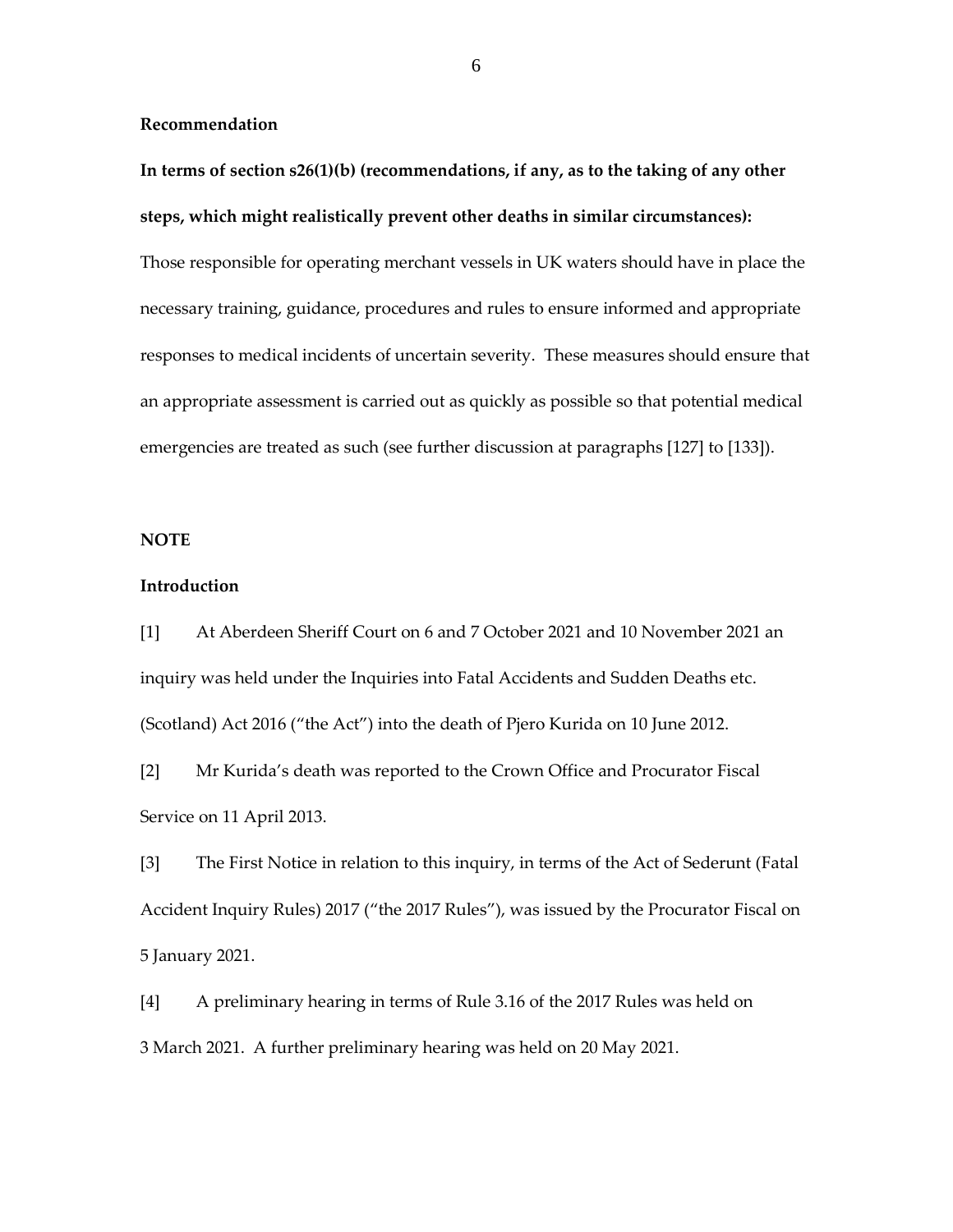[5] The inquiry proceeded on 6 October 2021 and 7 October 2021. At the conclusion of the evidence, the inquiry was continued until 10 November 2021. On that date I considered parties' written submissions and supplementary oral submissions.

[6] There were three participants in the inquiry. The Crown was represented by David Glancy OBE, senior procurator fiscal depute. Captain Artur Wnukowksi, master of the vessel Athina on 10 June 2012, was represented by Mark Donaldson, solicitor. OSM Crew Management Limited, the employer of Mr Kurida, was represented by Martin Sinclair, solicitor.

[7] Mr Kurida's family chose not to be represented at the inquiry.

[8] All hearings in this inquiry proceeded by Cisco Webex video conferencing.

[9] As will be clear from the above, there was a significant delay between

Mr Kurida's death and the conduct of this inquiry. The procurator fiscal was ordered by the court to provide a timeline explaining this delay in advance of the first preliminary hearing. The Crown fully accepted its responsibility for the delay. This was partly explained as part of a wider backlog of cases which was being addressed.

[10] Any delay risks frustrating an inquiry's purpose. Delay can only add to the upset caused by the friends and family of the deceased. The quality of the evidence before the inquiry is inevitably diminished. There are certain facts in relation to events on 10 June 2012 which will remain uncertain, partly due to the lapse of time, fading of memory, and witnesses having moved on. This is reflected in my summary of facts below. That all said, I do not consider that the lapse of time will have affected any of the findings and recommendations set out in my determination. The inquiry itself was well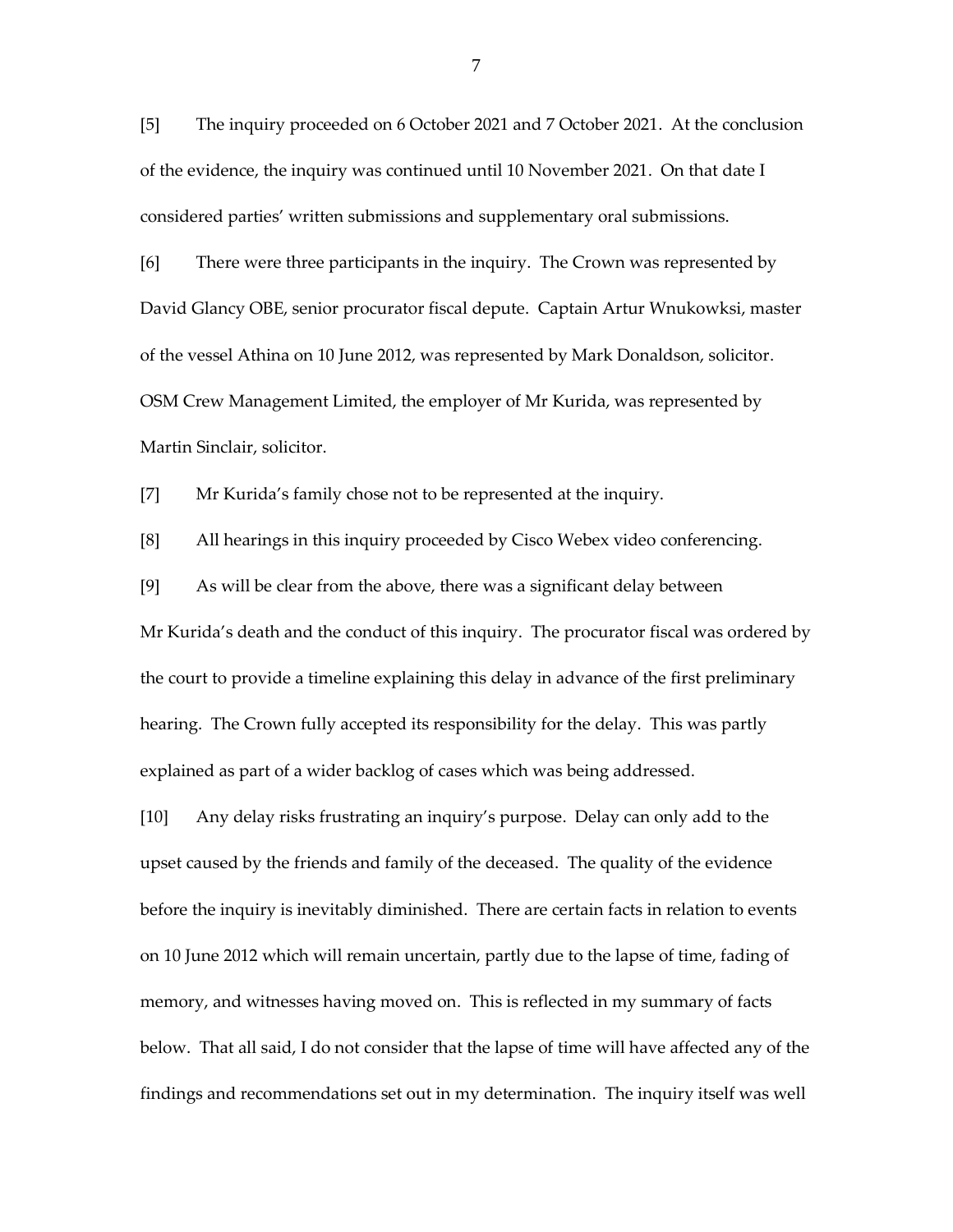conducted by the legal representatives involved. It is of some reassurance that steps were taken in the immediate aftermath of Mr Kurida's death to learn lessons and change procedures.

# **Form of evidence**

[11] There were two joint minutes of agreement. The first joint minute agreed the main events leading up to the accident, the accident itself, and events after the accident. This joint minute forms the basis for a large part of the facts set out below. It also incorporated a number of witness statements, and documentary productions.

[12] The second joint minute agreed the medical opinion evidence, including that of the lead pathologist, Dr James Grieve, that Mr Kurida's injuries were not survivable. This joint minute is summarised in paragraphs [76] to [81], below.

[13] The only witness to give oral evidence at the inquiry was Captain Artur Wnukowksi, the master of the Athina at the time of the accident. He gave his evidence from Gdansk, Poland. A Polish interpreter was available. However, Captain Wnukowski was able to give the majority of his evidence without the assistance of the interpreter. Captain Wnukowski gave evidence in relation to all of the circumstances before, during, and after the accident. He explained the decisions that were taken. The inquiry also had the benefit of a statement he had given on 10 June 2012. I formed the impression that Captain Wnukowski did his best to recall the events of June 2012 accurately, although his memory had inevitably faded. His professional experience was clear in the evidence he gave. He was commendably frank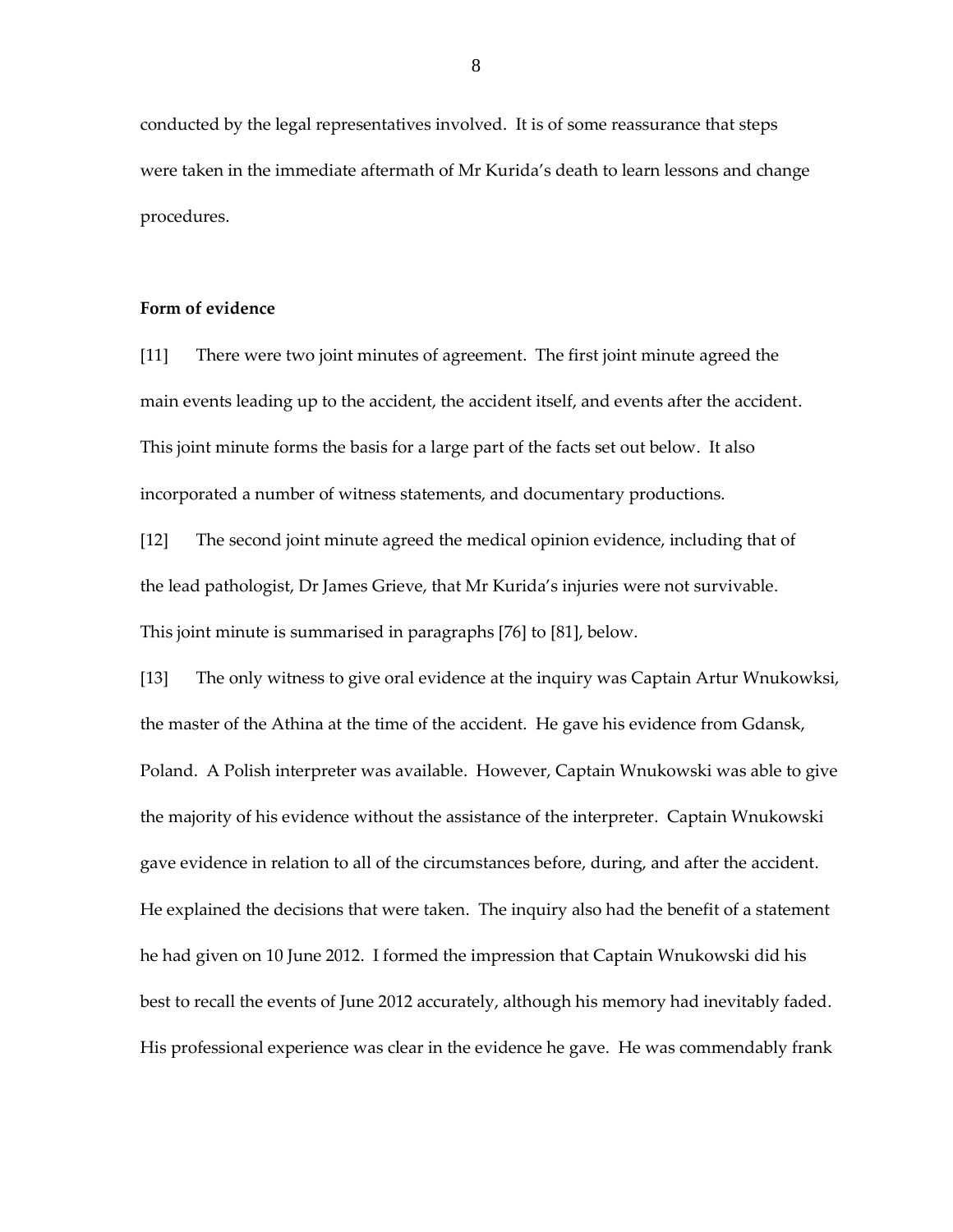in recognising the mistakes that had been made. He had learned lessons. He would do things differently now. He had done things differently since this incident.

[14] I further considered a number of statements provided in 2012. The statements of the following witnesses were of particular assistance:

- Lukasz Tucholski (chief officer). (In addition to his statement from 2012, Mr Tucholski provided a statement, with a sketch showing how the fast rescue craft was moored to the Athina, dated 16 April 2021.)
- Lukasz Czarny (ordinary seaman)
- Josip Kurtin (third officer)
- Sviatoslav Ushakhin (cadet)
- Marin Balic (third engineer)
- Rok Gorsek (second officer)
- Jacek Grabek (able seaman)
- Peter Grambart (designated person ashore)
- Darren Harper (employee of Seletar, the Athina's Aberdeen agent)
- Richard Greenhowe (fisherman and master of the vessel the Skua)
- Robert Coull (volunteer lifeboatman)
- Stuart Robertson (ambulance technician)

[15] In relation to the medical evidence, I considered statements given in both 2012

and 2021 from the following witnesses:

- Dr Jamie Cooper (accident and emergency consultant)
- Dr Emad Aly (consultant colorectal and general surgeon)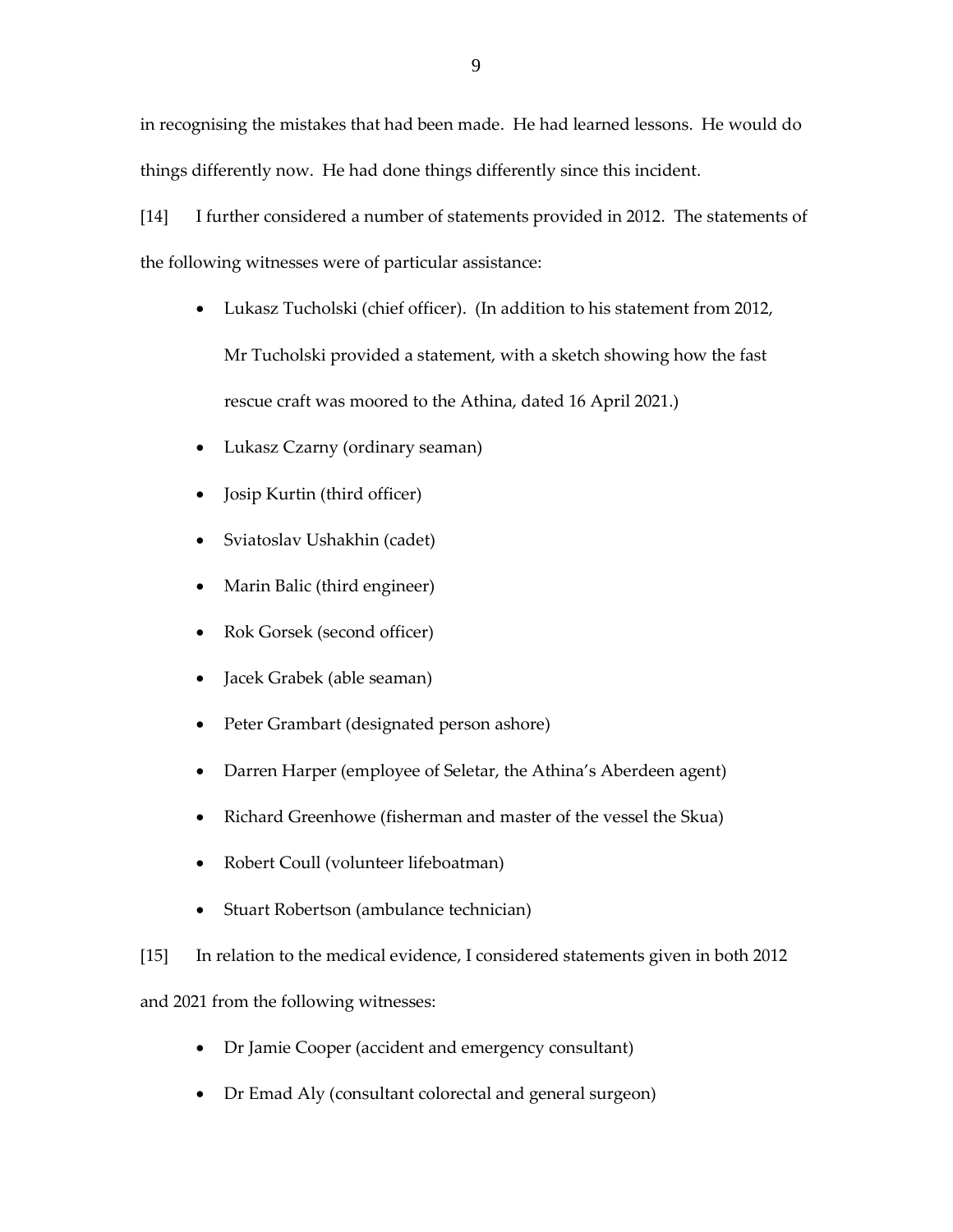- Dr Vincenzo Giordano (consultant cardiothoracic surgeon)
- Dr James Grieve (consultant pathologist)
- [16] The following documents were of particular assistance:
	- Athina's deck log book, 7 June 2012 to 12 June 2012
	- Books of photographs showing the Athina (including the damage) and the fast rescue craft
	- Record of "toolbox talk", dated 10 June 2012
	- Risk assessment number O/DE-652 for "Painting from stage", last reviewed on 20 June 2008
	- Risk assessment number O-D/351 for "Launching rescue boat", dated 2 June 2012
	- Revised risk assessment number O-D/351 for "Launching rescue boat", dated 15 June 2012
	- Sketch by Sviatoslav Ushakhin showing position of fast rescue craft when moored to the Athina
	- Emergency Operations Manual on board the Athina on 10 June 2012
	- Timeline prepared by Darren Harper
	- Maritime and Coastguard Agency Incident Log of events on 10 June 2012
	- Post mortem report
	- Form number H02b "Statement of Facts", completed by Captain Wnukowski after the accident
	- Marine Accident Investigation Report into the incident, dated January 2013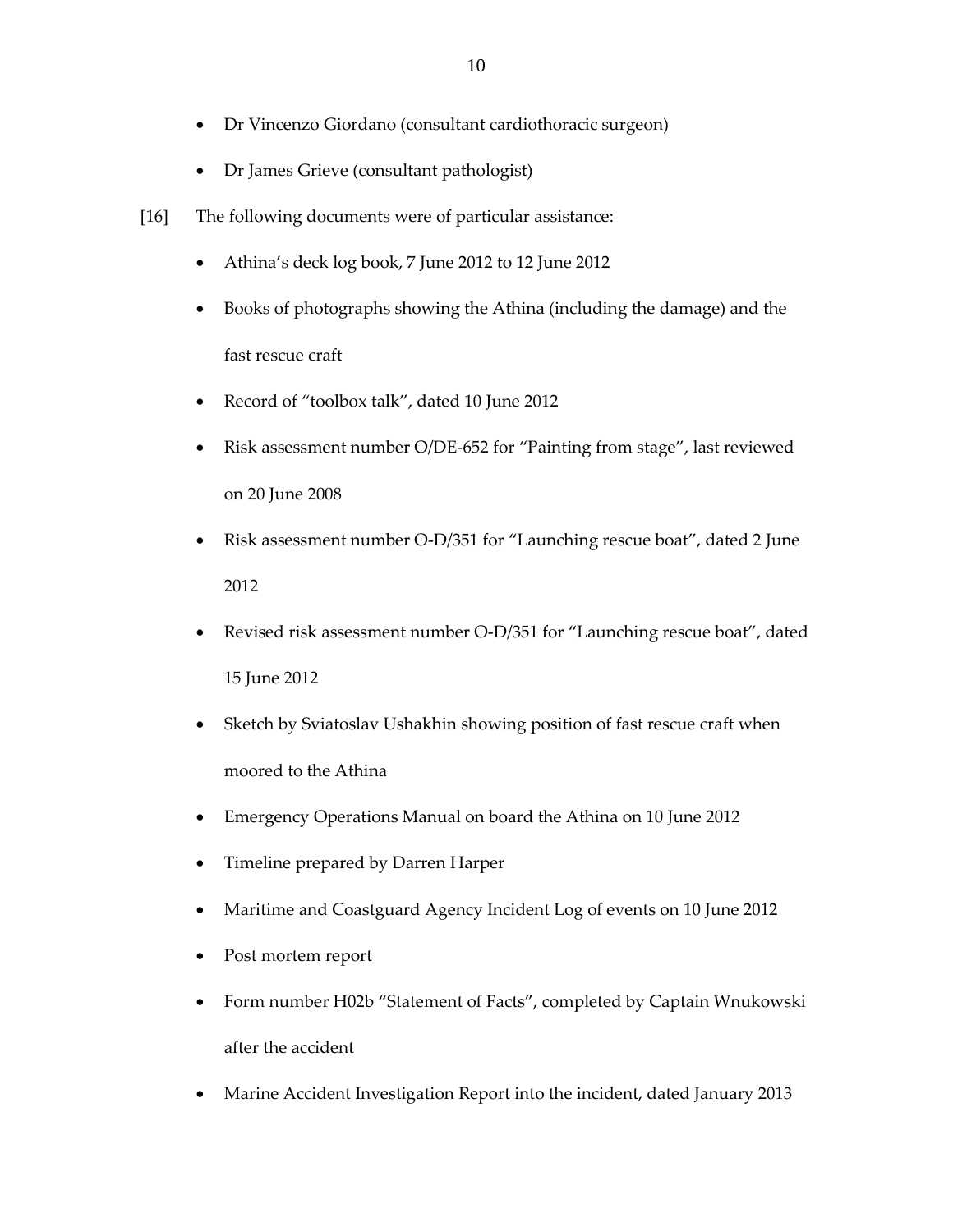- Code of Safe Working Practices for Merchant Seamen 2010
- Report of investigation instructed by ER Offshore between 13 and 15 June 2012
- Safety and Quality Bulletin, dated 2 July 2012
- Article in Offshore Support Journal, dated April 2013

# **Legal framework**

[17] This inquiry was held in terms of section 1 of the Act and was governed by the 2017 Rules. This was a mandatory inquiry in terms of section 2 of the Act as Mr Kurida died as a result of an accident in the course of his employment or occupation.

[18] The purpose of the inquiry is set out in section 1(3) of the Act as being to establish the circumstances of the death and to consider what steps (if any) might be taken to prevent other deaths in similar circumstances.

[19] In terms of section 26 of the Act the inquiry must determine certain matters, namely when and where the death occurred, when and where any accident resulting in the death occurred, the cause or causes of the death, the cause or causes of any accident resulting in the death, any precautions which could reasonably have been taken and might realistically have avoided the death or any accident resulting in the death, any defects in any system of working which contributed to the death, and any other factors relevant to the circumstances of the death. It is open to the sheriff to make recommendations in relation to matters set out in section 1(4) of the Act.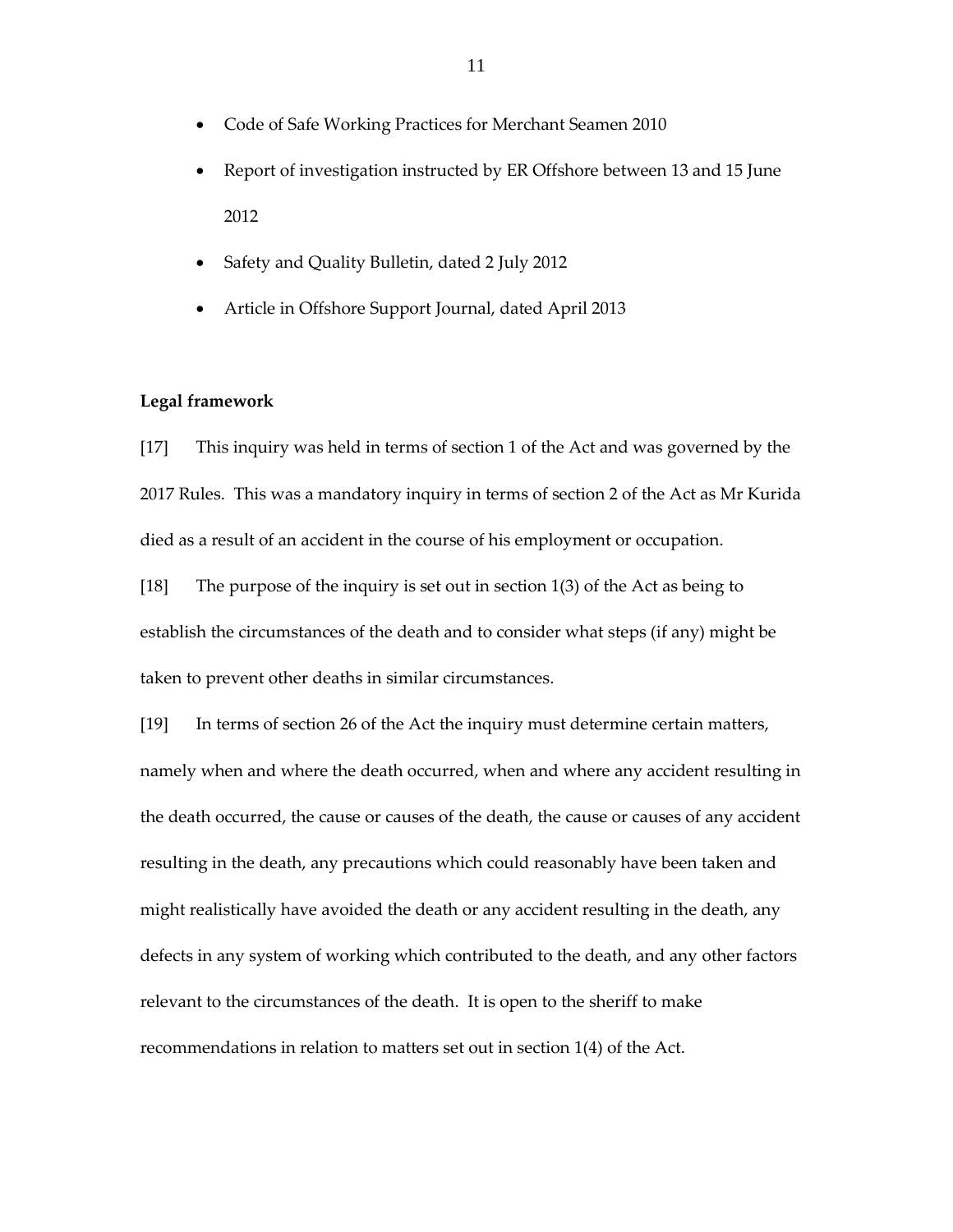[20] The procurator fiscal represents the public interest. The inquiry is not intended to establish liability, either criminal or civil. The inquiry is an exercise in fact finding, not fault finding. It is not open to me to engage in speculation. The inquiry is an inquisitorial process.

#### **Summary**

## *The facts*

#### *The background*

[21] Pjero Kurida was born on 18 July 1982. He was 29 years old at the time of his death. He was a Croatian national.

[22] On 10 June 2012 Pjero Kurida was employed on the Athina, a vessel owned by NORDCAPITAL Offshore Fonds 4 GmbH & Cie. KG.

[23] The Athina is an offshore supply ship, registered in Liberia. It is 93 metres long, with a beam (width at widest point) of 20 metres, and draught (vertical distance between the waterline and bottom of the hull) of 5 metres. It has a gross tonnage of 4,500 tonnes.

[24] Mr Kurida was employed on the Athina as a bosun (boatswain). In that role he was responsible for the safe management of the crewmen employed on the deck of the vessel. According to maritime custom, he took orders from the vessel's chief officer.

[25] Mr Kurida had been employed since April 2008 by OSM Crew Management Inc, c/o OSM Norway AS, and had worked on various vessels before working on the Athina.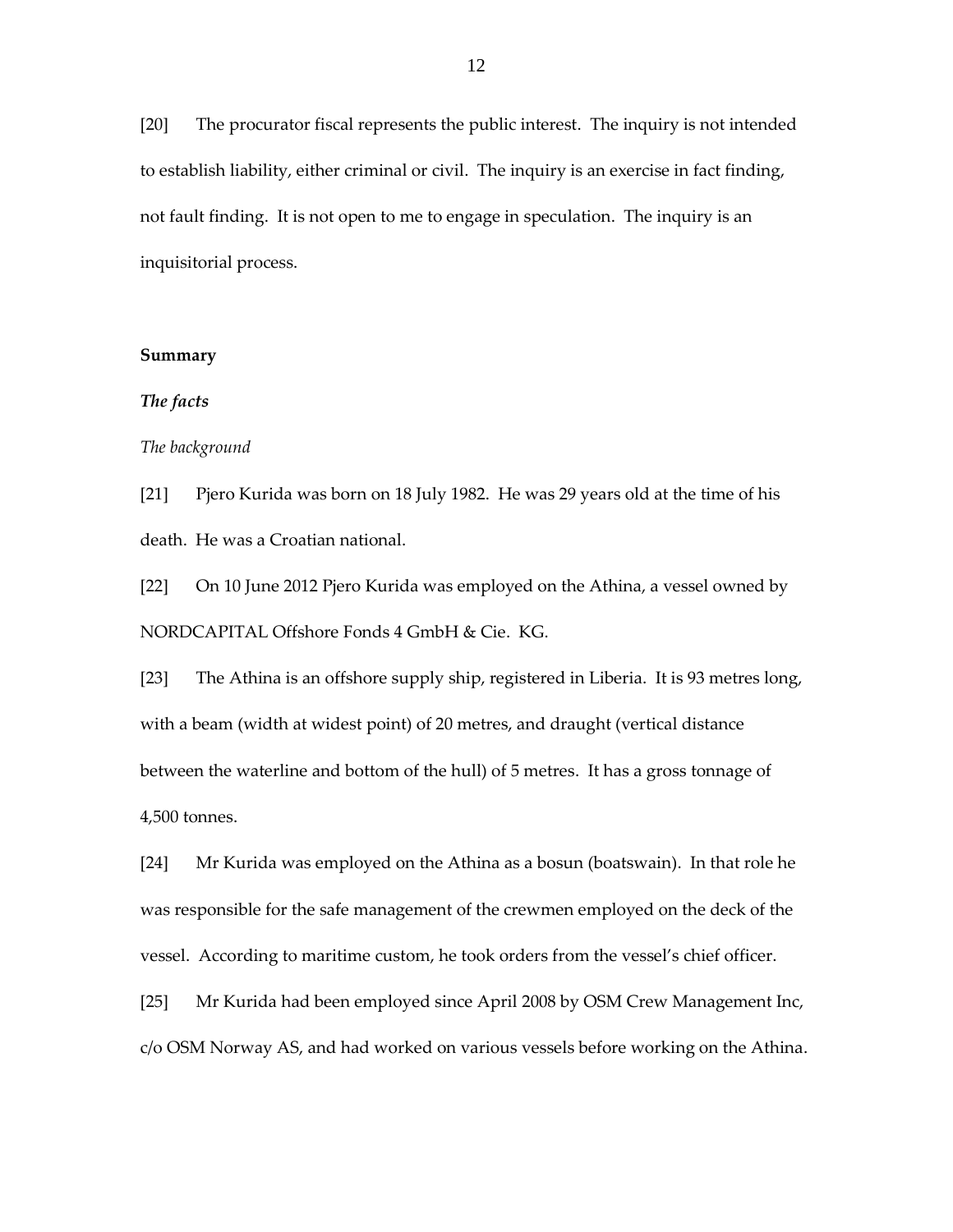He was considered by his fellow crewmen to be an experienced and competent mariner, was well regarded by them, and was studying to progress to qualifications as an officer.

[26] On 10 June 2012, the Athina was managed and operated by ER Offshore GmbH  $\&$ CIE.KG ("ER Offshore"), which also employed the vessel's master, Captain Artur Wnukowski, and chief officer, Lukasz Tucholski. On 10 June 2012, E.R. Schiffahrt GmbH & Cie. KG ("ER Schiffahrt") was the parent company of ER Offshore.

#### *Safety codes, safety management system and risk assessments*

[27] The International Safety Management Code (ISM Code) is an internationally applied safety management code to provide for the safe management and operation of ships. The ISM Code is expressed in broad terms, based on general principles and objectives, and provides companies with the scope to develop their own safety management systems which meet the provisions of the ISM Code.

[28] ER Schiffahrt had drafted its safety management system for implementation by the crew of the Athina. This safety management system included a "Risk Assessment Register", which listed a large number of specific risk assessments for activities carried out on, and in relation to, the vessel. This was available to crew. Each assessment set out "job steps", possible risks and hazards, and potential control measures/instructions. [29] On 10 June 2012 the risk assessment register contained an assessment entitled "Painting from Stage". This related to the operation of painting a vessel from a stillage (a rectangular metal cage structure) supported by ropes.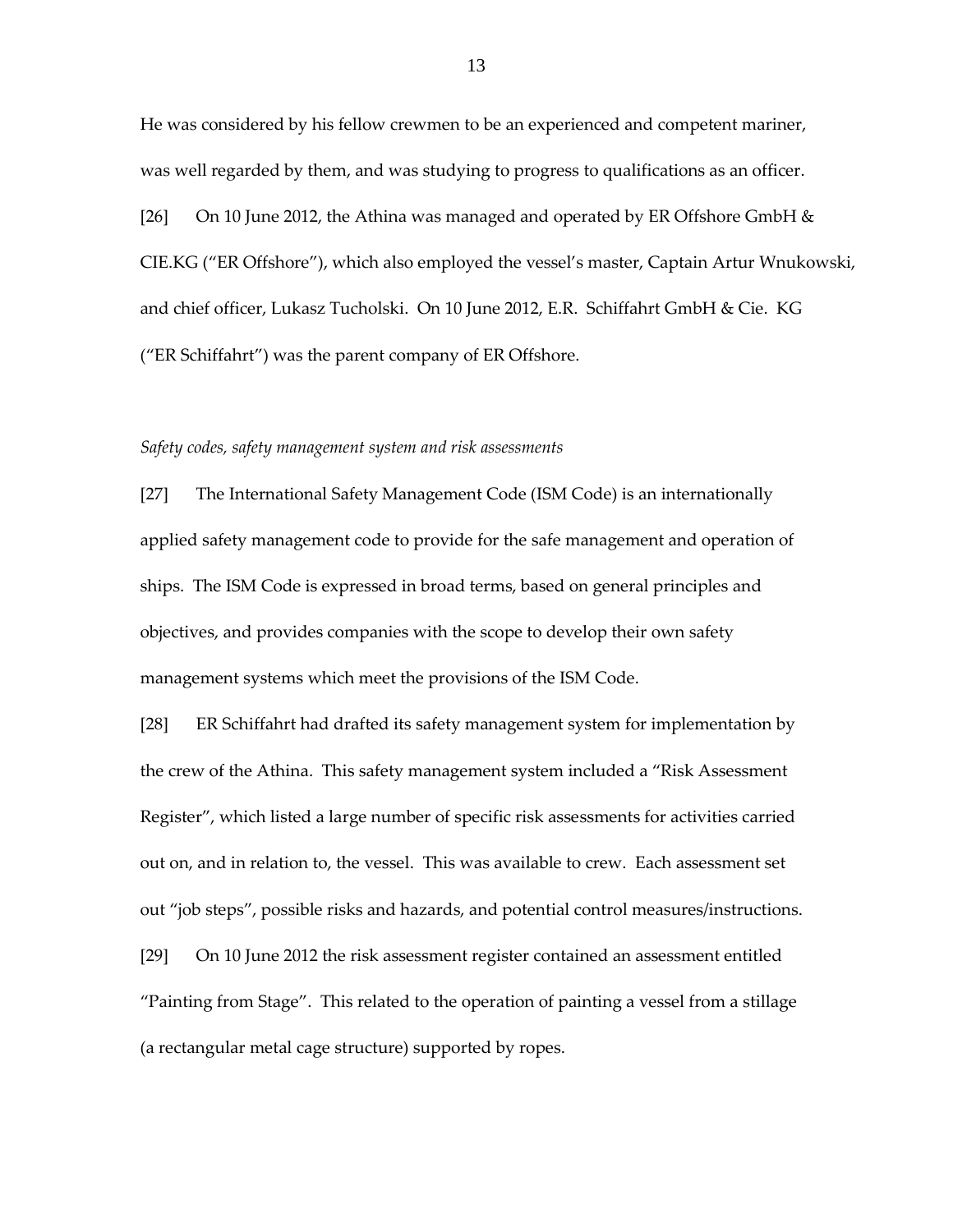[30] On 10 June 2012 the register contained a risk assessment entitled "Launching Rescue Boat". In this context, the term "rescue boat" relates to the type of fast rescue craft which was used to attempt to paint the Athina on 10 June 2012. This risk assessment included, inter alia, instructions to be aware of the ship's movements, in particular during bad weather; not to start work without permission of the chief officer/supervisor; and always to stay in a safe position. Identified risks when boarding and unlashing the boat included "nipped and squeezed fingers and hands" and "…boat striking ship. Excessive sea & swell". There was no risk assessment for painting a vessel from a fast rescue craft.

[31] The management system on board the Athina provided guidance to masters on when risk assessments should be carried out. This included, *inter alia*, "when an unusual or infrequent task is to be carried out".

[32] In terms of the Code of Safe Working Practice for Merchant Seamen 2010, there was a system of "permits to work". This system involved an authorising officer providing a permit (for a time not exceeding 24 hours) for work to be carried out in accordance with organised and pre-defined safety procedures. The code specified that a permit to work was required for "working aloft/overside".

#### *The crew*

[33] The specified safe minimum number of crew members to be on the Athina was sixteen. There were sixteen crew members recorded as being on the vessel on 10 June 2012.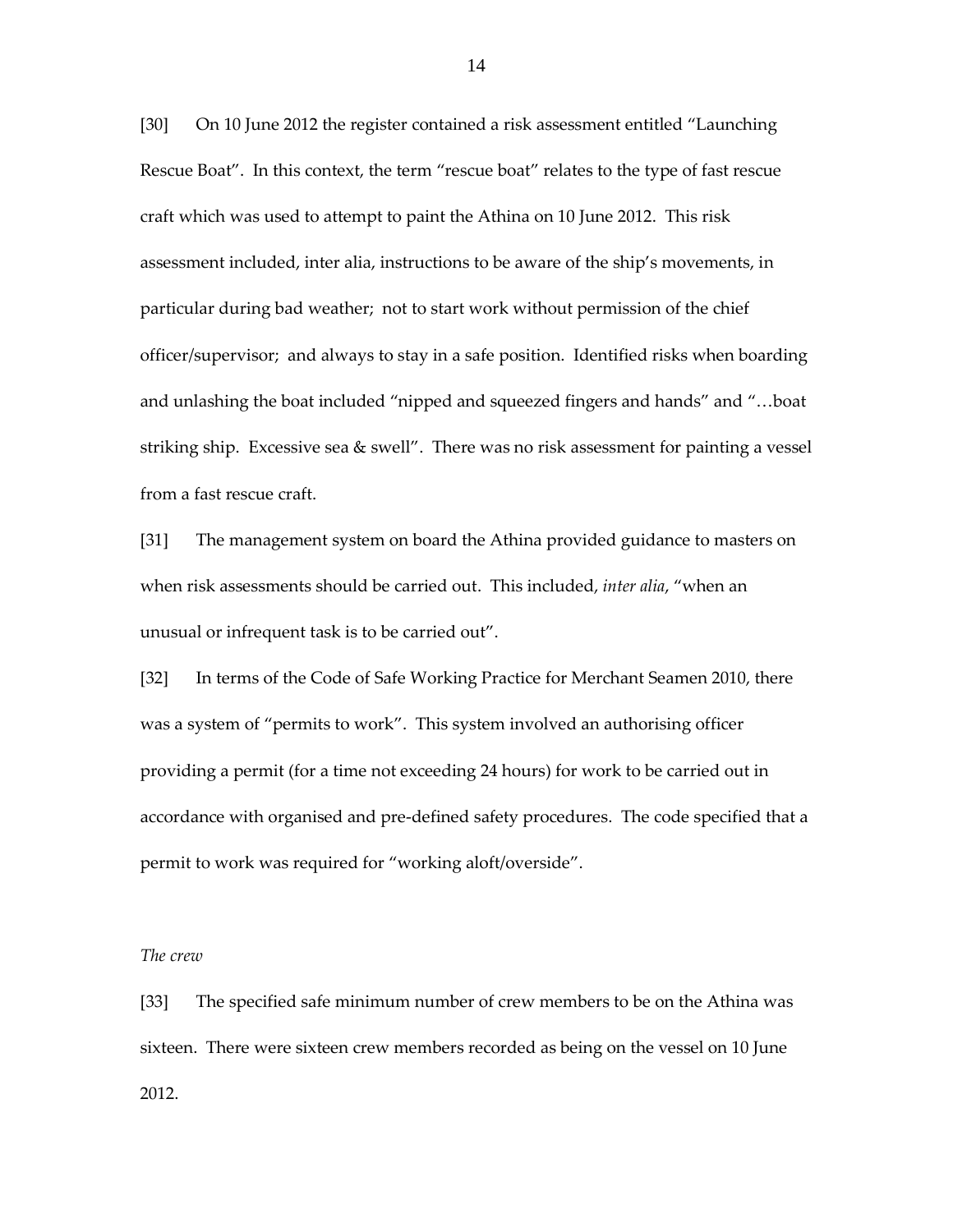[34] Captain Artur Wnukowski was the master of the vessel. He had ultimate responsibility for the safety of the vessel and its crew, and for the implementation of all on board procedures in compliance with relevant safety procedures. Captain Wnukowski had been eligible to hold the rank of master since 2006, employed by ER Offshore since 2008, and promoted to master in April 2012. He initially worked on the Athina's sister ship, ER Narvik, and started as master on the Athina on 6 June 2012. Lukasz Tucholski was the chief officer of the Athina. The chief officer is effectively the second in command of the vessel.

#### *The collision at Blaikies Quay, Aberdeen Harbour*

[35] At 01:20 hours on 7 June 2012, the Athina, while under the command of Captain Wnukwoski, collided with the harbour wall while docking at Blaikies Quay, Aberdeen Harbour.

[36] The port quarter (left rear) of the vessel's hull was slightly damaged. The damage consisted of scratches to the paintwork and some minor denting at a point where the hull tapered (the "cutaway"), close to the waterline. The damage was superficial and did not compromise the integrity of the vessel in any way. It would, however, require to be repaired at some point in order to keep the vessel well maintained.

[37] The Athina remained docked in Aberdeen Harbour until the afternoon of 9 June 2012. In that time, the damage to the hull was inspected by Captain Wnukowski, but it was not repaired.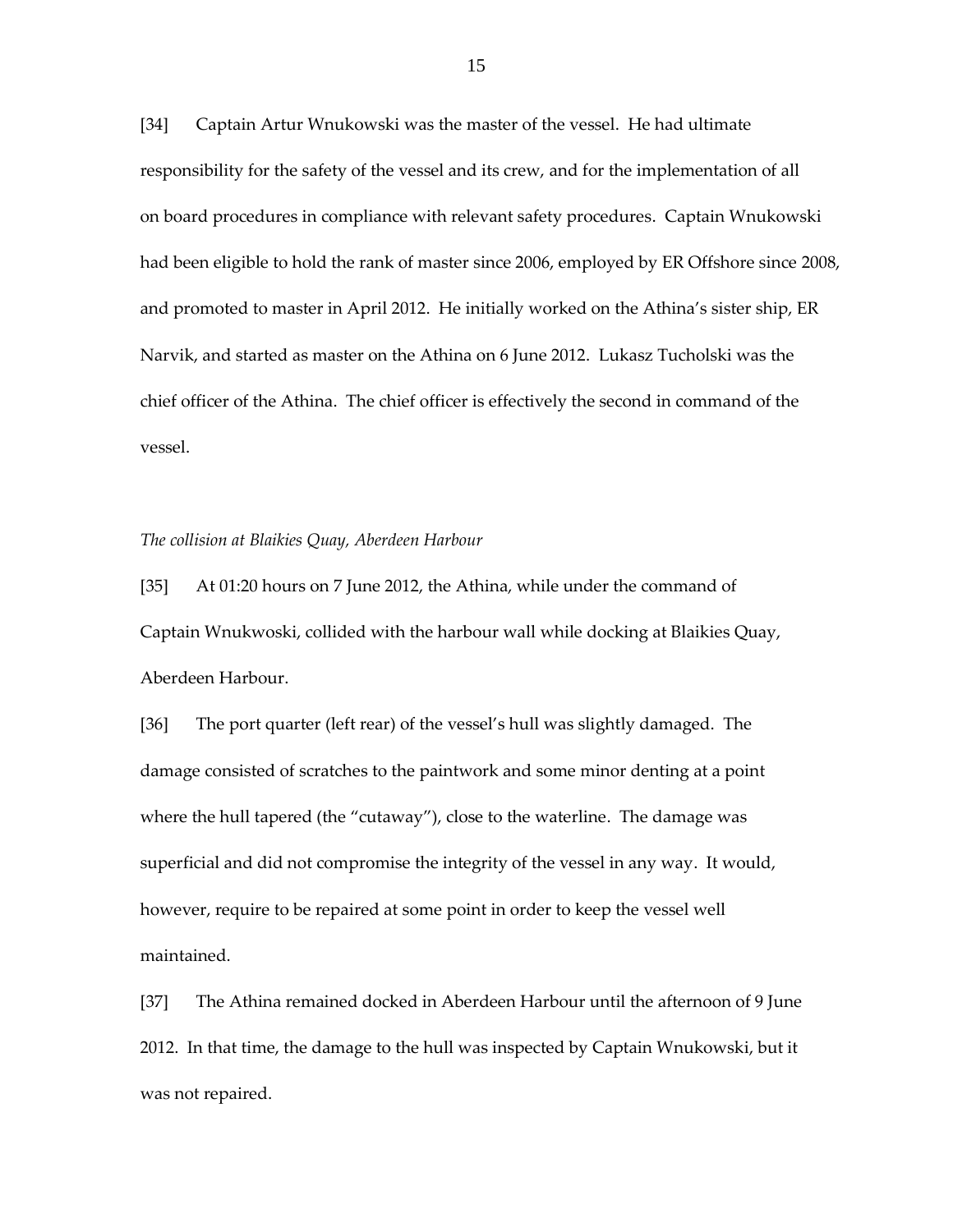## *Moving to open sea*

[38] In the afternoon of 9 June 2012, the Athina sailed from Aberdeen Harbour and anchored in tidal waters approximately 2 nautical miles north east of the entrance to Aberdeen Harbour.

[39] The Athina had been instructed to leave the harbour. This is normal practice. Space in the harbour is limited, and port duties are paid for every day a vessel is berthed in the harbour.

## *Discussions on 9 June 2012*

[40] While at anchor on 9 June 2012, Captain Wnukowski indicated to crew members that he wanted to carry out a routine safety drill to test the two fast rescue craft on the vessel the next day, provided the weather conditions were suitable. This was discussed on the 9 June 2012 between Captain Wnukwoski and Lukas Tucholski (chief officer).

[41] The fast rescue craft are small boats which are secured to either side of the main vessel and can be lowered into the water to carry out a rescue if necessary. They are open boats, with no cabin or cover. At the rear of the craft are the controls and a lifting frame used for taking the craft on and off the parent vessel. The safety drills were supposed to be carried out once every three months, and involved the craft being deployed from the vessel.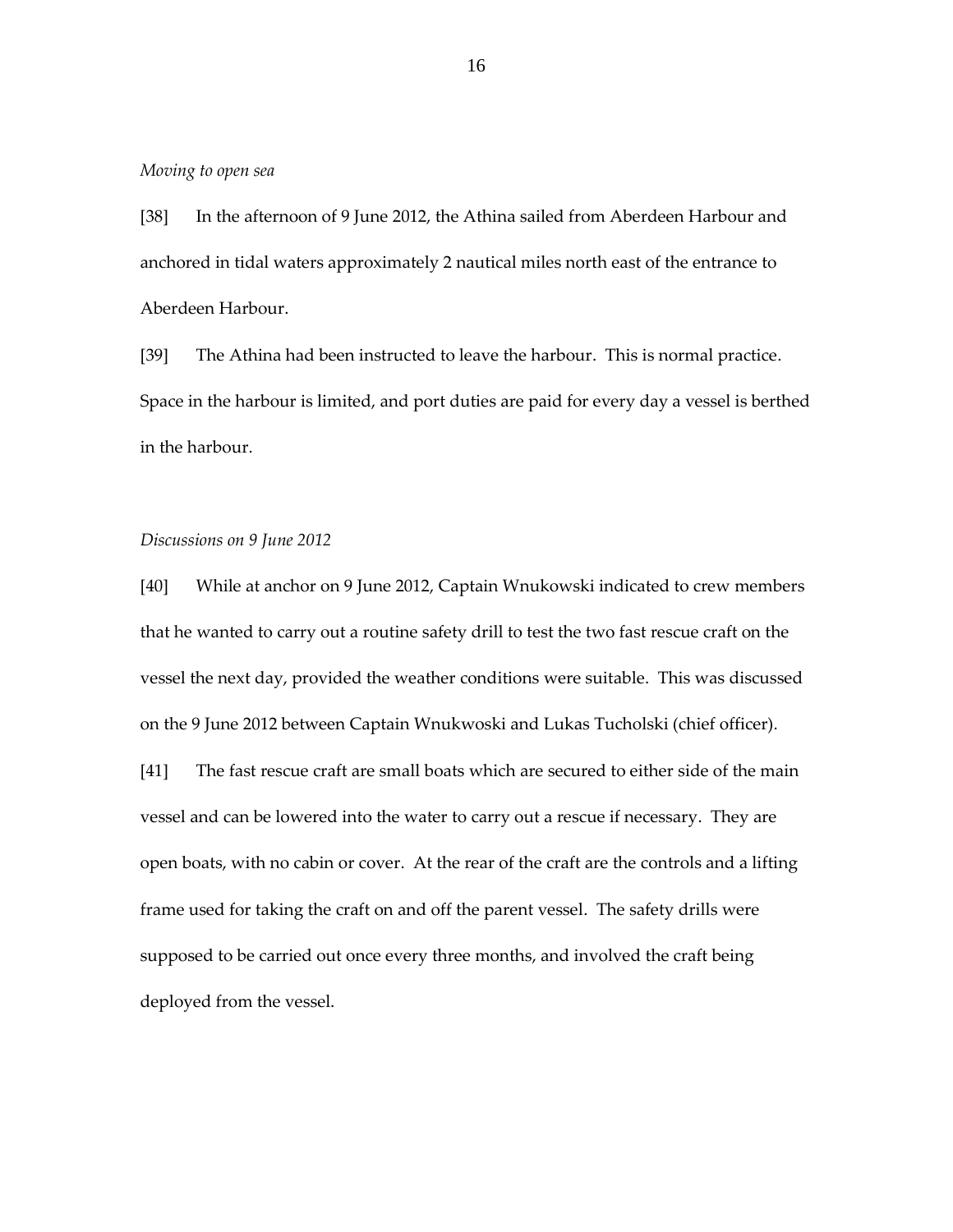[42] On 9 June 2012, Captain Wnukowski also told Lukasz Tucholski that, if the weather permitted, he would like the crew to start painting the hull of the Athina the following day.

## *Discussions on 10 June 2012*

[43] There were discussions between Captain Wnukowksi, Lukasz Tucholski, Pjero Kurida, and Josip Kurtin (third officer) in the morning of 10 June 2012 in relation to the drill to test the fast rescue craft, and the plan to paint the hull of the vessel. The specific detail of these discussions remains obscure, partly because there was little about any such discussions in the statement Captain Wnukowski gave in 2012, and his recollection had understandably faded by the time of the inquiry.

[44] Nevertheless, it is clear that, after discussions with the crew, Captain Wnukowksi directed that the port side fast rescue craft was to be tested that morning by Pjero Kurida and Lukasz Czarny, and that after that test they should paint over the damage on the hull of the Athina from the fast rescue craft.

[45] Captain Wnukowksi recalled having a discussion with Pjero Kurida on the bridge of the vessel about painting the hull. Captain Wnukowski's idea was to use a bench, which could be lowered from the deck and used as a painting platform. However, Mr Kurida considered it would be quicker and easier to paint the hull from a fast rescue craft. Captain Wnukowski ultimately agreed with Mr Kurida. There was some discussion about how this would be done.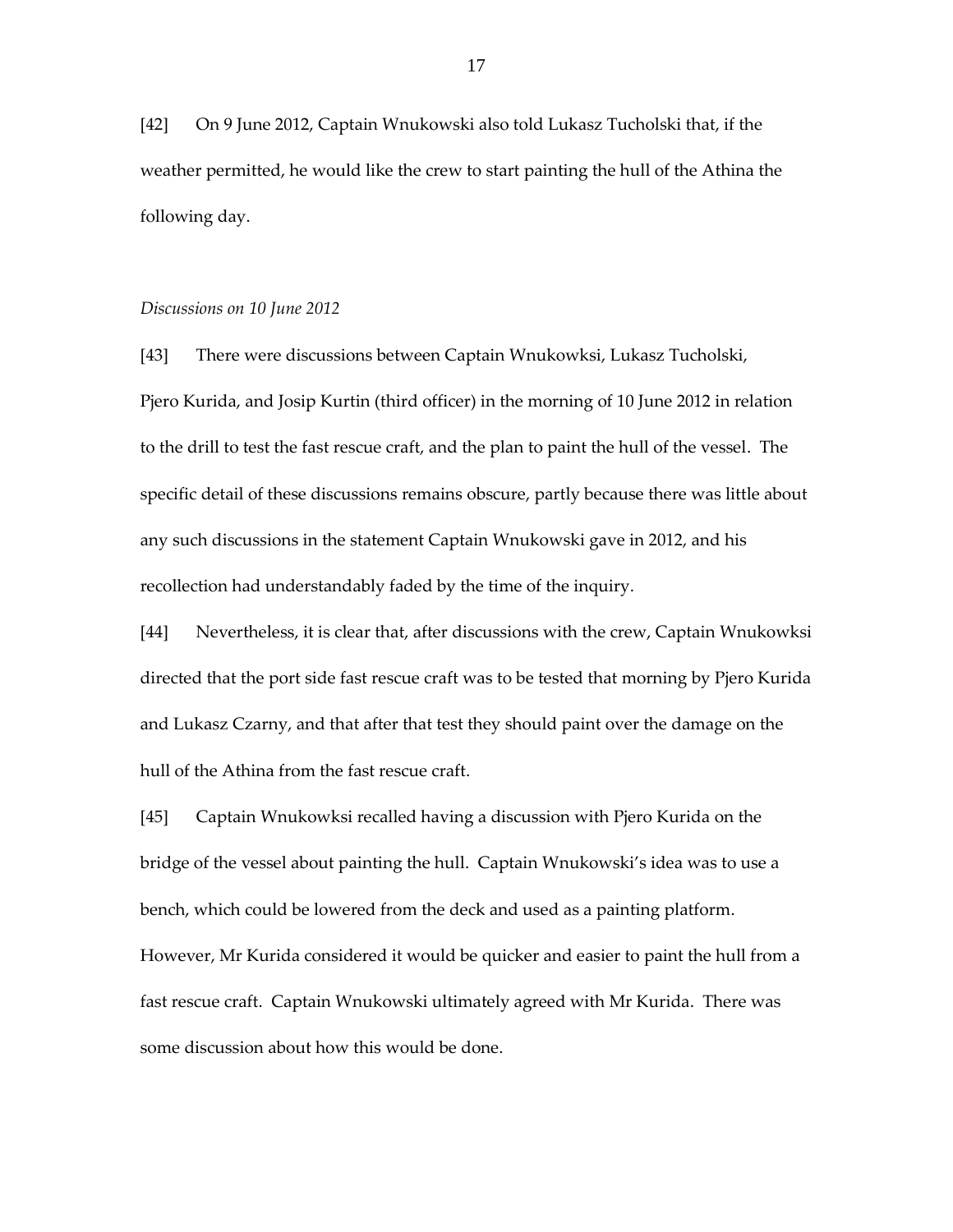[46] Marin Balic (third engineer) saw Captain Wnukowski with Mr Kurida and Mr Czarny in the engine room at 08:00 hours. It looked like he was giving them instructions to do something.

[47] Mr Tucholski recalled that shortly after 09:00 hours on the morning of 10 June 2012, Captain Wnukowski said to him that they could carry out a drill to test the fast rescue craft that morning. He wanted the port side fast rescue craft tested that morning so that scratched paintwork could be touched up on the side of the Athina. Mr Tucholski agreed that the work could be done from the fast rescue craft as the weather conditions at the time were good.

[48] Josip Kurtin (third officer) started his shift at 08:00 hours, at which time he was told to expect instructions from Captain Wnukowski about a drill with the fast rescue craft. A short time later, Captain Wnukowski spoke to Mr Kurtin about the drill to take place. Captain Wnukowski and Mr Kurtin discussed the need to hold a "toolbox talk" to discuss the drill. This is a discussion intended to focus on safety issues before a particular job is carried out. Mr Kurtin's understanding was that the purpose of the talk was to discuss and log the drill to be carried out in relation to the fast rescue craft, as this drill was not done very often. Captain Wnukowski did not tell him about the plan to paint the hull of the vessel. Mr Kurtin understood that the drill involved merely lowering the fast rescue craft into the water in order to test it.

[49] Mr Kurtin logged a "toolbox talk" form, the time and date of which was recorded as 09:00 hours on 10 June 2012. Before that, Mr Kurtin had seen Mr Kurida and other crew preparing ropes and other things necessary for the drill. There were four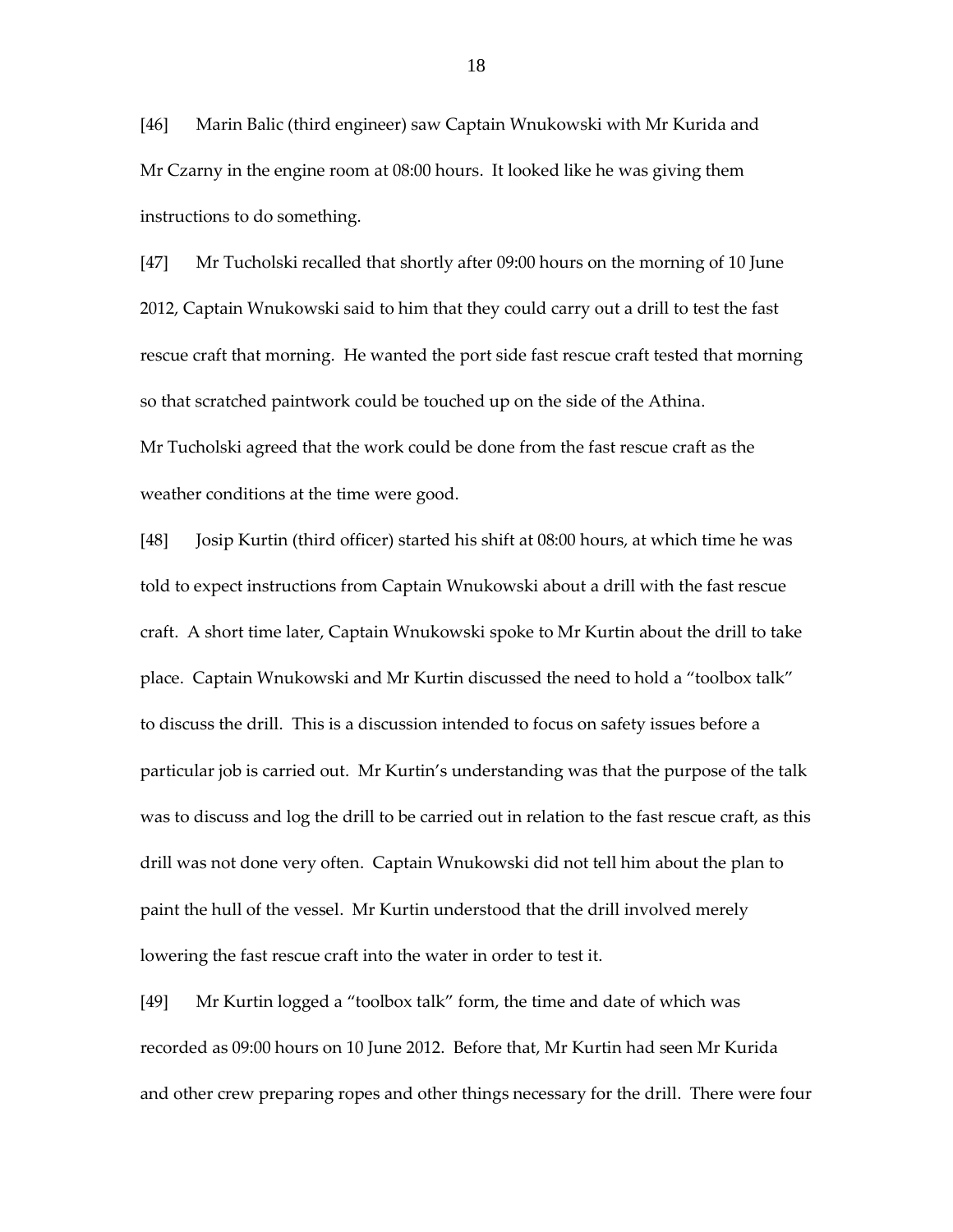names listed on the "toolbox talk" form: Lukasz Tucholski; Pjero Kurida; Lukasz Czarny; and Sviatoslav Ushakhin (a cadet in training). Captain Wnukowski had told Mr Kurtin to add the names of Mr Tucholski and Mr Ushakhin to the form.

[50] The subject of the meeting was recorded as "launching the rescue boat", and the form notes that that risk assessment was discussed at the meeting. Mr Kurtin heard no mention of the painting of the vessel. Although the head of the form records that Mr Kurtin was in charge of the meeting, it was in fact Mr Tucholski who took charge of the meeting that took place, and Mr Tucholski signed the form to confirm that. Further, Mr Tucholski took the form from Mr Kurtin and went to have further discussion with the crew on deck. Mr Kurtin was therefore not present for all of the discussions to which the "toolbox talk" form relates.

[51] Shortly before the fast rescue craft was launched, Lukasz Tucholski delivered a briefing to Pjero Kurida, Lukasz Czarny and Sviatoslav Ushakhin. At that time they were preparing to launch the port side fast rescue craft, test its engine, and thereafter undertake the painting of the Athina's port quarter. The crew were also preparing the relevant equipment for painting the hull of the Athina at this time.

[52] Mr Tucholski confirmed that Mr Kurida and Mr Czarny were both wearing the appropriate personal protective equipment, including personal flotation devices. Mr Tucholski directed each member of the crew in relation to their task. Mr Kurida was directed to control the fast rescue craft (he was suitably qualified to do so). Mr Czarny was directed to accompany Mr Kurida on the fast rescue craft and handle the mooring line that would secure the fast rescue craft to the stern of the Athina.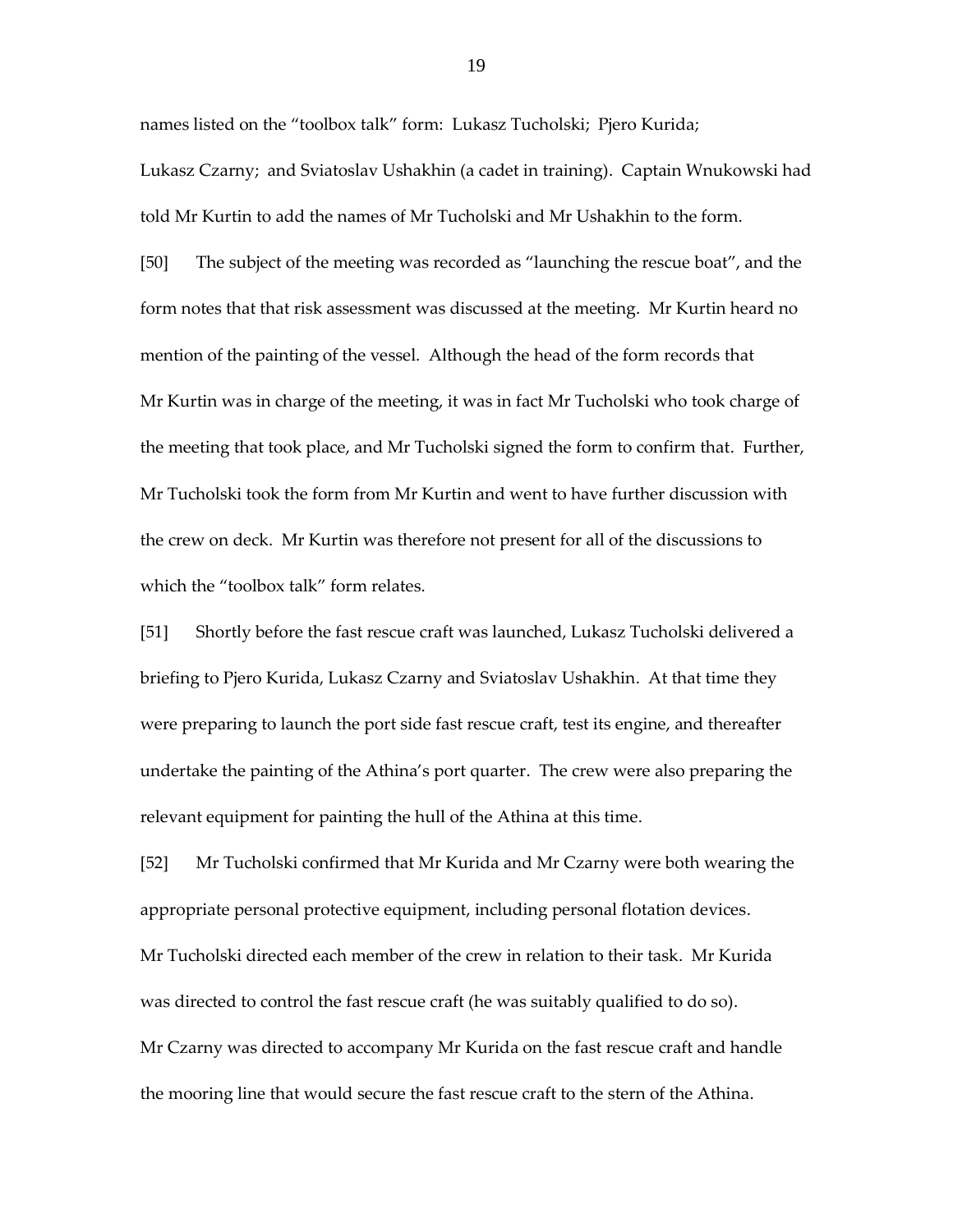Sviatoslav Ushakhin was directed to take the other end of the mooring line from the deck of the Athina itself.

[53] After the meeting, all the crew members were required to sign to show they understood the instructions. Mr Tucholski, Mr Kurida, Mr Czarny and Mr Ushakhin all signed the "toolbox talk" meeting form.

## *The launching of the fast rescue craft*

[54] Before the fast rescue craft was launched, Mr Kurida and Mr Czarny prepared two mooring ropes from the main vessel to be used to secure the fast rescue craft in order to carry out the painting work. The first rope was attached to the Athina's rear quarter, and was in turn to be attached to the stern of the fast rescue craft. The second rope was attached to the Athina's stern, and was in turn to be attached to the bow of the fast rescue craft. All the painting equipment (including extension poles, paints and brushes) was also prepared.

[55] At about 09:45 hours, the port side fast rescue craft was lowered safely into the water. Mr Kurida then manoeuvred it, accompanied by Mr Czarny, away from the Athina out to sea. The fast rescue craft was tested for a short period.

#### *Sea conditions*

[56] At this time, it was recorded that there was a swell of around 0.5 metres on the surface of the sea. This was noted by Mr Tucholski to be a "slight swell". In his assessment, such a swell would make the job both more risky and more difficult to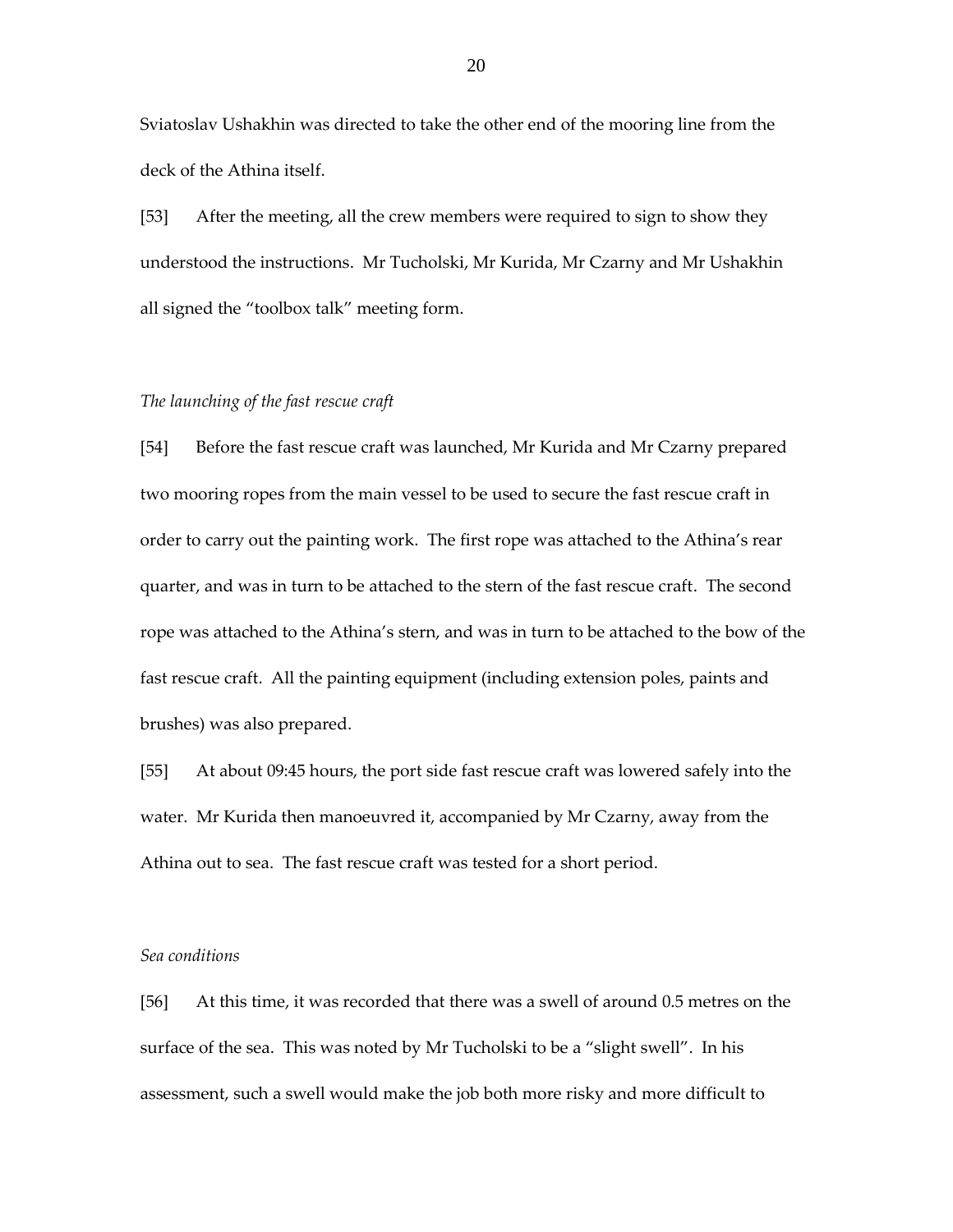complete. In addition, Mr Tucholski understood that, when at anchor, a vessel such as the Athina would move in a constant figure of eight motion. This can cause water at the stern of the vessel to become displaced. In turn, that can cause a boat alongside, such as the fast rescue craft, to be moved towards and away from the vessel. Around that time the tidal stream was recorded as 0.5 knots. Between 09:05 hours and 09:55 hours (the time of the accident) the Athina had swung significantly on its anchor. As a result, her stern and port quarter were far more exposed to the north easterly swell.

#### *The attempt to paint the hull of the Athina*

[57] After a short period testing the engines, Mr Kurida brought the fast rescue craft alongside the stern of the Athina, where the painting was to take place. Mr Kurida and Mr Czarny identified the scratches on the hull. They were approximately one metre to one and a half metres above the waterline. As previously noted, the scratches were at a point where the hull tapered inwards (the "cutaway"). This meant that when the fast rescue craft was beside this damage, the hull of the Athina rose diagonally over the top of the fast rescue craft. Similarly, this shape of the vessel meant that those on the deck were unable to see the fast rescue craft when it was positioned beside the damage on the hull.

[58] Mr Kurida initially attempted to approach the damaged area directly from the Athina's port side. However, Mr Kurida and Mr Czarny were unable to catch the mooring rope. Mr Kurida then moved the fast rescue craft to approach the Athina from the stern. While Mr Kurida controlled the craft, Mr Czarny attempted to catch the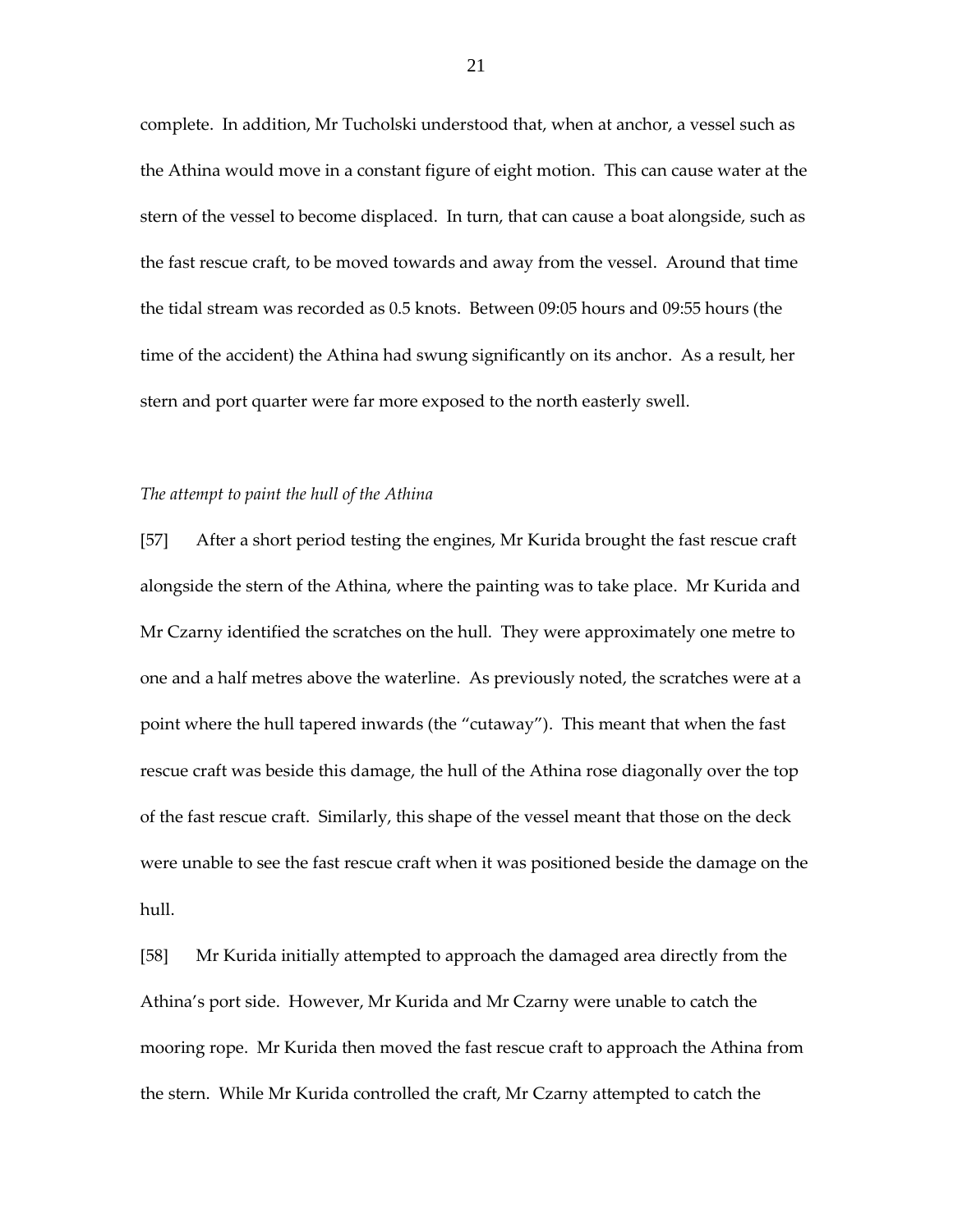mooring ropes which were hanging from the deck of the Athina. He managed to catch the rope hanging from the stern of the Athina. However, he was not able to tie it to the fast rescue craft himself, and so Mr Kurida assisted him in tying that rope to the bow of the craft. Mr Czarny then managed to catch the second rope and tied it to the stern of the fast rescue craft, while Mr Kurida remained at the controls of the craft.

[59] At this time, the rescue craft was bobbing up and down with the swell. Further, the swell or tidal stream was dragging the fast rescue craft underneath the Athina. Mr Kurida and Mr Czarny both took turns pushing against the hull of the Athina to keep the vessels apart. Both Mr Tucholksi and Captain Wnukowki were at this time on the deck above the fast rescue craft. In the course of mooring the craft alongside the Athina, Mr Tucholski asked Mr Kurida if he was content to carry on with the work and to commence painting. According to both Mr Tucholksi and Captain Wnukowski, Mr Kurida had been assured beforehand, and continued to be assured, that if he was not comfortable with attempting to paint the hull from the fast rescue craft, the operation would be stopped. Captain Wnukowski described this as a "stop job" policy, which meant that anyone has the right to say at any point that they are not happy to continue with a particular job. Mr Kurida confirmed that he was comfortable to continue. [60] Mr Kurida and Mr Czarny requested that Mr Tucholski on deck pull the mooring ropes tighter in order to more securely attach the fast rescue craft close alongside the main vessel. Mr Tucholski and Mr Ushakhin started to pull the rope attached to the

stern of the fast rescue craft more tightly. The rope on the bow of the fast rescue craft then started to come loose. Mr Czarny thought that they were going to lose the rope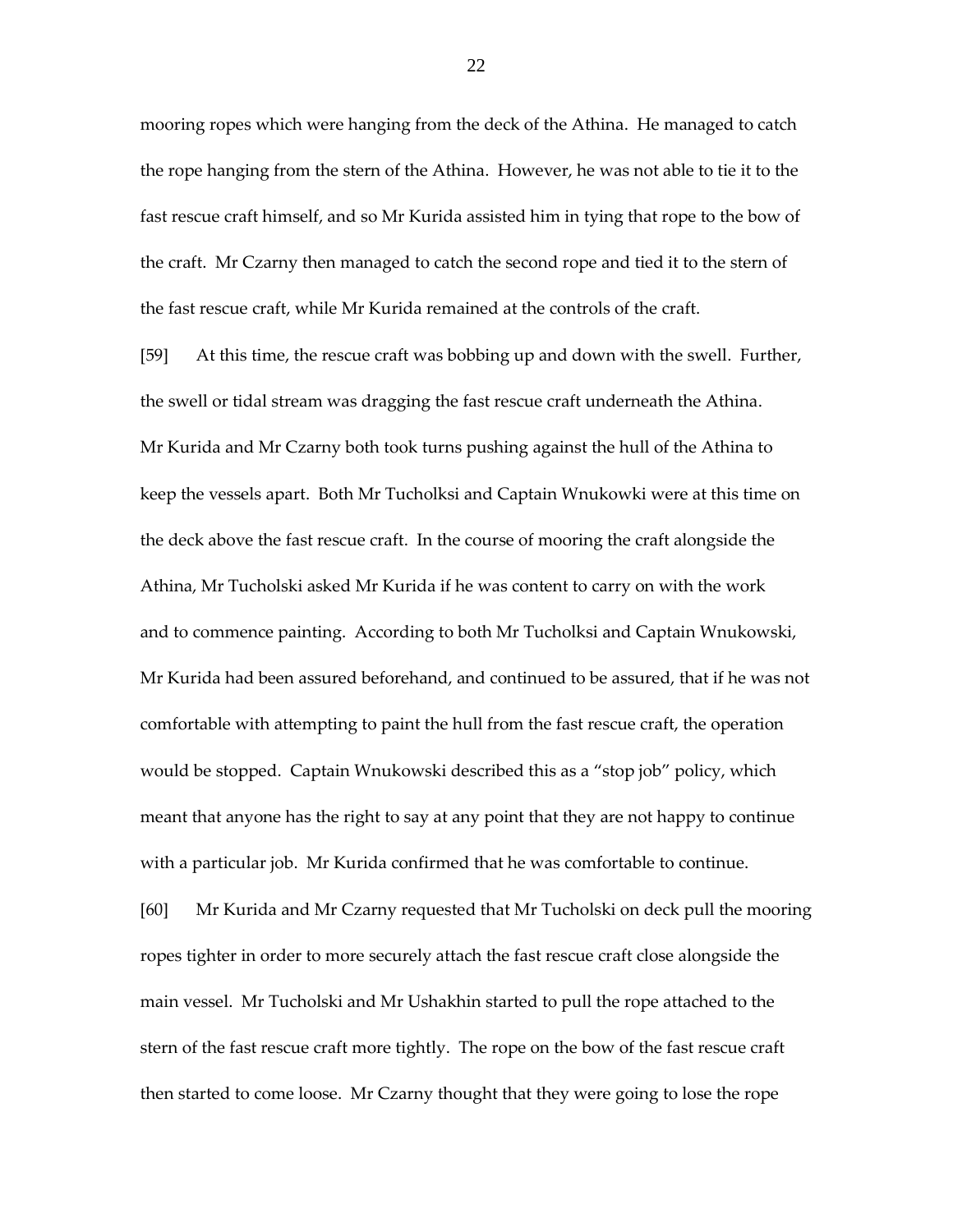entirely, but he managed to catch it. Mr Czarny's back was turned to Mr Kurida, who was at the controls of the craft.

[61] The fast rescue craft then rose in the swell relative to the Athina. Mr Czarny heard Mr Kurida scream. He turned round and saw Mr Kurida trapped between the two boats. His chest was against the lifting frame of the fast rescue craft and his back was against the underside of the Athina's hull. As soon as the vessels came apart again, Mr Kurida fell forwards onto the deck of the fast rescue craft.

[62] Mr Kurida was able to speak to Mr Czarny. He was complaining about pains in his chest. He remained lying on the deck of the fast rescue craft.

[63] Those on board the Athina had been alerted to the incident by Mr Kurida's screams. Mr Tucholski transferred via a ladder from the Athina onto the fast rescue craft. Mr Kurida and Mr Czarny were taken back onto the Athina. Mr Kurida was still conscious, and complaining of pains in his chest.

#### *Response after the accident*

[64] At about 10:05 hours, Captain Wnukowski contacted Darren Harper, an employee of Seletar, the vessel's Aberdeen agent, to report that a crewman had suffered suspected fractured ribs and required to go to hospital. Captain Wnukowksi did not request an ambulance and did not indicate that it was a medical emergency. Mr Harper understood that it was a minor medical matter.

[65] At about 10:07 hours Darren Harper contacted Richard Greenhowe, a self-employed fisherman and master of the Skua, a fishing vessel which also provided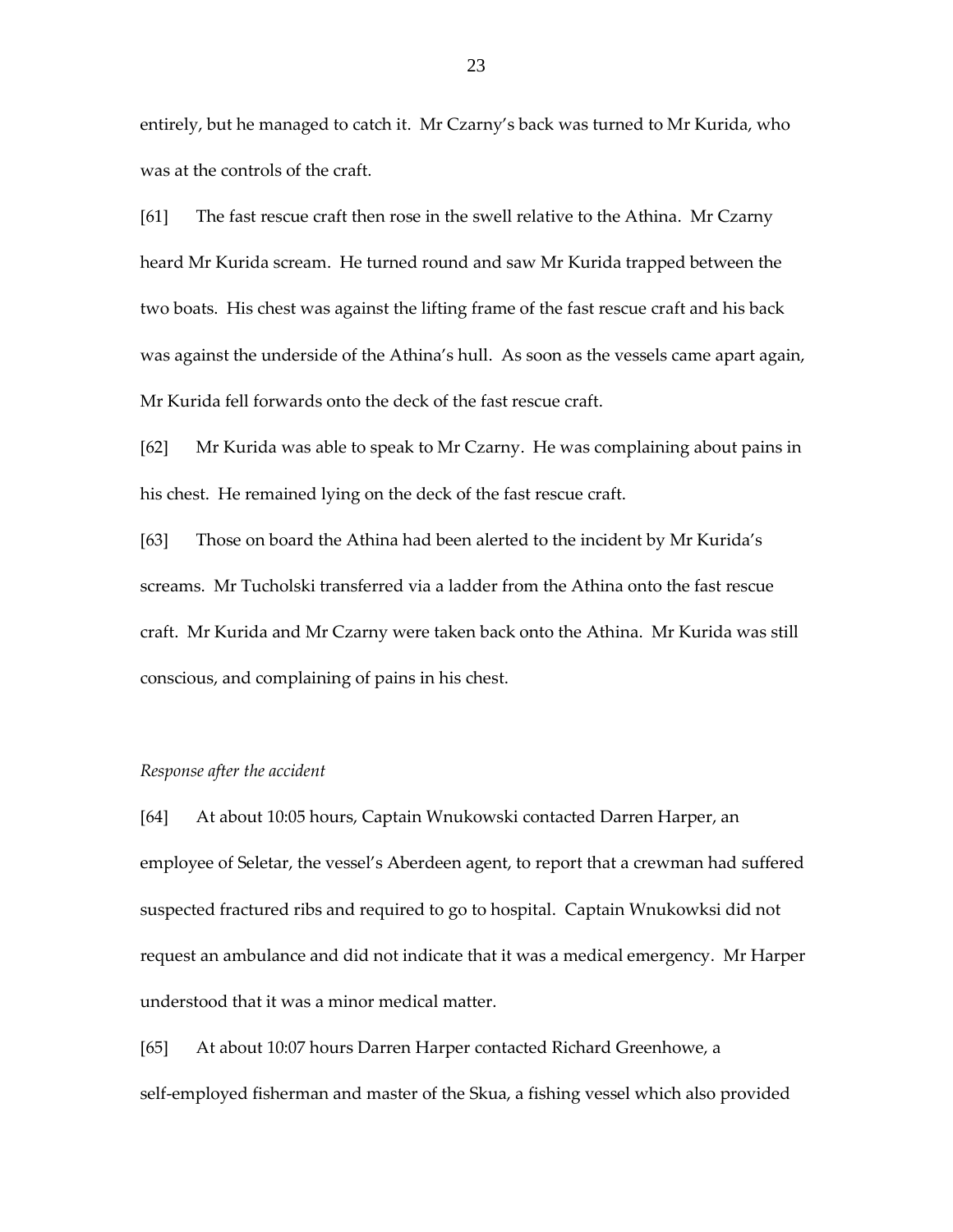a service for Seletar transporting crew to and from vessels from shore in Aberdeen. Mr Harper requested that Mr Greenhowe pick Mr Kurida up from the Athina and take him to Aberdeen for medical treatment.

[66] Meanwhile, Mr Kurida was secured in a stretcher on board the Athina. Rok Gorsek (second officer) had a responsibility for administering first aid on the vessel at that time. He had been told there had been an incident. He saw Mr Kurida lying on the stretcher. He was breathing heavily and coughing, but he was not obviously bleeding. Mr Kurida stated that he felt like he had broken four or five ribs. Mr Kurida was pale and not speaking unless spoken to. Mr Gorsek gave him painkillers.

[67] Richard Greenhowe arrived in the Skua alongside the Athina at 10:30 hours. He went aboard the Athina. He saw that Mr Kurida was conscious and able to communicate, including asking other crew to collect some of his belongings to take to hospital. He looked to be in shock. Mr Kurida was transferred onto the Skua, along with three other crewmen to assist.

[68] En route to Aberdeen, Richard Greeenhowe contacted Darren Harper and asked him to contact the emergency services for an ambulance to meet them at Aberdeen Harbour, as he was concerned that Mr Kurida was in a more serious condition than had initially been thought. Darren Harper was unable to do so directly from his office, so Mr Greenhowe contacted Aberdeen Coastguard by VHF radio to alert them to the incident. This was the first time that the coastguard or other emergency service had been made aware of the incident. The Aberdeen Coastguard instructed the Skua to land with Mr Kurida at Aberdeen RNLI station. About 10:43 hours Captain Wnukowski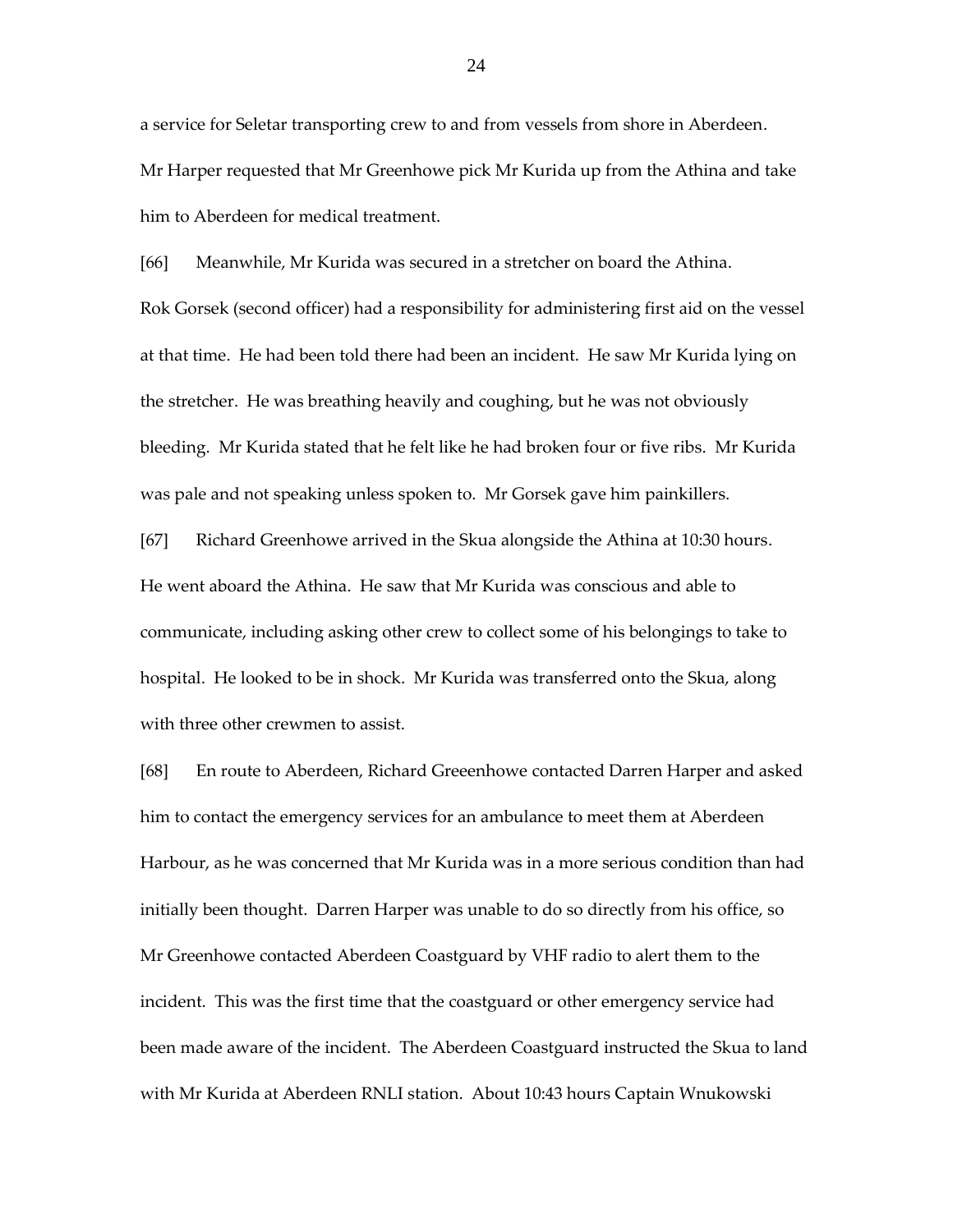contacted Peter Grambart, the designated person ashore and point of contact between the vessel and the management of ER Schiffart and ER Offshore, to report the incident. [69] The Skua arrived at the lifeboat station at Aberdeen Harbour at 11:25 hours, where it was met by Robert Coull, a volunteer lifeboatman, who assessed Mr Kurida and contacted the coastguard to arrange the urgent attendance of an ambulance. Although an ambulance was on its way, he wanted the ambulance more quickly as it was clear to him Mr Kurida was not well. Mr Coull administered oxygen to him at that time.

[70] At 11:28 hours Stuart Robertson, a Scottish Ambulance Service paramedic, arrived at the lifeboat station in a fast response vehicle in advance of the ambulance. Mr Kurida was lying on a stretcher at the back of the boat. He was not properly secured in the stretcher. Mr Robertson noticed that Mr Kuirda looked very unwell. He was conscious and was complaining of pain in his lower right chest. On examination there was no sign of blood loss into the abdomen and no impairment of air flow into his lungs.

[71] The ambulance arrived at 11:30 hours. Mr Kurida received further treatment. The ambulance left the harbour at about 12:02 hours. Mr Robertson accompanied Mr Kurida, who had been administered morphine, to Aberdeen Royal Infirmary. He was still conscious and able to speak. However, Mr Robertson noticed that there was blood on Mr Kurida's teeth and lips when he changed his oxygen mask.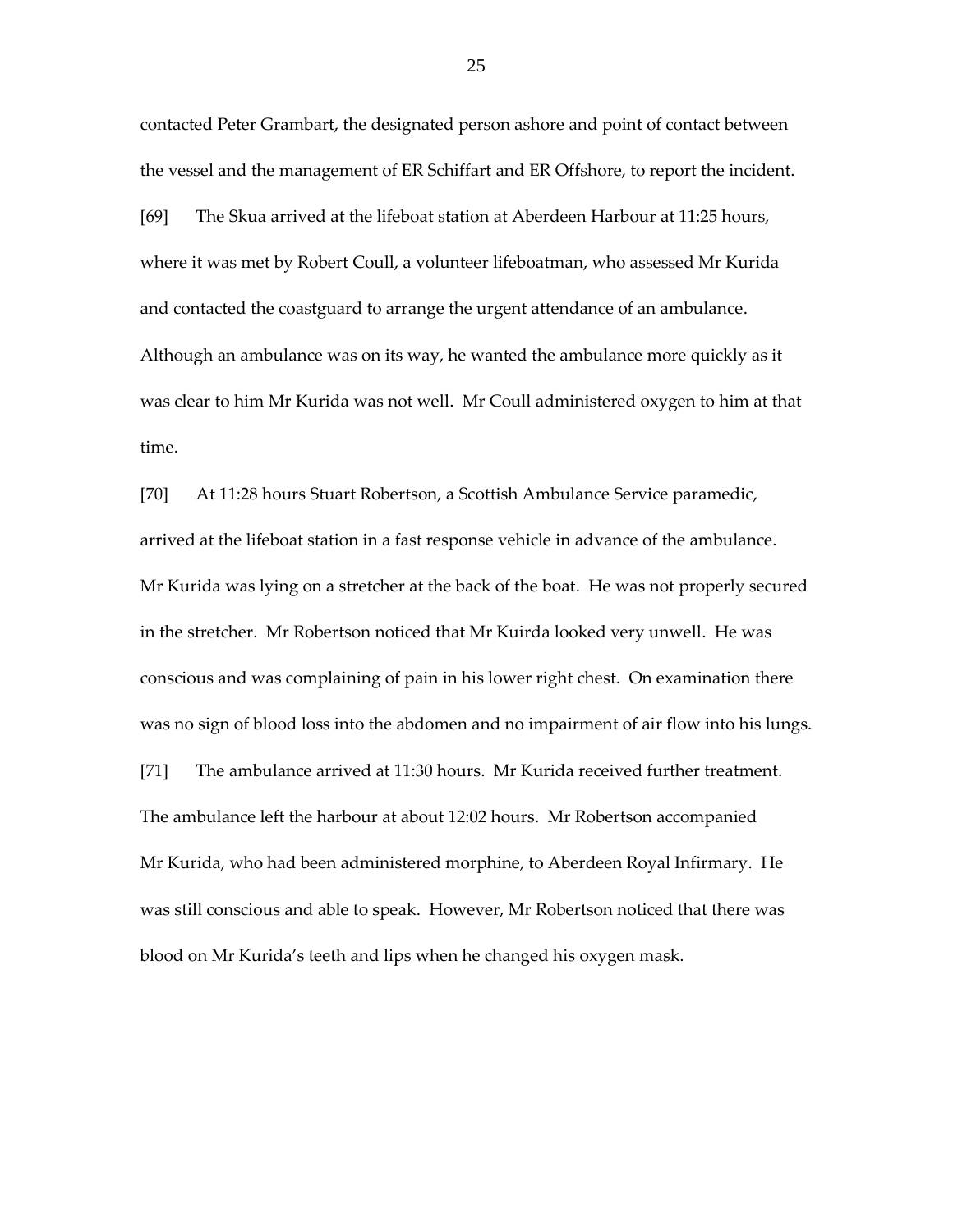#### *Treatment at Aberdeen Royal Infirmary*

[72] The ambulance arrived at Aberdeen Royal Infirmary at 12:08 hours. Mr Kurida was taken immediately to the accident and emergency department. Mr Kurida was examined by Dr Jamie Cooper, a consultant there. Mr Kurida was initially alert, and able to speak. However, he was very pale in appearance. Dr Cooper observed fresh bruising across Mr Kurida's chest and upper abdomen, with petechiae bruising on his upper chest indicative of a crush injury, and reduced air intake on his right side. A transfusion protocol was initiated, and medication was administered to control any bleeding and alleviate pain.

[73] At 12:28 hours Mr Kurida's condition deteriorated and he became unresponsive. Chest drains were inserted into both sides of Mr Kurida's chest as a result of a suspected haemothorax (accumulation of blood in the space between the lungs and the walls of the chest), and a large quantity of blood was drained from his right side. At around 12:34 hours Mr Kurida went into cardiac arrest and a clam shell thoracotomy (opening of the chest) was performed. A large quantity of blood was found on the right side of his chest, and Dr Cooper identified a pulmonary vein as the source of the bleeding. That vein was clamped. Internal cardiac massage was performed and was ongoing when a surgeon opened his abdomen and found a large quantity of blood. There had been no cardiac activity for twenty-five minutes. Efforts to continue resuscitation were stopped and life was pronounced extinct at 12:59 hours.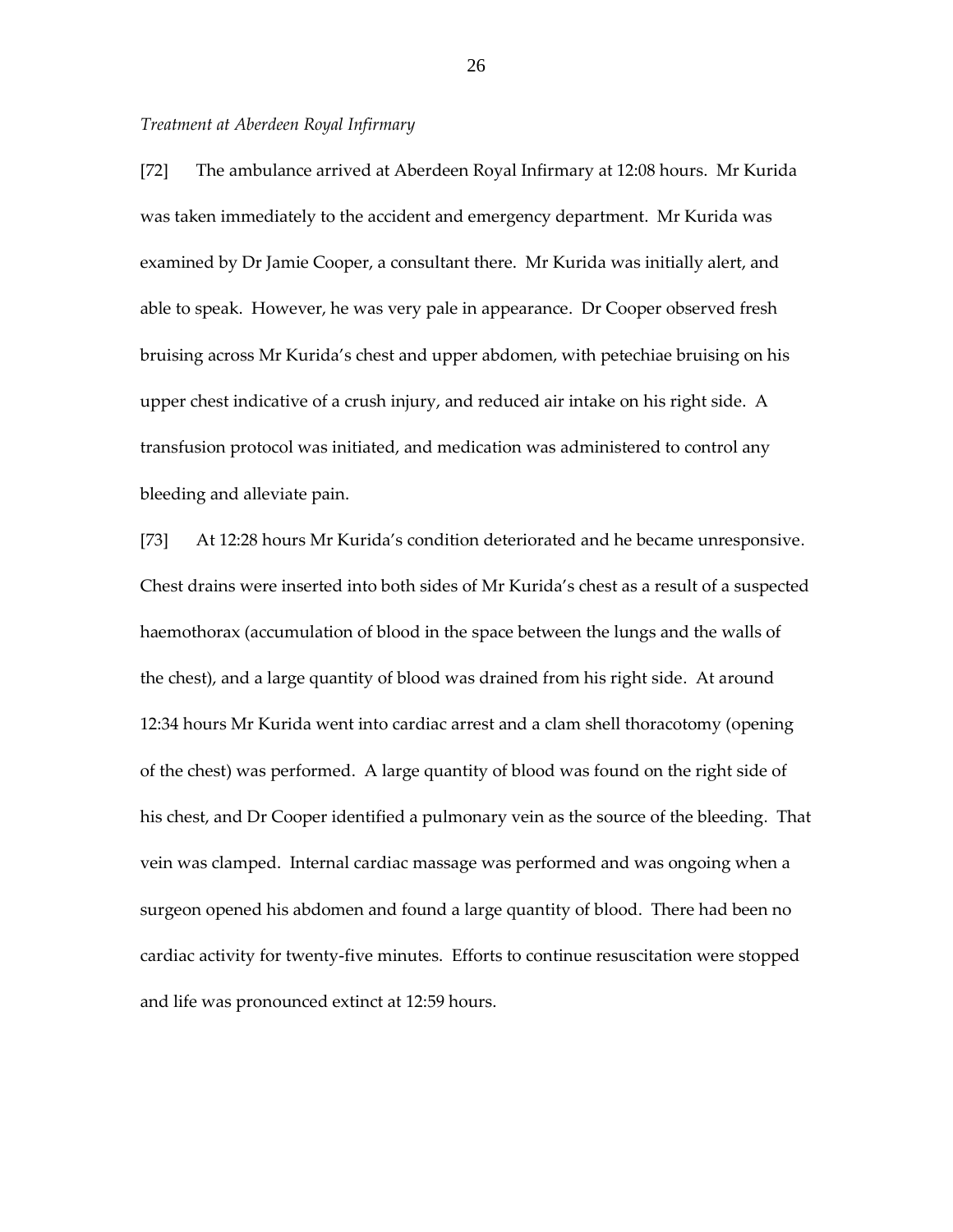#### *Post mortem examination*

[74] On 13 June 2012, a post mortem examination was carried out by Dr James Grieve and Dr Paul Brown, both forensic pathologists, and the cause of death was certified as: 1(a) chest injuries; (b) Incident at work offshore.

[75] The post mortem report noted the serious injuries Mr Kurida had suffered. He had suffered multiple rib fractures on both sides of the chest. The chest injuries were significant. In particular, he had suffered a laceration of one of the major pulmonary veins, with massive haemorrhage into the chest cavity. In addition, the liver was severely lacerated. This was consistent with blunt force injury to the chest when he was crushed between the two vessels. Dr Grieve and Dr Brown further noted evidence of extensive surgical intervention which they stated "would have been futile given the circumstances and nature of the injuries."

#### *Further medical opinion evidence*

[76] The accident which caused Mr Kurida's death happened at about 10:00 hours. He did not arrive at Aberdeen Royal Infirmary until 12:08 hours. Further medical opinion evidence (obtained by further statements provided in 2021) addressed the part that this delay had in his death. This is set out below.

[77] Dr Jamie Cooper, the accident and emergency consultant who had treated Mr Kurida, emphasised that the potential severity of Mr Kurida's injuries could be inferred from the mechanism of their cause: he had been caught between two vessels and significant forces were involved. Dr Cooper emphasised the importance of getting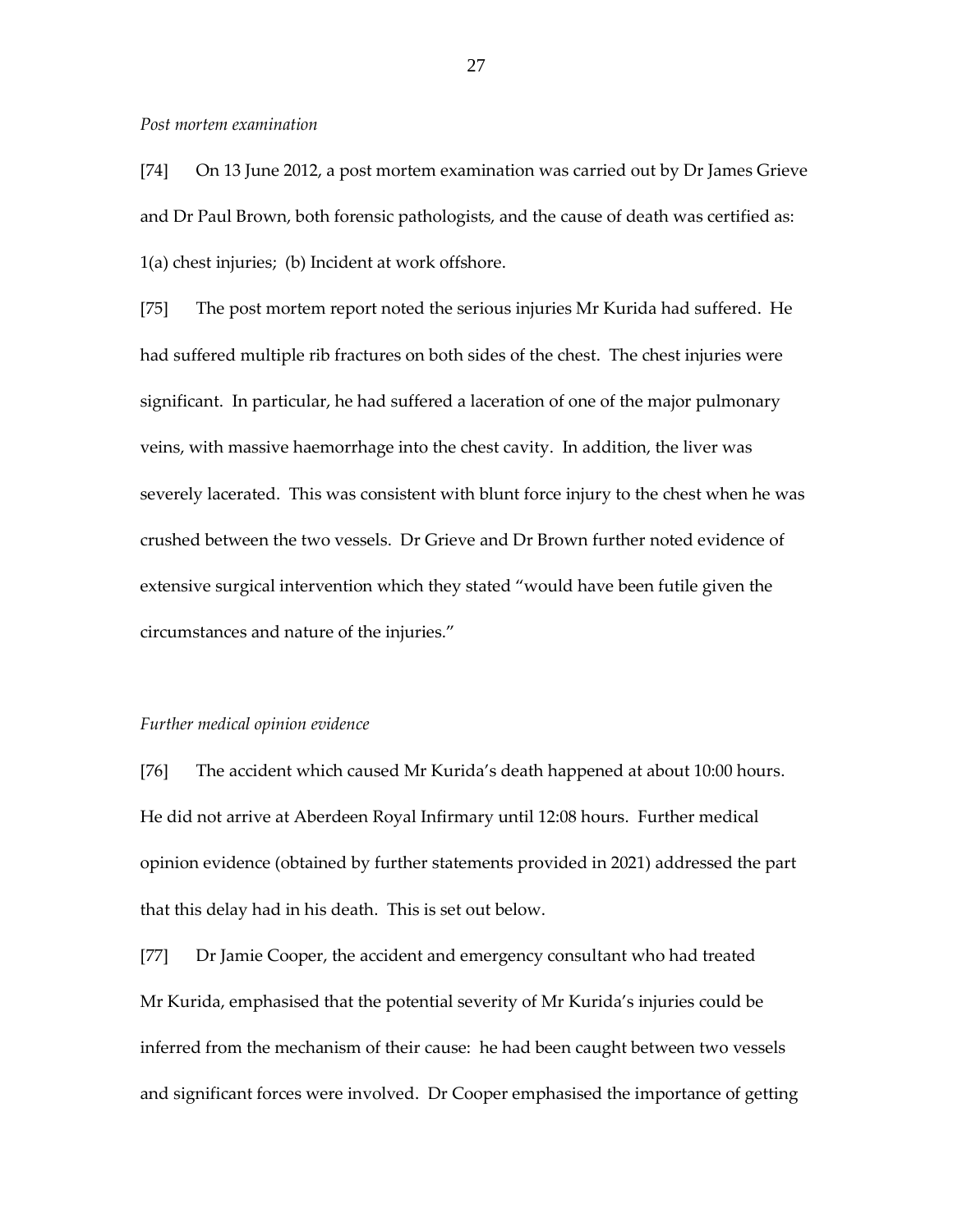Mr Kurida to hospital quickly, but concluded that there was a significant risk that the injuries would have proved fatal regardless of what treatment Mr Kurida received.

[78] Dr Emad Aly, consultant colorectal and general surgeon at Aberdeen Royal Infirmary who had been involved with the treatment of Mr Kurida in 2012, was also asked in April 2021 to comment on the survivability of Mr Kurida's injuries. He stated that he could not give an opinion in relation to Mr Kurida's chest injuries. In relation to the liver injuries he stated: "For liver injuries, most patients survive if managed appropriately, however some of these injuries could involve major veins and therefore [patients] are less likely to survive."

[79] Dr Vincenzo Giordano was a registrar in the cardiothoracic department at Aberdeen Royal Infirmary in 2012. He had assisted Dr Cooper, and had carried out the thoracotomy on Mr Kurida. He is now a consultant cardiothoracic surgeon with NHS Lothian. He emphasised the seriousness of the injuries suffered by Mr Kurida. He had only dealt with two or three patients in his career who had suffered such severe crush injuries, and Mr Kurida's injuries were unique in terms of what Dr Giordano had experienced. Dr Giordano was asked to comment on whether it was possible that Mr Kurida could have survived his injuries. Dr Giordano commented that this would depend on Mr Kurida having been taken quickly to a hospital where there is a cardiothoracic unit. Dr Giordano's opinion was that Mr Kurida may have survived had he arrived earlier at hospital, and "certainly within an hour of the injury happening" (ie to have a chance of survival, Mr Kurida required to arrive at hospital at least within an hour of the accident.)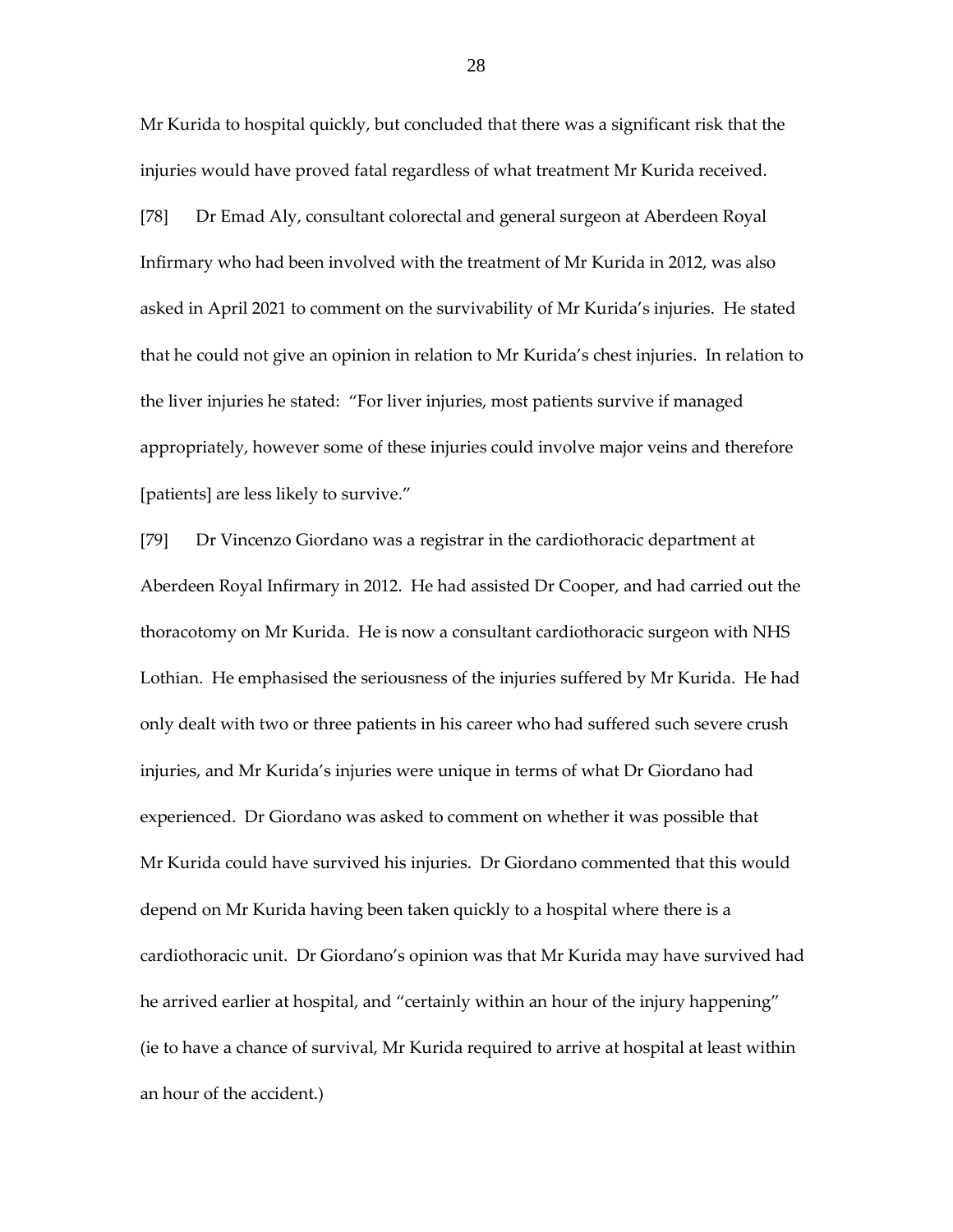[80] As stated above, the authors of the post mortem report had concluded that the extensive surgical intervention carried out on Mr Kurida "would have been futile given the circumstances and nature of the injuries." Dr Grieve was further asked for his opinion in relation to the survivability of Mr Kurida's injuries on July 2021. He accepted that an earlier arrival at hospital "would have been to Mr Kurida's advantage". However, his conclusion was that the accumulation of injuries sustained at the time of the accident was "not survivable".

[81] There was a delay in getting Mr Kurida to hospital. Dr Giordano's opinion goes no further than raising a possibility that Mr Kurida may have been able to survive his injuries had he arrived at hospital within an hour of the accident happening. However, Dr Grieve, the experienced pathologist who carried out the post mortem, is best placed to comment on the totality of Mr Kurida's injuries. His opinion was ultimately clear: Mr Kurida's injuries were not survivable. I accept that opinion.

## **Submissions**

[82] The findings in terms of sections  $26(2)(a)$ ,  $26(2)(b)$ , and  $26(2)(c)$  of the 2016 Act were uncontroversial. There was further agreement that Mr Kurida had been trapped between the Athina and the lifting frame of the fast rescue craft when attempting to paint the larger vessel, and that the swell had caused those two boats to come together. It was also common in parties' submissions that Mr Kurida's injuries were not survivable.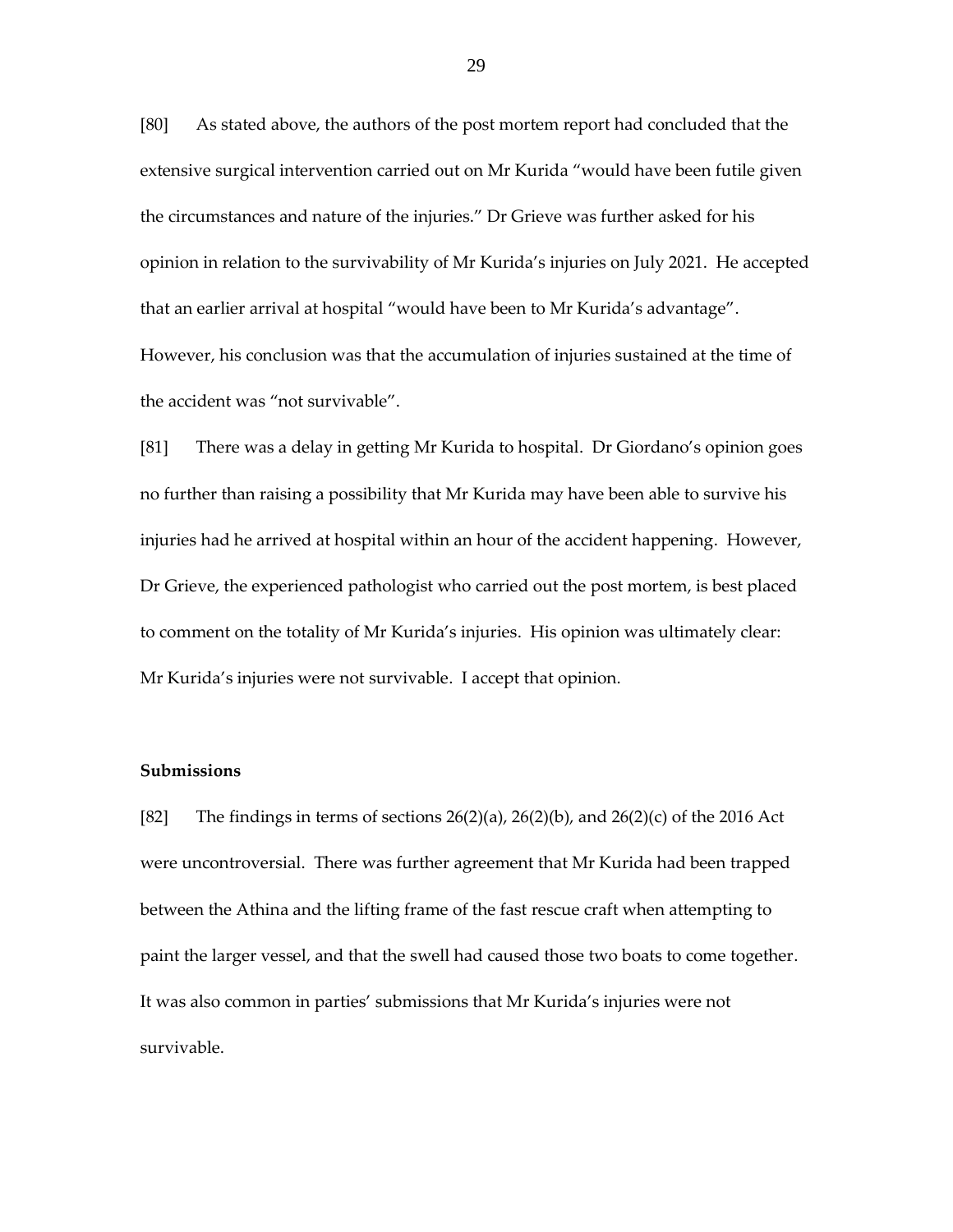[83] The agreement in relation to these matters is reflected in my findings and discussion, and so I do not rehearse parties' submissions in full in relation to those matters.

## *Submissions for the Crown*

[84] Mr Glancy for the Crown identified three causes of the accident resulting in the death in terms of section 26(2)(d): i) the decision to paint the hull of the Athina at sea, particularly in light of the relatively minor nature of the damage; ii) the use of the fast rescue craft for the purpose of painting the Athina, a purpose for which it was not risk assessed; and iii) a failure to conduct a comprehensive risk assessment for a task for which no risk assessment form existed.

[85] The precaution which the Crown identified in terms of section  $26(2)(e)$  of the Act was the carrying out of a comprehensive risk assessment. Mr Glancy referred to the Code of Safe Working Practice for Seamen, which set out how a risk assessment should be conducted if one did not exist for a particular task. The discussions that took place on the Athina before the work was carried out were inadequate. Too much emphasis had been placed on Mr Kurida's willingness to carry out the task. If an adequate risk assessment had been carried out, the risks could have been properly identified and subject to control measures to eliminate those risks or reduce to them to a level as low as reasonably practicable.

[86] The Crown identified three defects in the system of working in terms of section  $26(2)(f)$ : i) the use of the fast rescue craft as a floating platform from which to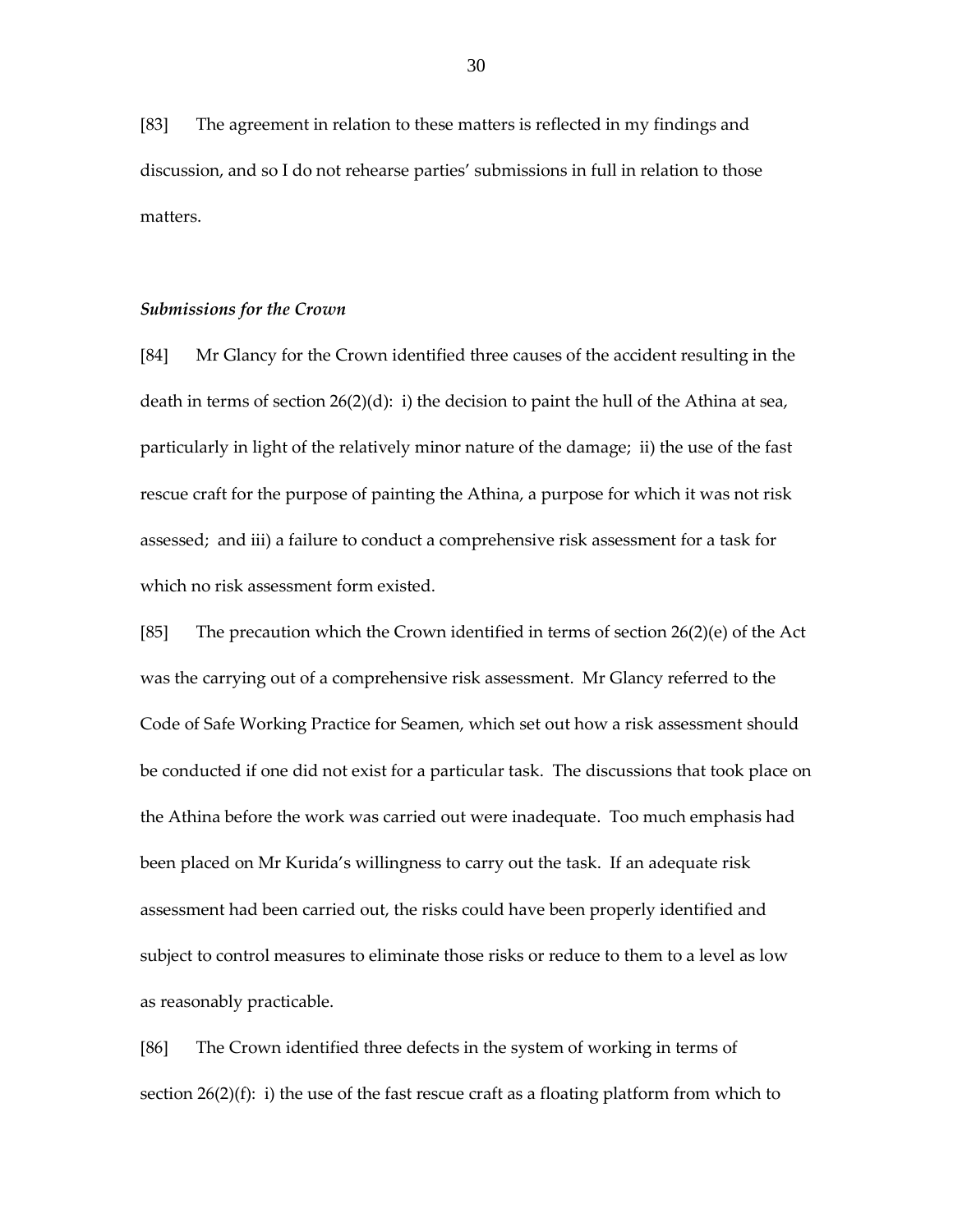pain the hull; ii) the use of mooring lines from the Athina to the fast rescue craft which were bereft of an "eye" for securing to the "bitts" on the fast rescue craft, which in turn contributed to difficulties securing those mooring ropes; iii) there only being two persons on the fast rescue craft, which caused Mr Kurida to be required to leave his position at the controls; and iv) the failure of the crew to alert the coastguard after Mr Kurida was injured, which delayed his evacuation from the vessel and arrival at hospital.

[87] This delay in getting Mr Kurida to hospital (along with the non-survivable nature of Mr Kurida's injuries) was further explored by Mr Glancy in terms of other factors relevant to the circumstances of the death in terms of section  $26(2)(g)$  of the Act. [88] Mr Glancy submitted that those responsible for the management of merchant vessels operating in UK waters direct the masters of vessels to inform the coastguard as quickly as possible when injuries are sustained on board. The coastguard could then make the assessment as to the appropriate arrangements to be made for any evacuation of the injured person from the vessel.

#### *Submissions for Captain Artur Wnukowski*

[89] Mr Donaldson highlighted, in terms of the causes of the accident under section 26(2)(d), the difficulty securing the fast rescue craft to the Athina, which caused Mr Kurida to have to move from his position at the controls. The fast rescue craft was not a suitable platform from which to carry out the painting activity in open water.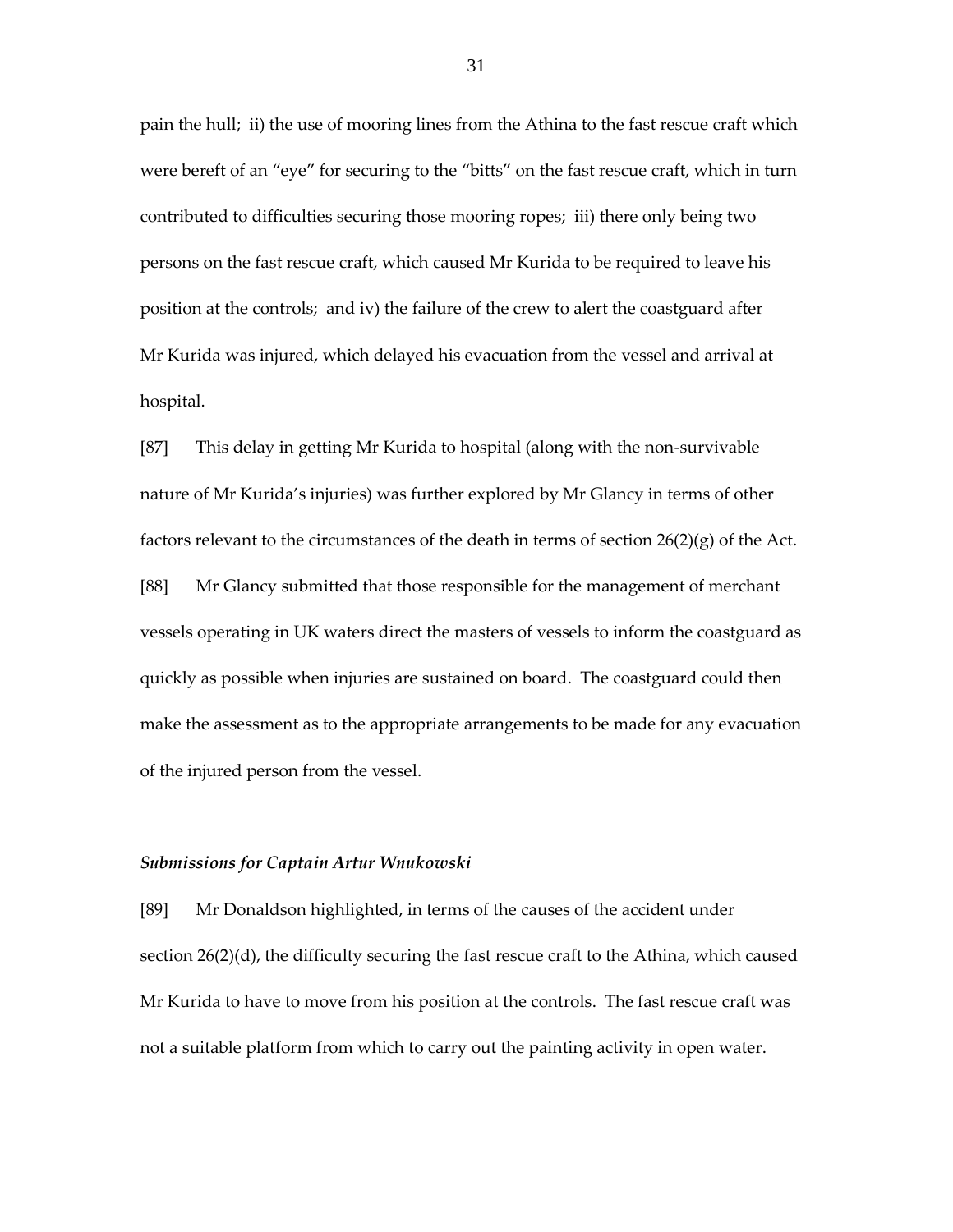[90] Mr Donaldson identified two precautions under section 26(2)(e): i) a more detailed risk assessment which balanced the benefits of the proposed painting operation with alternatives such as painting from a "bosun's chair" (a plank or harness which can be suspended from a rope); and ii) if a fast rescue craft were to be used for the painting operation, this could have been done within the harbour.

[91] Mr Donaldson highlighted that Captain Wnukowski accepted his responsibility, as master of the vessel, for the decisions that had been taken in the lead up to Mr Kurida's death. Captain Wnukowski had recently taken over the Athina, and was still relatively early in his career as a master. It was against this background that he had discussed the work to be carried out with, and took account of the opinions of, experienced crew members who knew the vessel. Mr Donaldson submitted that all those experienced crew members agreed that it was safe to carry out the painting operation from the fast rescue craft. That operation was only to proceed if the weather conditions were appropriate, and it was assessed that they were. A number of crew members were familiar with such a painting job being carried out from a fast rescue craft at sea.

[92] Lessons had been learned. Captain Wnukowski was clear he would do things differently now. Swift action had been taken by ER Offshore to prohibit the use of fast rescue craft being used for anything other than rescue activities, and an appropriate safety bulletin had been circulated.

[93] Mr Donaldson addressed the decision not to call for emergency medical assistance. He submitted that there may be difficulties in setting out a finite set of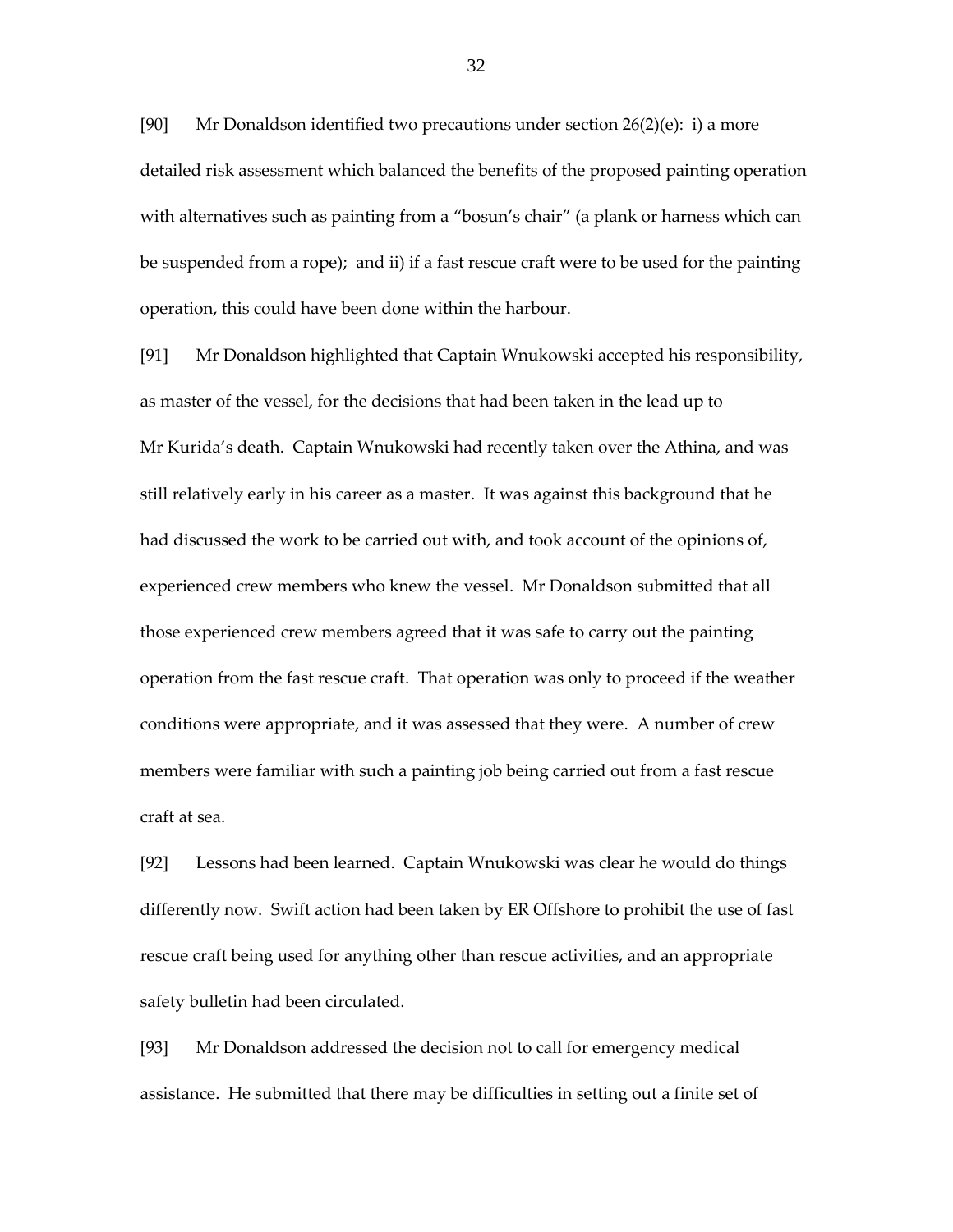circumstances for what action to take in such circumstances. However, guidance highlighting the potential for serious internal injuries resulting from incidents involving crushing may assist in more informed decisions being taken. Alternatively, there could be a direction to contact an external organisation with a higher level of medical trauma experience in order to explain the circumstances and take advice on what steps to take next.

#### *Submissions for OSM Crew Management Ltd*

[94] Mr Sinclair highlighted, in relation to the causes of the accident under section 26(2)(d) of the Act, that Mr Kurida had "elected" to leave his position at the controls of the fast rescue craft shortly before he had been caught between the two vessels.

[95] Mr Sinclair identified four precautions under section 26(2)(e): i) Mr Kurida could have decided not to leave his position at the controls of the fast rescue craft; ii) A decision could have been taken not to paint the vessel at sea; iii) Proper regard could have been had to the vessel's safety management system; iv) In the absence of a specific pre-prepared risk assessment form, a more formal "local" risk assessment could have been carried out.

[96] The lack of a proper risk assessment was highlighted as a defect in the system of work under section 26(2)(f) of the Act.

[97] Mr Sinclair emphasised Mr Kurida's senior role on the ER Athina. He was responsible for deck management, which included painting jobs. He had been the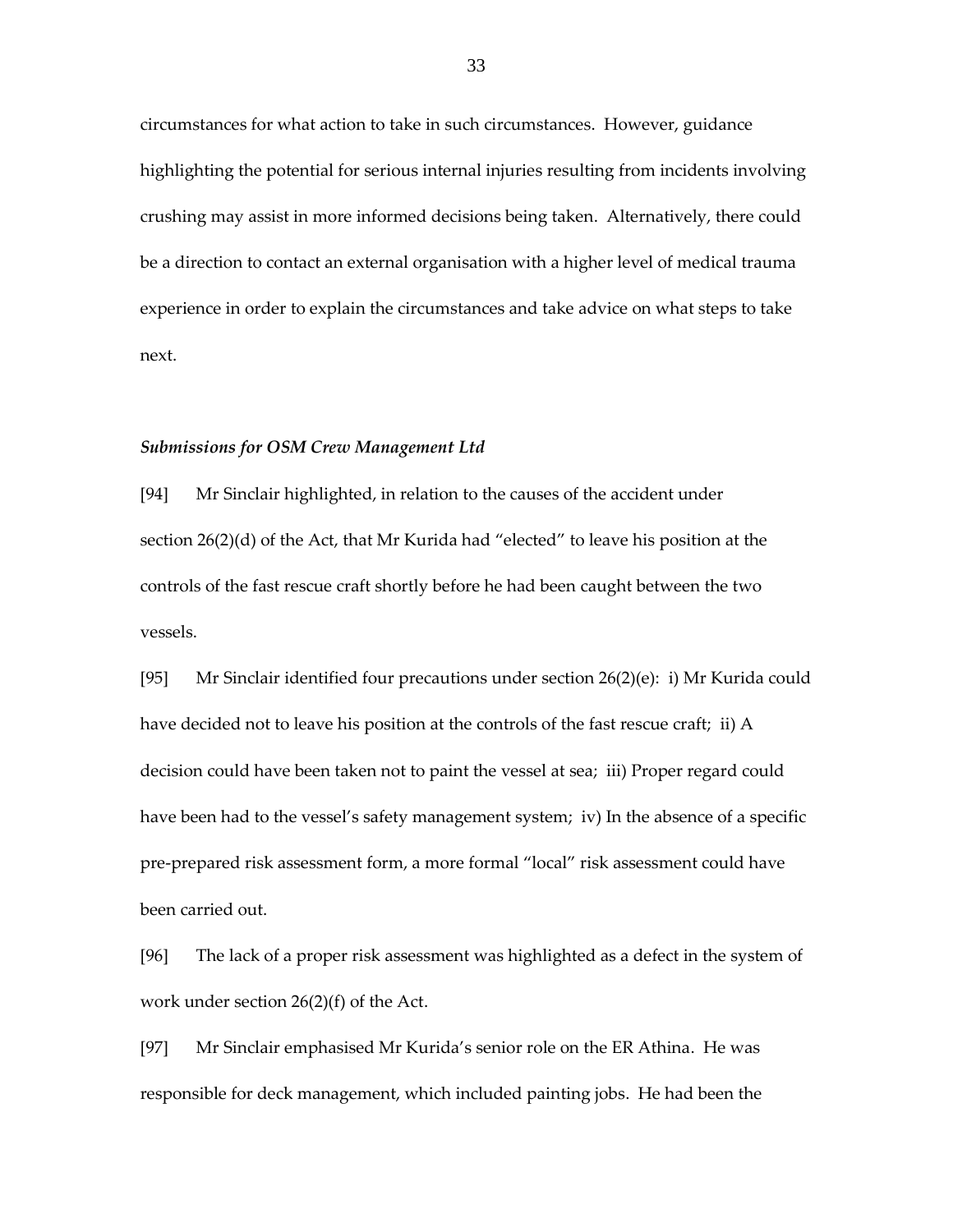"driving force" in the painting job being attempted from the fast rescue craft at sea. He repeatedly confirmed, when asked, that he was content to proceed both before and during the operation.

[98] Mr Sinclair also discussed the decision not to treat the accident as a medical emergency. He submitted that the decisions taken were made in good faith and for logical and valid reasons. Mr Kurida presented as having rib injuries. There was nothing to suggest internal injuries. Mr Sinclair cautioned against the prescription of too rigid rules for when the coastguard should be contacted.

[99] Mr Sinclair submitted that, for the purpose for which the fast rescue craft was used (ie painting the hull), two crew members was the appropriate number.

[100] In terms of other facts relevant to the inquiry under section  $26(2)(g)$  of the Act, Mr Sinclair highlighted the good safety record of, and safety culture on board, the ER Athina. There had been no similar incidents before or since this incident. There was a comprehensive safety management system on board. Having regard to that, it should have been appreciated by the crew involved that the verbal discussion of the painting job was insufficient.

[101] Swift action was taken after the incident. A safety bulletin was distributed by ER Offshore on 2 July 2012 to ensure full awareness of the incident. The relevant risk assessment relating to fast rescue craft was updated three days after the incident to ensure that these craft were only used for the purposes of testing and emergencies, and that persons on board should not move from their seated position. There had been a full investigation by the Marine Accident Investigation Board (MAIB), which resulted in the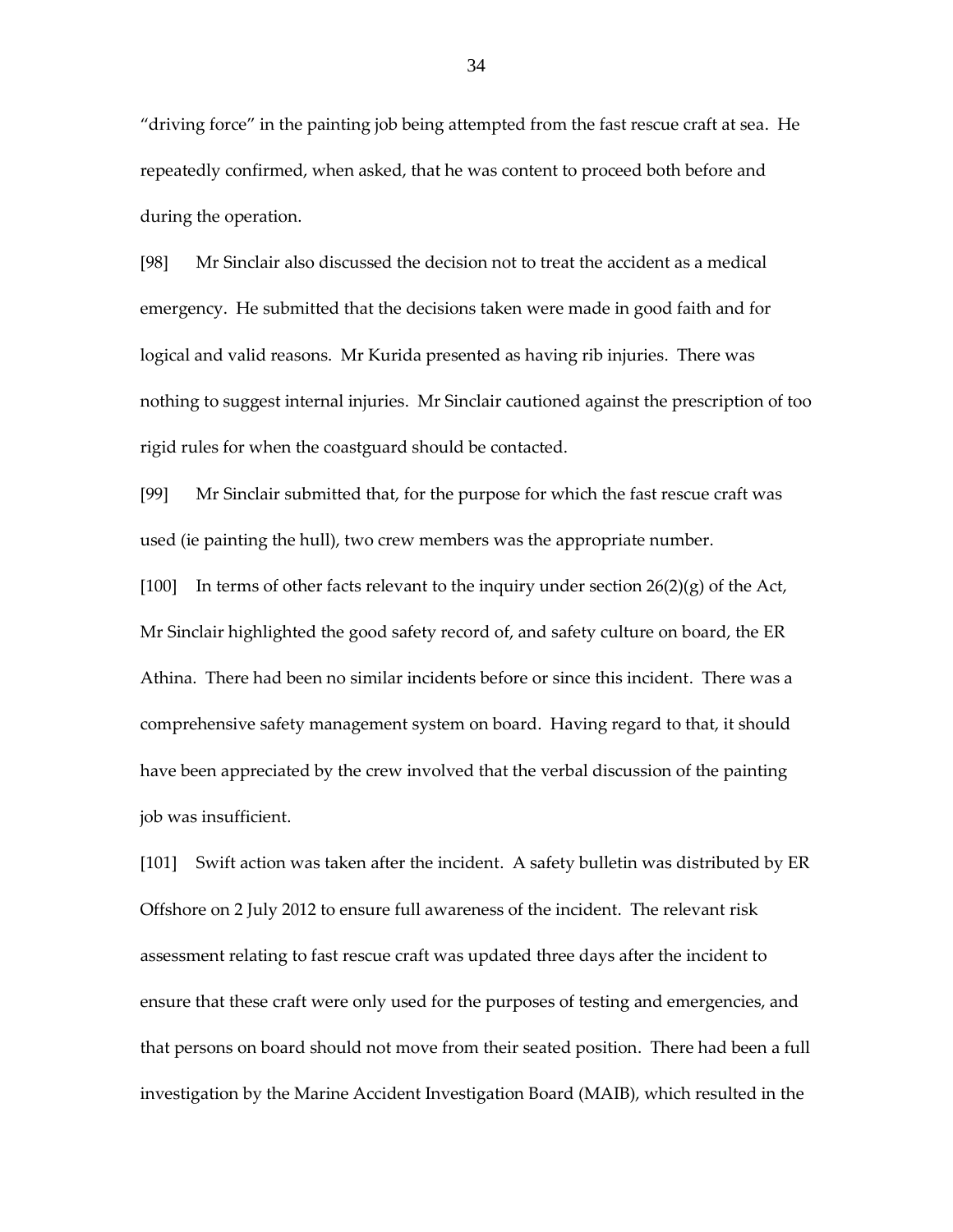publication of its report in January 2013. That report was well publicised throughout the industry, including by the International Marine Contractors Association (IMCA). The recommendations in that report were made part of onboard safety meetings and of training of crew members. There were subsequent safety assessments by other organisations, including assessment of procedures on board over an extended period of time.

#### **Discussion and conclusions**

[102] Mr Kurida died as a result of chest injuries suffered when he was attempting to paint the hull of the Athina from one of that vessel's fast rescue craft at open sea. The motion of the sea (including the swell and/or tidal stream) caused the vessels to come together and Mr Kurida was caught between the hull of the Athina and the lifting frame of the fast rescue craft. This caused significant crush injuries to his chest and abdomen. This incident happened at 09:55 hours on 10 June 2012. He died from those injuries at Aberdeen Royal Infirmary later that day.

[103] The starting point for considering the events and decisions which led to those tragic circumstances is the early hours of the morning of 7 June 2012. At that time the vessel Athina collided at slow speed with the quay wall at Aberdeen Harbour. This was an incident which was not in itself of significant concern.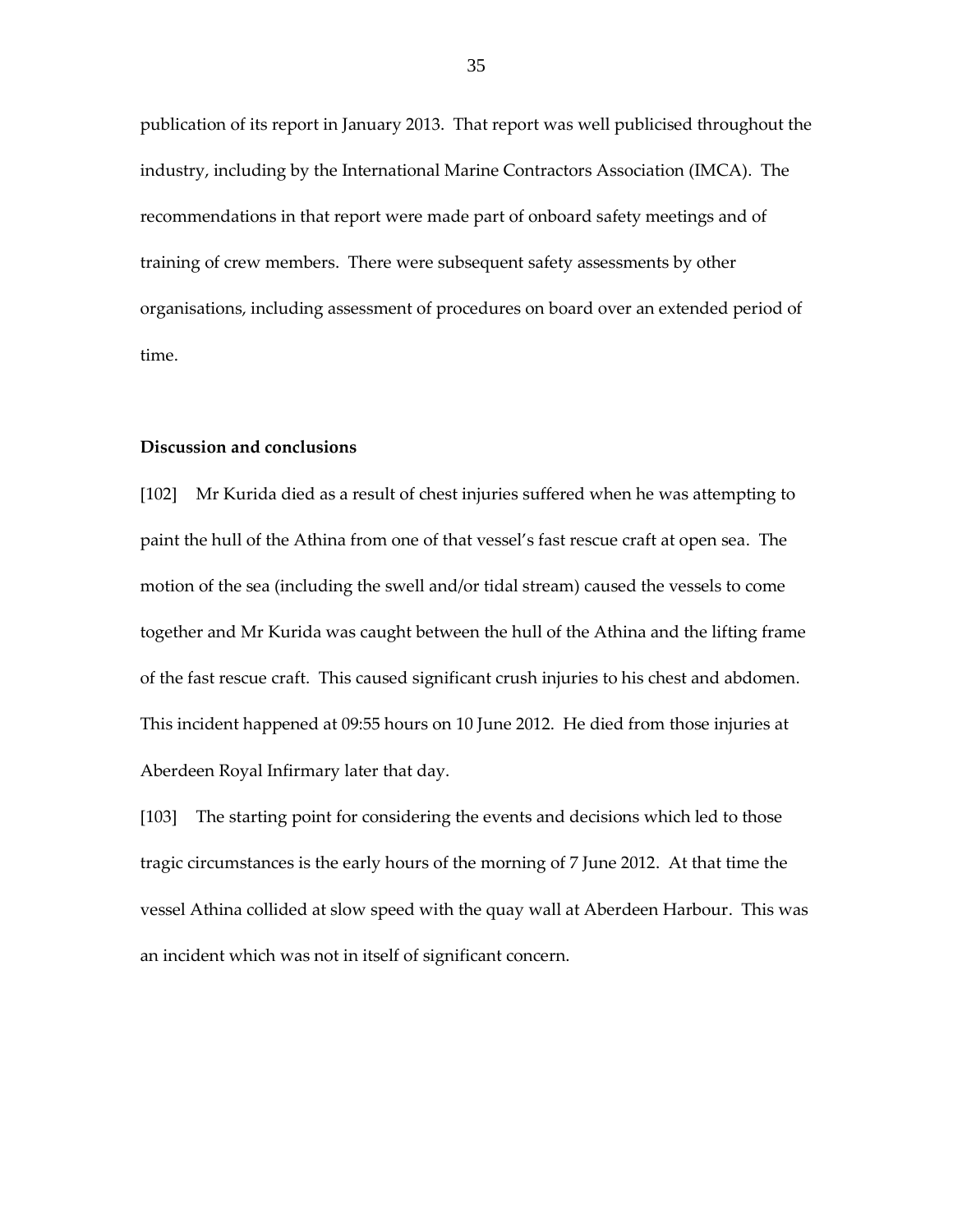#### *The decision not to paint the Athina in Aberdeen Harbour*

[104] After that collision, the Athina remained docked in Aberdeen Harbour until the afternoon of 9 June 2012. In that period, Captain Wnukowski, the Athina's master, inspected the damage and was therefore aware that it was superficial.

[105] Captain Wnukowski accepted in his evidence that it would generally be safer to paint a vessel in the protected waters of the harbour than at open sea. This would be done from a painting raft, which could be requested from the harbour authorities or an agent. Captain Wnukowski said that he had considered painting the vessel in the harbour. However, he recalled that there were reasons why this had not been done: the vessel had had to move from one jetty to another; and it had then been instructed to move out to sea at short notice.

[106] It is clear that painting the vessel in the protected waters of the harbour would have helped avoid many of the issues encountered when the crew attempted to paint the vessel at open sea. Any vessels involved would not have been subjected to the same motion of the sea. The painting work could have been overseen by persons standing on the harbour wall.

[107] The decision not to paint the hull in the harbour does not appear to have been a planned one. Rather, events moved on before that particular job was able to be carried out. However, that the hull was not painted in that time period would in turn highlight that the damage was superficial and the job was not an urgent one. That is relevant when considering the subsequent decision to attempt to paint over that damage at open sea, when the risks involved were clearly greater.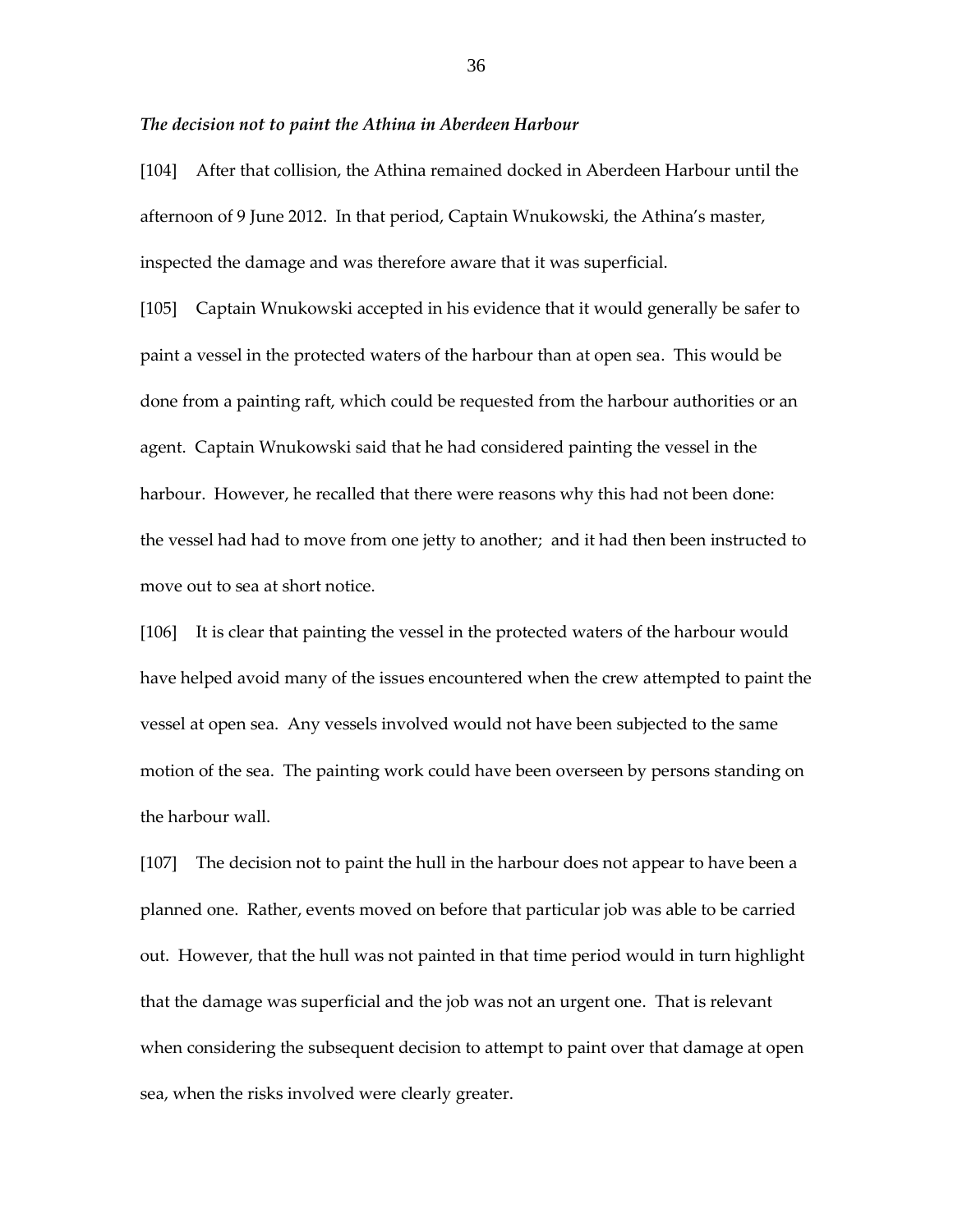## *The decision to paint the Athina at open sea from the fast rescue craft*

[108] When at anchor on 9 December 2012, Captain Wnukowksi communicated to his crew that the next day he wanted to test the fast rescue craft and that he wanted to have the damage on the hull painted, provided the weather permitted.

[109] It would appear that it was on the following day that Captain Wnukowksi decided that the two jobs could in effect be carried out together: the hull of the Athina was to be painted from the fast rescue craft.

[110] Any decision to carry out any job on the vessel required to be in accordance with the extant safety management system. Ultimate responsibility lies with the master of the vessel, Captain Wnukowski. He accepted this. However, he had discussed the painting job with crew members.

[111] Captain Wnukowski stated in his evidence that it was Mr Kurida who wanted to paint the Athina's hull from the fast rescue craft. Captain Wnukowski stated that his preference was to use a bench (or stage) which would be suspended from the hull of the vessel using a harness. Ultimately, however, Captain Wnukowski agreed with the Mr Kurida's plan to use the fast rescue craft.

[112] At points in Captain Wnukwoski's evidence it appeared that the operation he had in mind (painting from a wooden bench or similar) was different from the operation envisaged in the relevant risk assessment form entitled "Painting from stage" (which related to using a "stillage" or metal cage). Nevertheless, there was a risk assessment in terms of the vessel's safety management system which broadly corresponded to the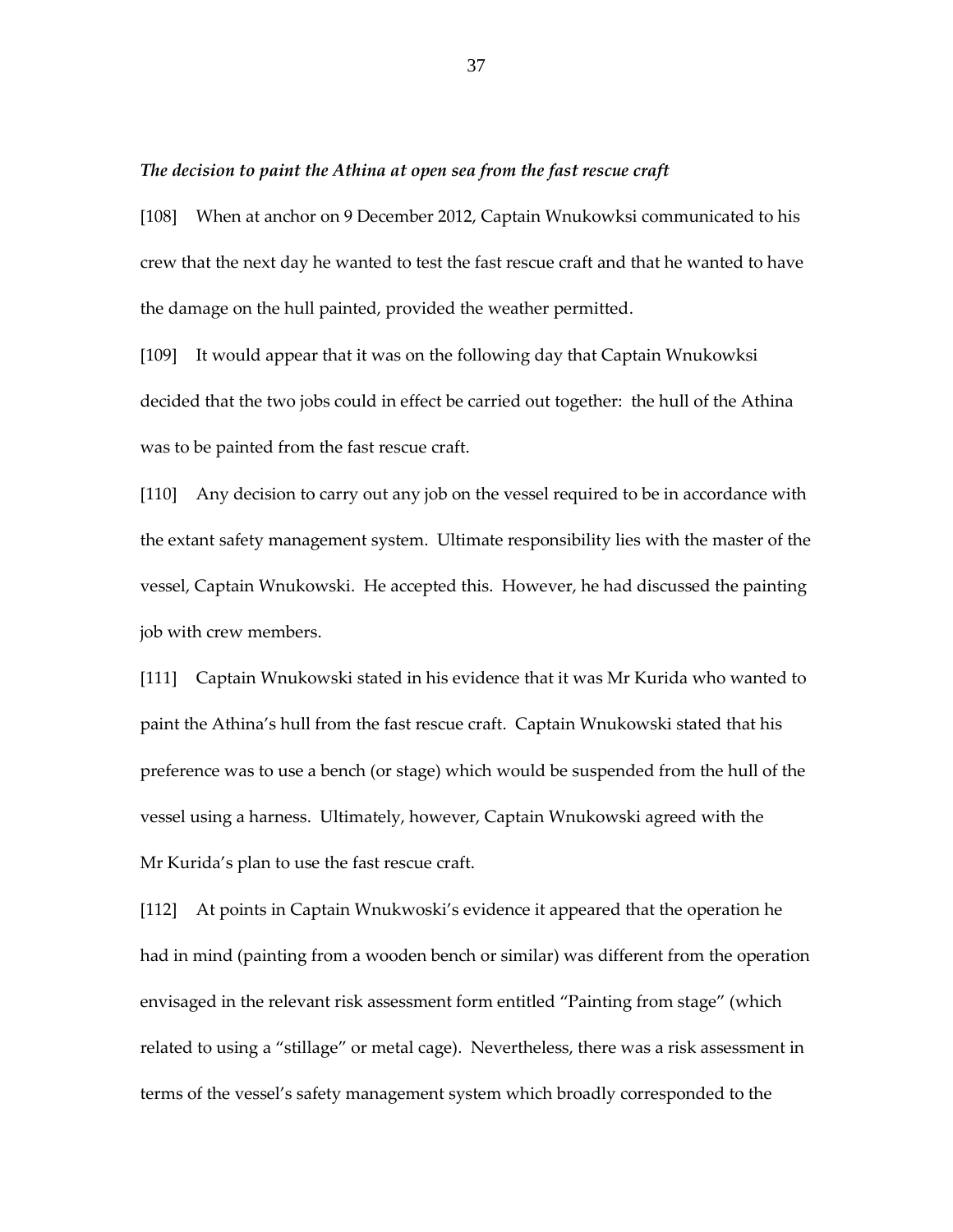painting operation Captain Wnukowski suggested. He accepted that this operation would have required a permit to work, as it involved work "overside".

[113] It is not clear to what extent painting the hull from a bench or stage would, in the circumstances, necessarily have been safer than doing so from a fast rescue craft. It would no doubt have carried different risks. The tapering of the hull at the damaged area may likely have made that area difficult to reach. The motion of the sea would have presented a challenge even when using a bench or stage, particularly when the damage was so close to the waterline. The option of painting the vessel from a stage was in the event rejected without further detailed consideration of its hazards and risks. However, if that option had been pursued further, the risk assessment in place would have helped ensure such a detailed consideration took place. The job would only have proceeded subject to that risk assessment.

[114] There was no such risk assessment in place for the operation of painting from a fast rescue craft. As Captain Wnukowski now accepts, this raises the question of whether it is the type of operation that should have been carried out. As the Crown stated in its submissions, the absence of a formal risk assessment left Captain Wnukowski with two options: to properly risk assess the proposed activity; or to consider not proceeding. A risk assessment should have been carried out in terms of the vessel's safety management system, as it should have been recognised as "an unusual or infrequent" task.

[115] The risk assessment available for fast rescue craft related only to the launching of the craft. This included instructions to be aware of the ship's movements, especially in bad weather; and always to stay in a safe position. Identified risks when boarding and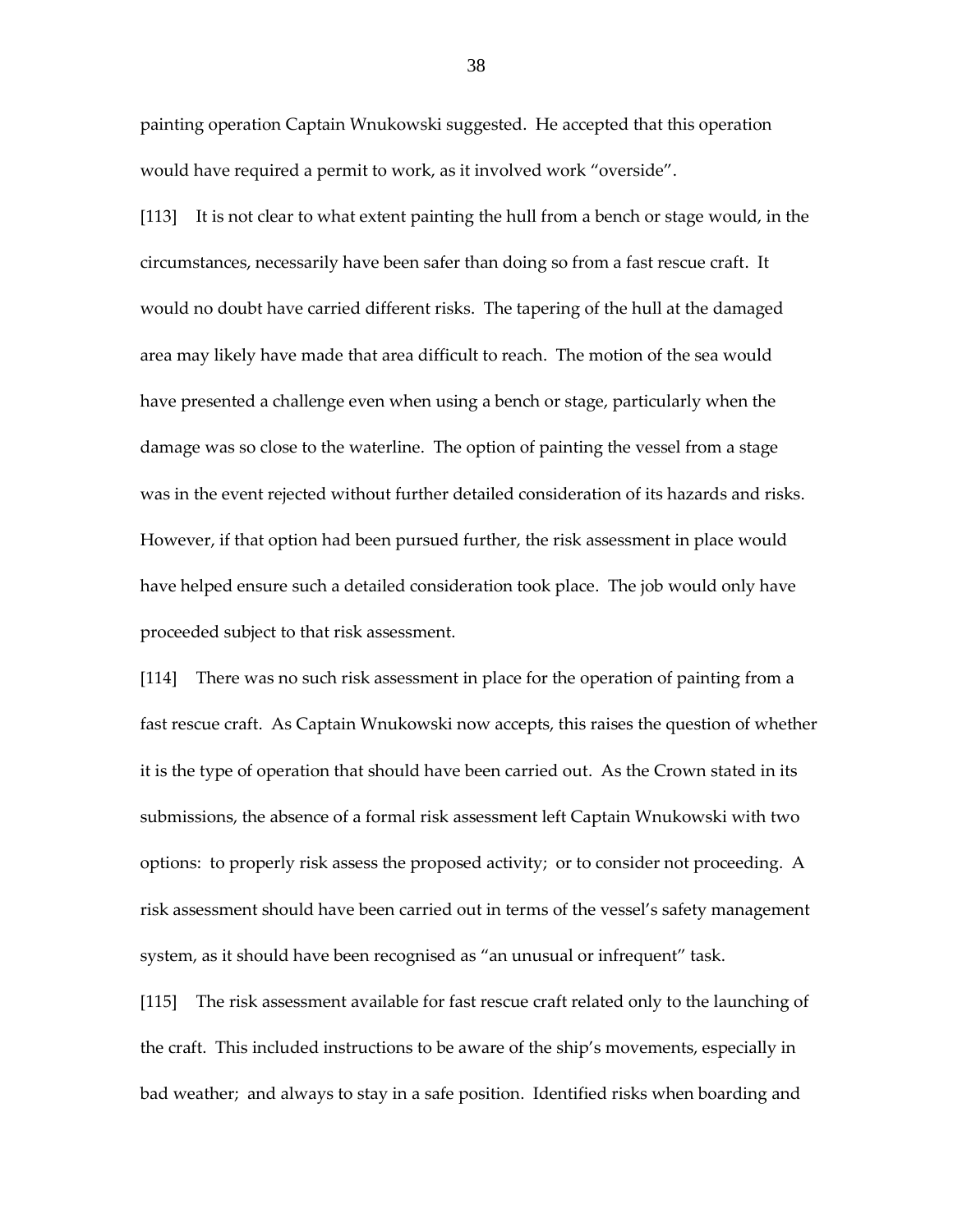unlashing the boat included "nipped and squeezed fingers and hands" and "…boat striking ship. Excessive sea & swell". According to the "toolbox talk" form, this risk assessment was discussed. The risks it identified, which related to the danger of crushing injuries caused by the motion of the sea, were acutely relevant for using the fast rescue craft to paint the hull of the vessel. However, the painting job also carried additional risks which required to be assessed.

[116] Captain Wnukowski discussed the painting job with Mr Tucholski (chief officer) as well as Mr Kurida. They both supported the decision to paint the hull from the fast rescue craft. I would consider it good practice to discuss decisions with experienced operational crew members, and to take account of their views. However, it is insufficient in itself as a risk assessment process. Further, there are risks attached to putting too much reliance on the views of subordinate crew members. They may be keen to impress the ship's captain. Captain Wnukowski had recently taken over command of the vessel, and Mr Kurida was apparently going for promotion. These dynamics emphasise the need for the overarching structure of a more formal risk assessment process.

[117] The only evidence of any formal process was the "toolbox talk", overseen by Josip Kurtin (see paragraphs [48] to [50]). Captain Wnukowksi discussed the need for this talk with Mr Kurtin. He told him who should attend: Mr Tucholski; Mr Kurida; Mr Czarny; Mr Ushakhin. That is indicative of Captain Wnukowski's direct oversight of this operation. However, Mr Kurtin stated he knew nothing of, and heard no discussion of, the intention to paint the hull of the Athina using the fast rescue craft.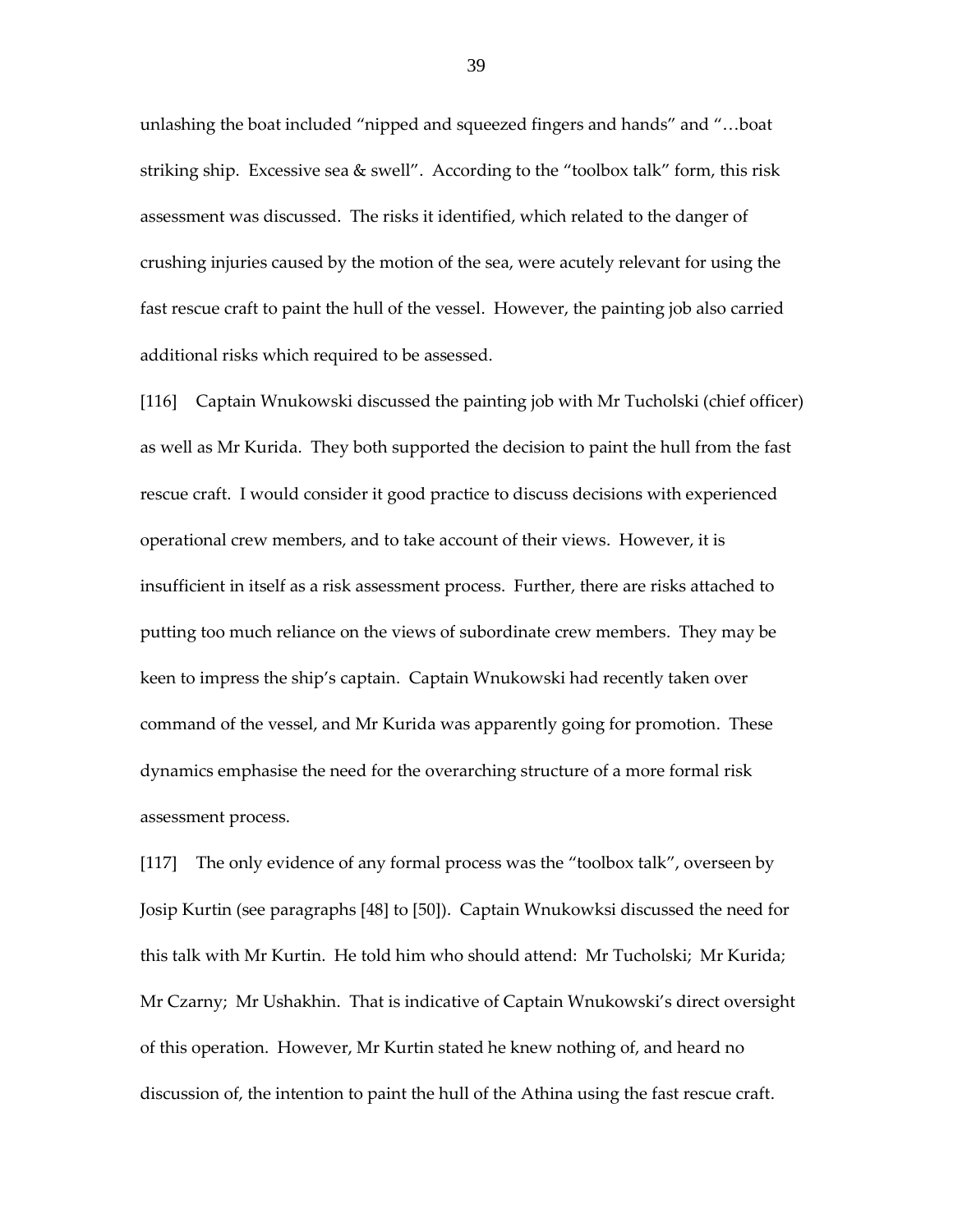Captain Wnukowski's evidence at the inquiry was not clear enough to contradict that. Mr Kurtin's position is consistent with the "toolbox talk" form recording that the risk assessment for "Launching the rescue boat" had been (or would be) discussed in the course of that talk.

[118] However, it was Mr Tucholski who in fact was in charge of the meeting, and there was further discussion relating to the painting of the vessel in the absence of Mr Kurtin. Nevertheless, the form which Mr Tucholski, Mr Kurida, Mr Czarny and Mr Ushakhin signed to show they understood the risks involved in the task they were about to carry out made no reference to painting the vessel.

[119] The evidence available in relation to the briefing held by Mr Tucholski before the fast rescue craft was launched contains nothing about the assessment of risks of the painting job. Rather, this briefing appeared to consist of Mr Tucholski's instructions as to the general functions each crew member was to carry out. Each crew member involved, however, did appear satisfied that the painting job to be carried out was safe in the circumstances. This is against a background of evidence from a number of crew members on the Athina that they were aware of vessels having being painted at sea from a fast rescue craft. It appears to have been an accepted, although certainly not routine, practice.

[120] Regardless, it is clear that the discussions which did take place were inadequate as a risk assessment for the job of painting the hull of the vessel. There was no formal risk assessment for the job in terms of the vessel's safety management system, and there was no rigorous risk assessment carried out in place of such a formal assessment.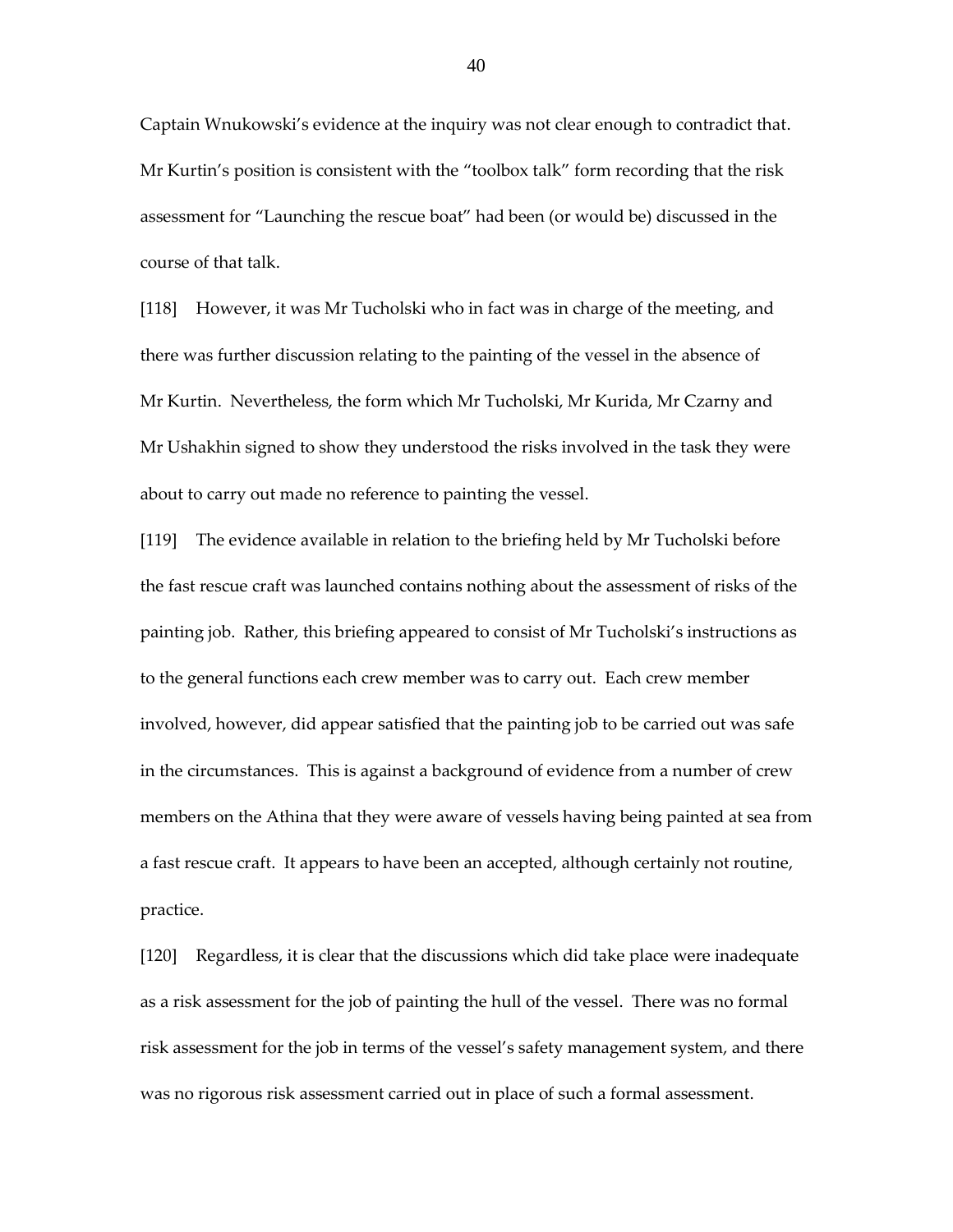[121] No firm conclusion can be drawn as to what action might have been taken had a rigorous risk assessment been carried out. However, it is reasonable to conclude that such an assessment may have identified the risks involved. This might realistically have resulted in a different approach being taken.

#### *The attempt to carry out the painting job*

[122] The decision to paint the hull of the Athina was always contingent on the weather conditions being appropriate. The weather at the time was recorded as being fair. The wind was approximately 10 knots, the swell (wave motion) was up to half a metre, the tidal stream was approximately 0.5 knots. Mr Tucholski recognised that the "slight swell" would make the job more difficult. However, there was little evidence of any detailed consideration of how those wind and sea conditions would translate into whether or not the painting job was feasible. This is particularly important given the conditions would inevitably be changeable. The conditions did indeed change between the time the decision was taken to use the fast rescue craft and the time the painting job was attempted. The heading of the Athina (the direction in which it was facing) had changed significantly, so that its stern and port quarter were far more exposed to the swell than it had been earlier that morning. There was also the effect of the motion of a vessel such as the Athina at anchor, described by Mr Tucholski as a "circle of eight", to consider. This can cause a smaller vessel alongside, such as a fast rescue craft, to move towards and away from the larger vessel. The damage was under the "cutaway" of the hull, which would affect the condition of the sea at that point. Captain Wnukowski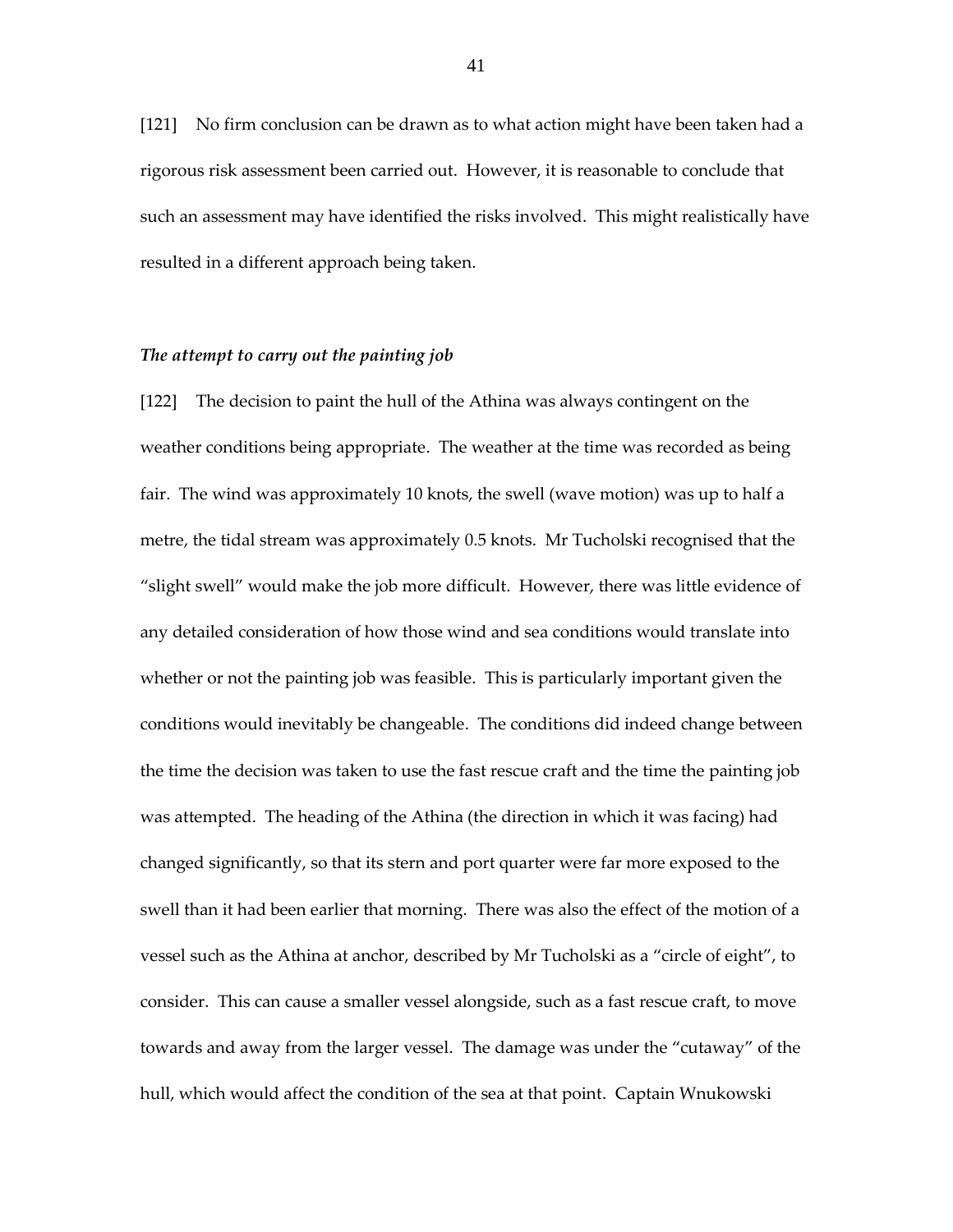observed in his statement that he and Mr Tucholski estimated the swell at about 0.5 metres from their position on deck. He, however, qualified this by saying "that is obviously from our position and could be different from the position held in the craft." This is an acceptance that the conditions could not be fully assessed from the deck of the Athina. Nevertheless, the job proceeded on the basis of a general acceptance that it was safe to do so.

[123] It is clear from Mr Czarny's description of events, viewed from sea level on the fast rescue craft itself, (summarised in paragraphs [58] to [61], above) that it was not in fact safe for the job to proceed in the prevailing conditions. This is a conclusion which could be drawn even if Mr Kurida had not been injured. Mr Kurida required two attempts in order to draw the fast rescue craft alongside the Athina. There were problems catching the mooring ropes, and tying them. The fast rescue craft was being dragged underneath the main vessel, and Mr Kurida and Mr Czarny had to push against the side of the Athina to keep the boats apart. One of the ropes came loose, and Mr Czarny just managed to catch it. These challenges would likely only have continued had Mr Kurida and Mr Czarny been able to proceed as far as painting the Athina's hull. They are challenges which would not appear to be worth facing given the superficial nature of the damage.

[124] I consider that the job was made only more challenging as there were only two crew members on the fast rescue craft. There were difficulties manoeuvring the fast rescue craft in relation to the Athina. There were difficulties in securing the mooring ropes, which appear to have in part been exacerbated by the lack of a suitable "eye" on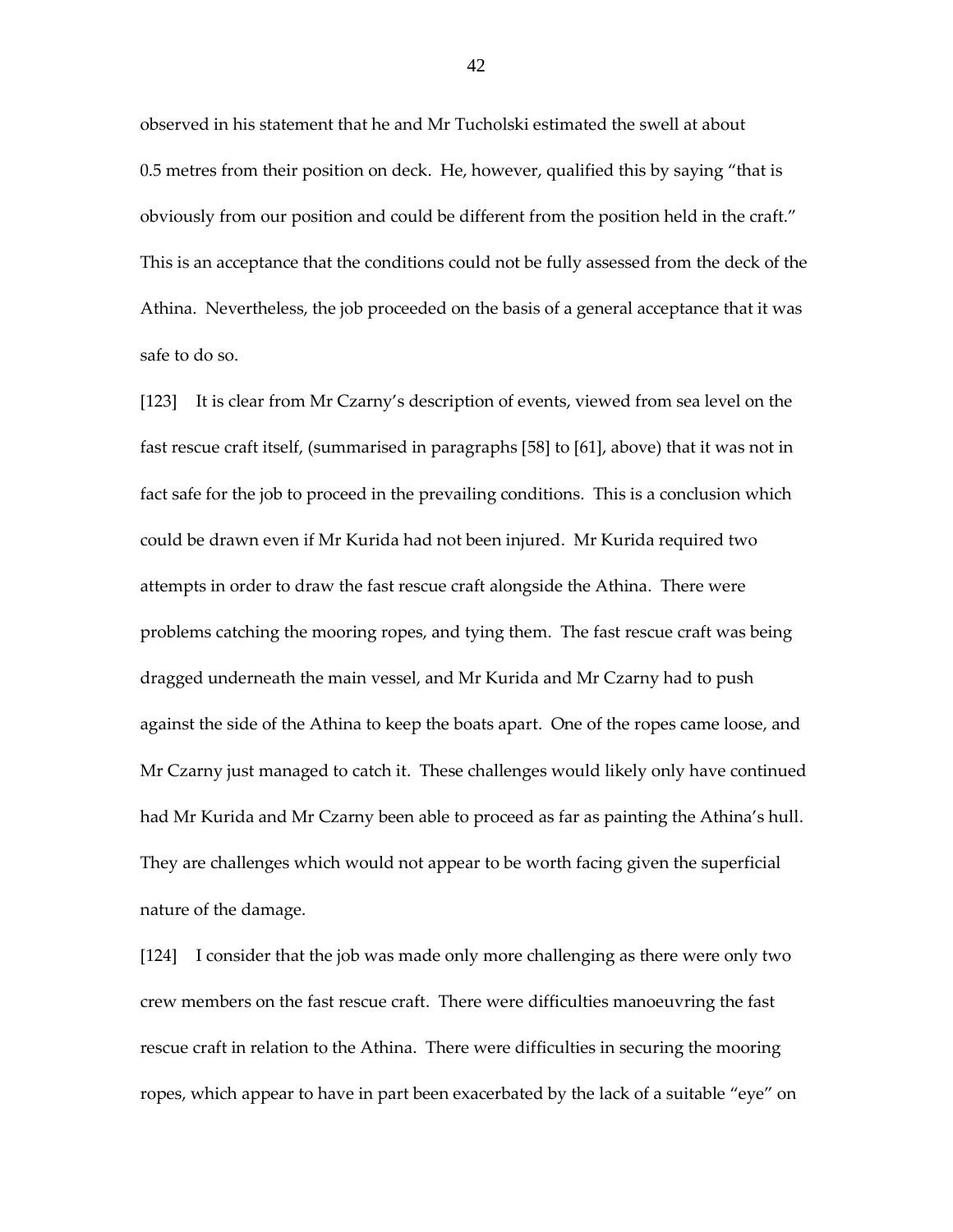the mooring ropes. Both Mr Kurida and Mr Czarny became involved in both these tasks. It seems clear that when Mr Kurida was crushed between the two boats he had been diverted from his position at the controls of the fast rescue craft. An additional crew member on board may have helped avoid this.

[125] The deficiencies in assessing the risks of the painting job in advance were compounded by the complete lack of a suitable means of an ongoing assessment of the risk of the job as it progressed. Those on deck could not see the fast rescue craft below, or the problems caused by the sea conditions. There was no one able to monitor and supervise the fast rescue craft from a separate vessel. The only two persons who could see what was happening were fully engaged in the task itself, with their ability to assess and communicate the risks compromised as a result. This highlights again the deficiencies and danger of relying on the "stop job" policy described by Captain Wnukowski, and on the assurances from Mr Kurida that he was happy to proceed.

[126] The suitability of the conditions of the sea for painting were acknowledged to be only partially known by those on deck. This was the precondition for carrying the work out. The dangers of such a large vessel coming into contact with the fast rescue craft were obvious. In these circumstances, it was critical that there was an appropriate way to assess the ongoing risks when those on deck could not clearly see the craft. A third crew member in the fast rescue craft would have assisted, but even that may have been inadequate. A crew member able to view the operation being carried out from a separate vessel at sea level, with authority to call the job to a stop if considered unsafe, would have provided much better oversight. This would have involved more members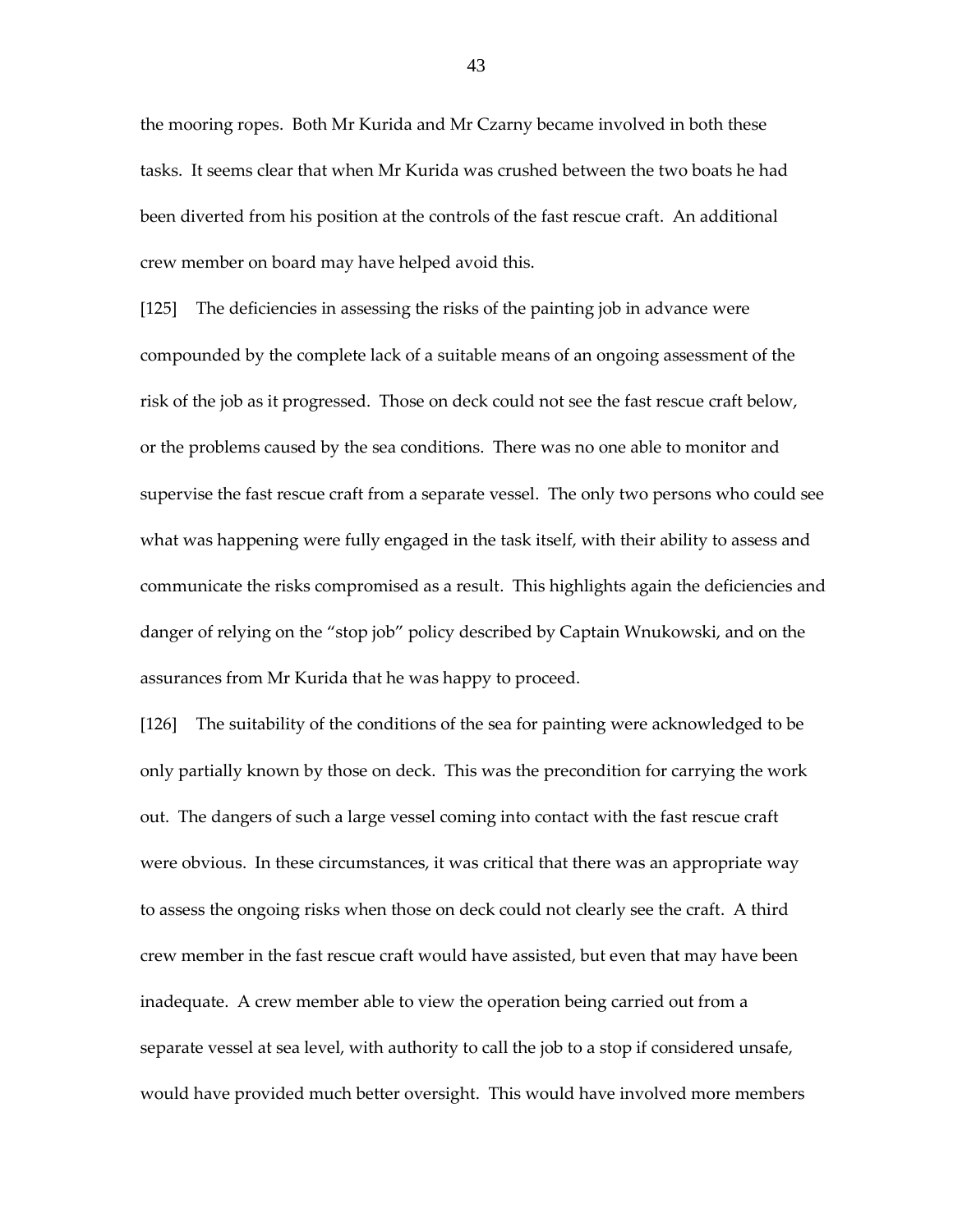of crew being involved at the one time. However, the plan was to test the starboard side fast rescue craft later that day. It is reasonable to assume that the Athina would have been able to have both fast rescue craft in the sea at the same time. Mr Tucholski was able to control a fast rescue craft. If he was to properly oversee the job, it might have been a realistic precaution for him to do so from that other fast rescue craft.

# *The failure to call for emergency medical assistance*

[127] After the incident, and once Mr Kurida was recovered to the Athina, it is clear that the potential severity of his injuries was not appreciated. The reasons for this are understandable. Mr Kurida was conscious and talking. It would be reasonable to consider that he might have just broken ribs. However, given the mechanism of the cause, and potential forces involved, it should have been clear that there was a risk Mr Kurida could have suffered much more severe injuries. Mr Czarny was in a position to report to those on deck that Mr Kurida's "body and torso" had been crushed between the hull of the Athina and the lifting frame of the fast rescue craft. The Athina is 93 metres long, with a gross tonnage of 4,500 tonnes. The vessels had come together by the force of the sea. I consider that is enough information to conclude that this should have been treated as a medical emergency.

[128] Those on deck, and in particular Captain Wnukowski, did not treat this as a medical emergency. The potential severity was not communicated to, nor picked up by, Darren Harper, the vessel's Aberdeen agent who was contacted. Rather, arrangements were made for Mr Kurida to be picked up by Richard Greenhowe in his fishing vessel,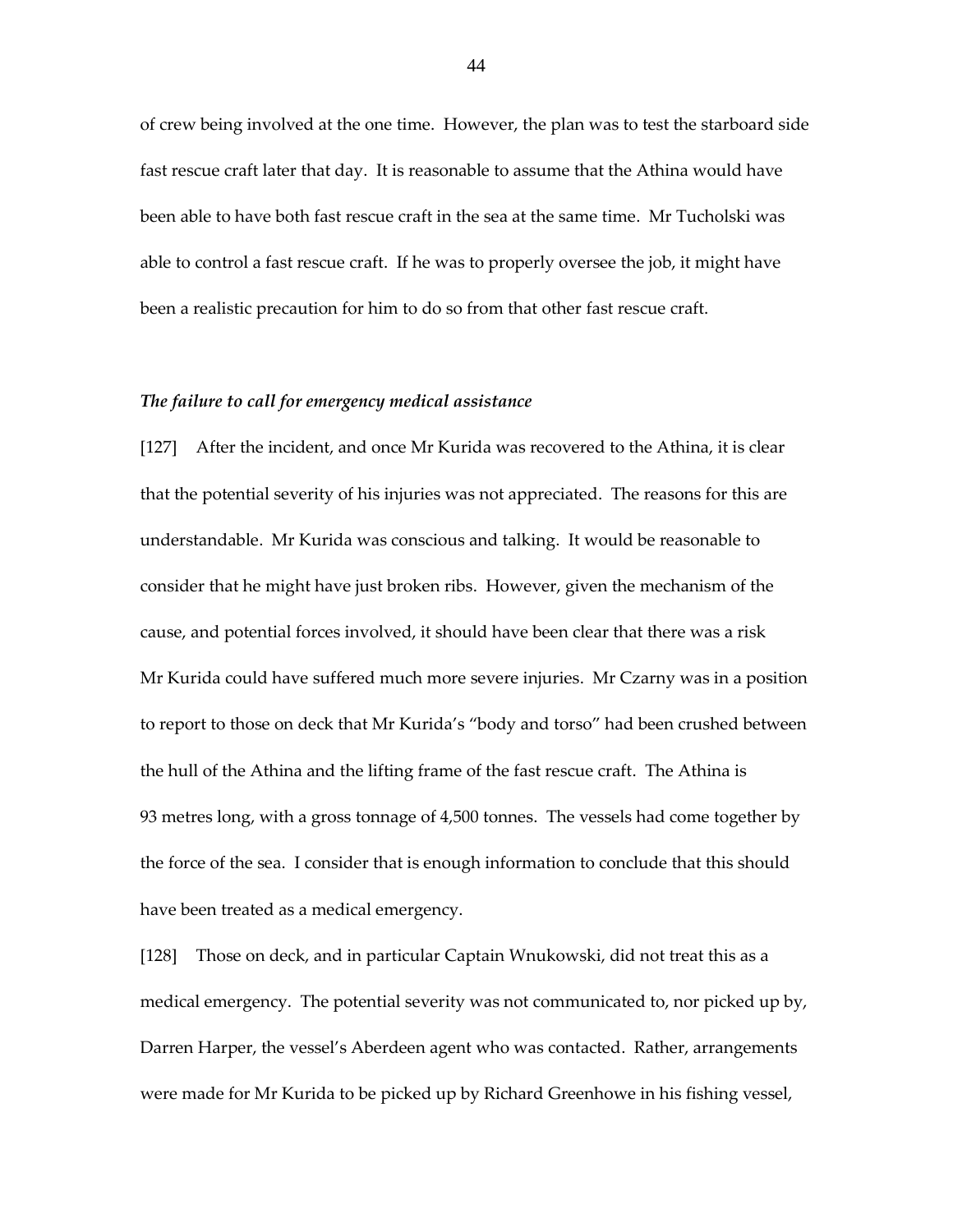the Skua, and taken to shore for onward transmission to hospital. Captain Wnukowski explained in evidence that he did not want to overburden the emergency authorities, or divert resources from what may be a more serious incident. These are understandable motives, which will be familiar to anyone who has dealt with a medical incident of uncertain severity. However, it is clear that the wrong decision was made. The potential of severe injuries (which would require urgent medical attention) should not have been effectively discounted on the basis that Mr Kurida's presentation suggested less severe injuries.

[129] If Captain Wnukowski had called HM Coastguard, it could have assessed the situation and appropriately managed the allocation of resources to this incident. Indeed, it was made clear to Mr Wnukowski in a subsequent call with HM Coastguard that it should have been contacted immediately. In fairness to Captain Wnukowski, he did not seek to defend his decision when he gave evidence at the inquiry.

[130] The delay in getting Mr Kurida to hospital was unnecessary. This is particularly concerning in light of the importance of getting a patient with significant chest injuries to a hospital with a cardiothoracic unit quickly. However, as set out above, I accept that Mr Kurida's injuries were not survivable. It follows that the failure to seek emergency medical assistance was not a cause of Mr Kurida's death  $(s26(2)(c))$ , or a defect of any system of work which contributed to his death  $(s26(2)(f))$ . Similarly, seeking immediate emergency medical assistance is not a precaution which could realistically have prevented Mr Kurida's death (s26(2)(e)).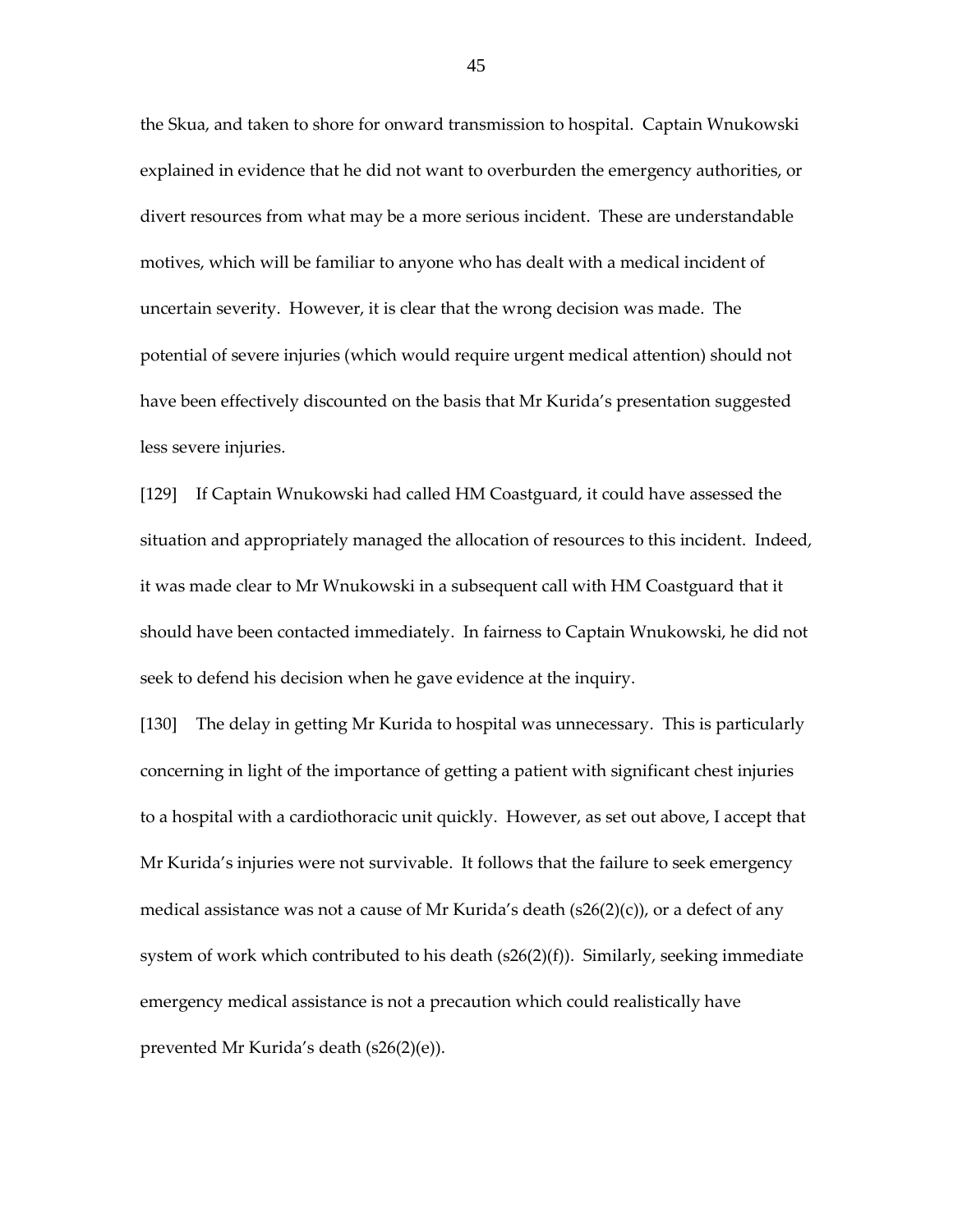[131] The failure to immediately seek emergency medical assistance is, however, a significant fact relevant to the circumstances of Mr Kurida's death in terms of section  $26(2)(g)$ . In other circumstances, it could have been the difference between life and death. There was therefore discussion at the inquiry in relation to any recommendations that could be made in terms of section 26(1)(b) and (4) which might realistically prevent other deaths in similar circumstances.

[132] There is difficulty formulating a recommendation from the particular circumstances of the Athina on 10 June 2012. A decision whether or not to call for emergency assistance will always depend on the circumstances. Any recommendation risks being either unhelpfully narrow or unduly prescriptive. However, systems of work and other steps can assist in better guiding the decision making process. That, in turn, may realistically prevent other deaths in similar circumstances. In particular, measures can be taken to guard against: i) a failure to take proper account of the potential severity of injuries; ii) a reliance on a superficial assessment of injuries in the absence of sufficient medical knowledge; iii) a failure to refer to another individual or body who is in a better position to make an initial medical assessment; and iv) a misguided concern about inconveniencing or overburdening emergency services. Measures could involve guidance and training to raise awareness in relation to the risks associated with particular injuries, such as abdominal injuries; procedures to ensure that a specified person with sufficient training makes the decision about calling the emergency services; or rules about certain situations in which emergency services must be called for. These measures should ensure quick assessments take place so that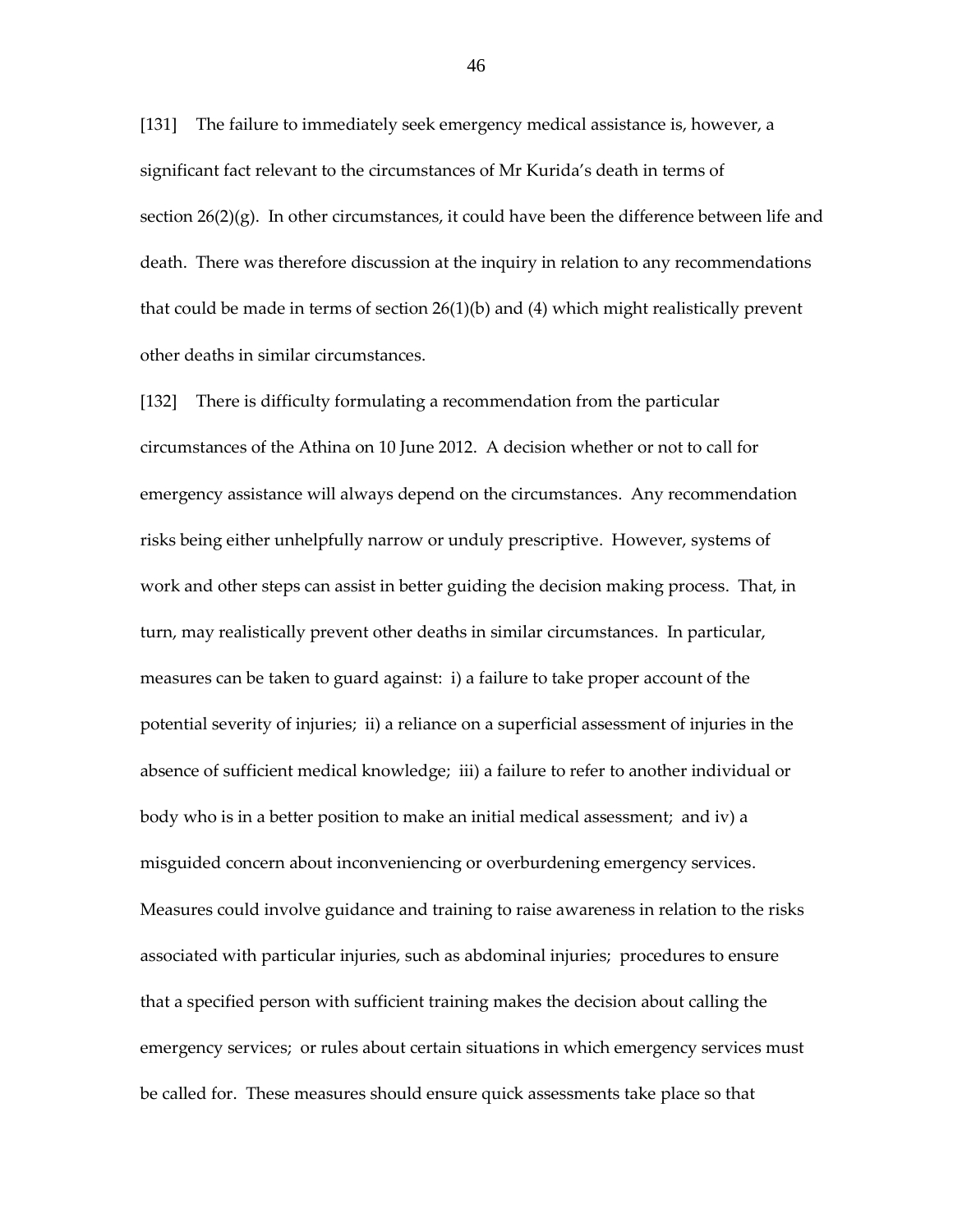potential medical emergencies are treated as such. I am conscious that such guidance, training, procedures, and rules will to a greater or lesser extent be in place on merchant vessels. I have noted that the Marine Accident Investigation Board made a similar recommendation in its report of 2013 to ER Offshore. This inquiry is dealing with events nearly 10 years ago. Procedures will have changed, and may have improved. Nevertheless, the potential concerns remain relevant. My recommendation is necessarily a general one. It is for the relevant bodies to ensure the appropriate specific measures are in place to help prevent the sort of decision made on the Athina on 10 June 2012 happening in the future.

[133] I therefore recommend that all those responsible for the operation of merchant vessels in UK waters have in place the necessary training, guidance, procedures and rules to ensure informed and appropriate responses to medical incidents of uncertain severity. After discussion with parties, I consider that the International Marine Contractors Association (IMCA) and the Maritime and Coastguard Agency have an interest in this recommendation.

## **Any other information, observation or comment**

[134] I have already dealt with the delay in this inquiry being brought. In this context, I should again recognise that swift action was taken in the aftermath of Mr Kurida's death (see parties' submissions at paragraphs [92] and [101]). A number of investigations were carried out, including by the Marine Accident Investigation Board. The circumstances of Mr Kurida's death were publicised in industry bulletins, which